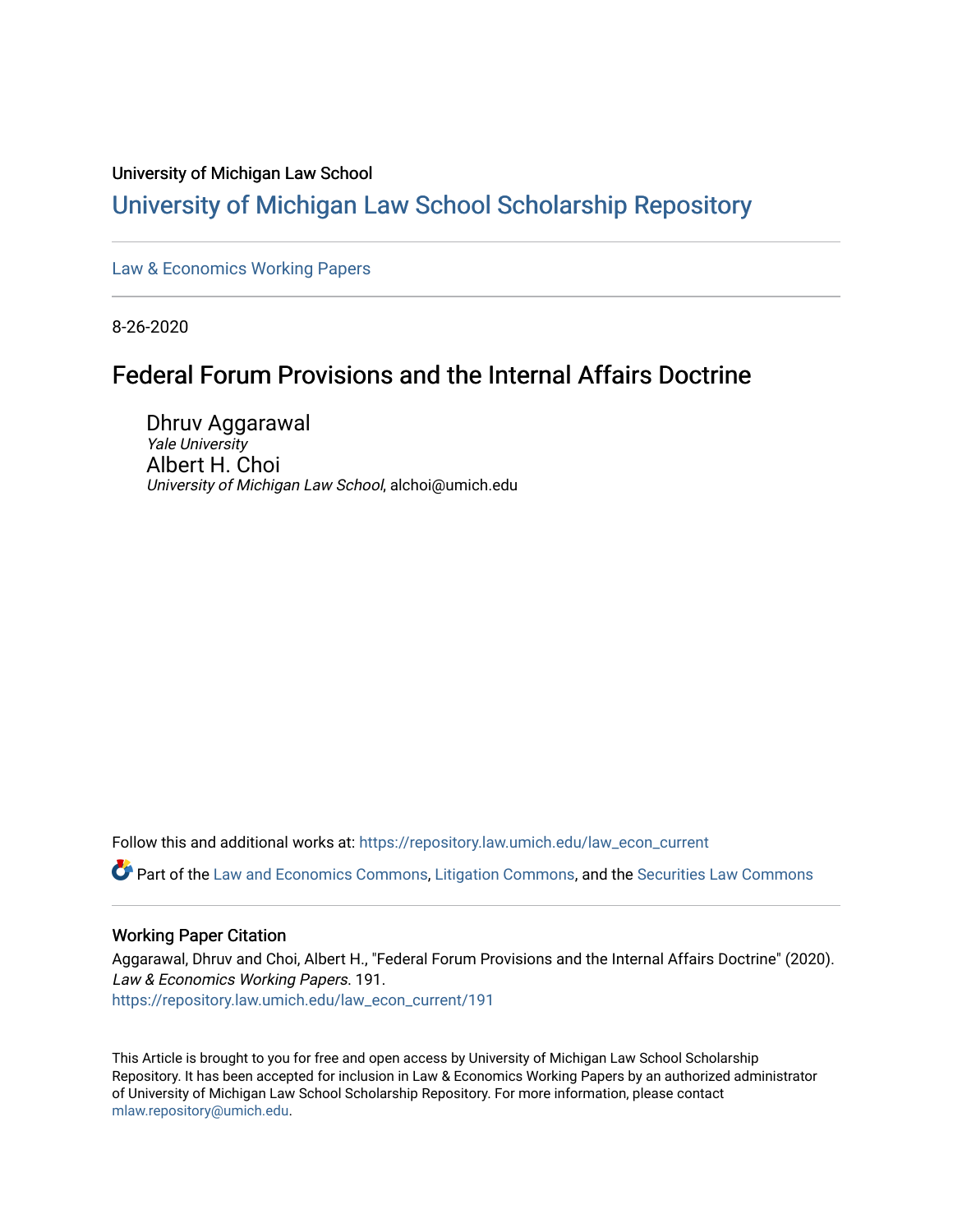# FEDERAL FORUM PROVISIONS AND THE INTERNAL AFFAIRS DOCTRINE

# DHRUV AGGARWAL,\* ALBERT H. CHOI,\*\*  $&$  OFER ELDAR\*\*\*

*A key question at the intersection of state and federal law is whether corporations can use their charters or bylaws to restrict securities litigation to federal court. In December 2018, the Delaware Chancery Court answered this question in the negative in the landmark decision Sciabacucchi v. Salzberg. The court invalidated "federal forum provisions" ("FFPs") that allow companies to select federal district courts as the exclusive venue for claims brought under the Securities Act of 1933 ("1933 Act"). The decision held that the internal affairs doctrine, which is the bedrock of U.S. corporate law, does not permit charter and bylaw provisions that restrict rights under federal law. In March 2020, the Delaware Supreme Court overturned the Chancery's decision in Salzberg v. Sciabacucchi, holding that in addition to "internal" affairs, charters and bylaws can regulate "intra-corporate" affairs, including choosing the forum for Securities Act claims.*

*This Article presents the first empirical analysis of federal forum provisions. Using a hand-collected data set, we examine the patterns of adoption of such provisions and the characteristics of adopting firms. We show that adoption rates are higher for firms with characteristics, such as belonging to a particular industry, that make them more vulnerable to claims under the 1933 Act. We also show that adoption rates substantially increased after the Supreme Court decision in Cyan Inc. v. Beaver County Employees Retirement Fund, which validated concurrent jurisdiction for both federal and state courts for 1933 Act claims. We also find that the firms that adopt FFPs at the initial public offering ("IPO") stage tend to share characteristics that have been associated with relatively good corporate governance. To assess the impact of the Sciabacucchi decision, we also conduct an event study. We find that the decision is associated with a large negative stock price effect for companies that had FFPs in their charters or bylaws. The effect is robust even for firms that had better governance features, that underpriced their stock at the IPOs, and whose stock price traded at or above the IPO price prior to the Sciabacucchi decision.*

*In light of the empirical findings suggesting that federal forum provisions may serve shareholders' interests by mitigating excessive 1933 Act litigation, we consider alternative legal theories for validating federal forum provisions in corporate charters and bylaws. We suggest two possible approaches: (1) allowing corporate charters and bylaws to address matters that are technically external but deal with the "affairs" of the corporation; and (2) adopting a more "flexible" internal affairs doctrine that could view 1933 Act claims as being "internal" to a corporation's affairs. The Delaware Supreme Court's decision*

<sup>\*</sup> JD/PhD Candidate, Yale Law School and Yale School of Management.

<sup>\*\*</sup> Professor of Law, University of Michigan Law School.

<sup>\*\*\*</sup> Associate Professor of Law and Finance, Duke Law School and Duke Fuqua School of Business.

For helpful comments and suggestions, we thank Emiliano Catan, Stephen Choi, Jens Dammann (discussant), Elisabeth de Fontenay, Joe Grundfest, Scott Hirst, Daniel Klerman, Ann Lipton, Adam Pritchard, Gabriel Rauterberg, Roberta Romano, Michael Simkovic, Steven Davidoff Solomon (discussant), Emily Strauss, and participants in seminars at Georgetown Law School, Notre Dame Law School, USC Law School, the conference on Rethinking the Shareholder Franchise at Wisconsin Law School, and the annual Conference on Empirical Legal Studies. We also thank Shaoqin Tang for excellent research assistance.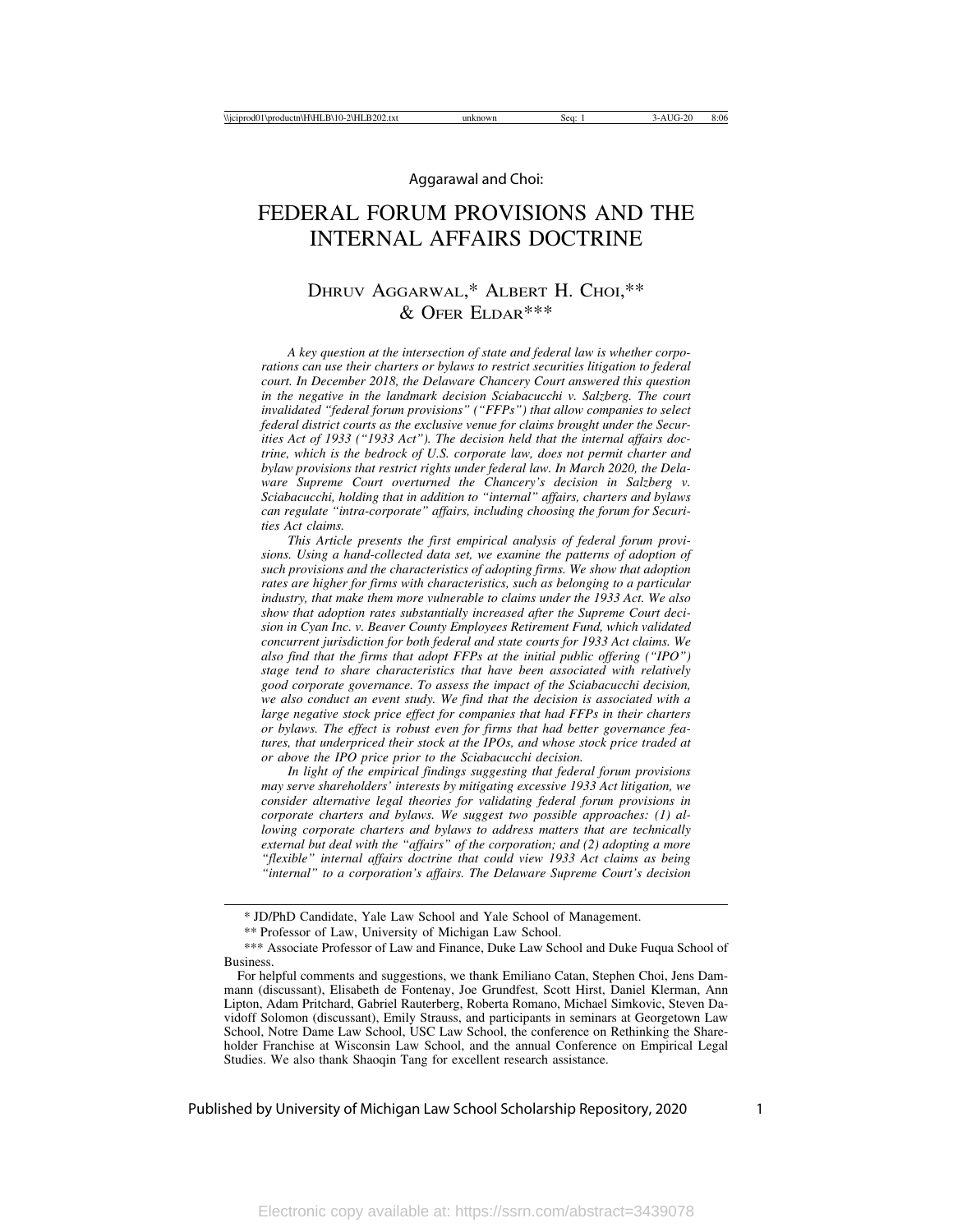*can be viewed as being more consistent with the first, rather than the second, approach. We examine the possible implications of adopting either approach, particularly with respect to mandatory arbitration provisions and the existing Delaware statute on exclusive forum provisions.*

|              |                                                            | 384 |
|--------------|------------------------------------------------------------|-----|
| $\mathbf{L}$ | THE HISTORY OF FORUM SELECTION IN SECURITIES CLASS         |     |
|              |                                                            | 389 |
| $\Pi$ .      | WHAT IS AT STAKE? THE DIFFERENCES BETWEEN LAWSUITS         |     |
|              | IN FEDERAL COURTS AND STATE COURTS                         | 394 |
| III.         | WHICH FIRMS ADOPT FEDERAL EXCLUSIVE PROVISIONS?            | 398 |
| IV.          | MEASURING THE EFFECT OF <i>SCIABACUCCHI</i> ON FIRM VALUE. | 403 |
|              |                                                            | 403 |
|              |                                                            | 406 |
| $V_{\cdot}$  | IMPLICATIONS OF THE EMPIRICAL RESULTS                      | 408 |
| VI.          | SCIABACUCCHI AND THE DELAWARE SUPREME COURT'S              |     |
|              |                                                            | 410 |
|              | A. The Boundaries of the Corporate Contract                | 412 |
|              | B. The Boundaries of Internal Affairs                      | 416 |
|              |                                                            | 421 |
|              |                                                            | 423 |
|              |                                                            | 425 |
|              | APPENDIX C: VARIABLE DESCRIPTIONS                          | 433 |

#### **INTRODUCTION**

Should a company be allowed to dictate the forum in which its shareholders can bring suit? This has been one of the most vexing and controversial issues in corporate and securities law in recent years. Proponents argue that a large fraction of shareholder lawsuits against corporations (or their directors and officers) lack merit, or are even frivolous, and the lawyers representing shareholders (especially in class actions) often engage in forum shopping simply to maximize their chances of success.<sup>1</sup> Allowing the corporation to dictate the forum, possibly even using a mandatory arbitration provision, would help curb the abusive shareholder lawsuits and bring sanity back to the system.2 Opponents, on the other hand, argue that depriving shareholders of the right to bring suit—especially class action suits—in the forum they choose can substantially curtail, or even deny, a fundamental

<sup>1</sup> *See, e.g.*, Minor Myers, *Fixing Multi-Forum Shareholder Litigation*, 2014 U. ILL. L. REV. 467 (2014); Roberta Romano, *The Shareholder Suit: Litigation Without Foundation?*, 7 J.L. ECON. & ORG. 55 (1991). <sup>2</sup> *See* Hal Scott, *Shareholder Deserve Right to Choose Mandatory Arbitration*, CLS BLUE

SKY BLOG (Aug. 21, 2017), http://clsbluesky.law.columbia.edu/2017/08/21/shareholders-deserve-right-to-choose-mandatory-arbitration/ (discussing SEC Commissioner Piwowar's remark that the US public companies "can come to [the SEC] to ask for relief to put . . . mandatory arbitration into their charters").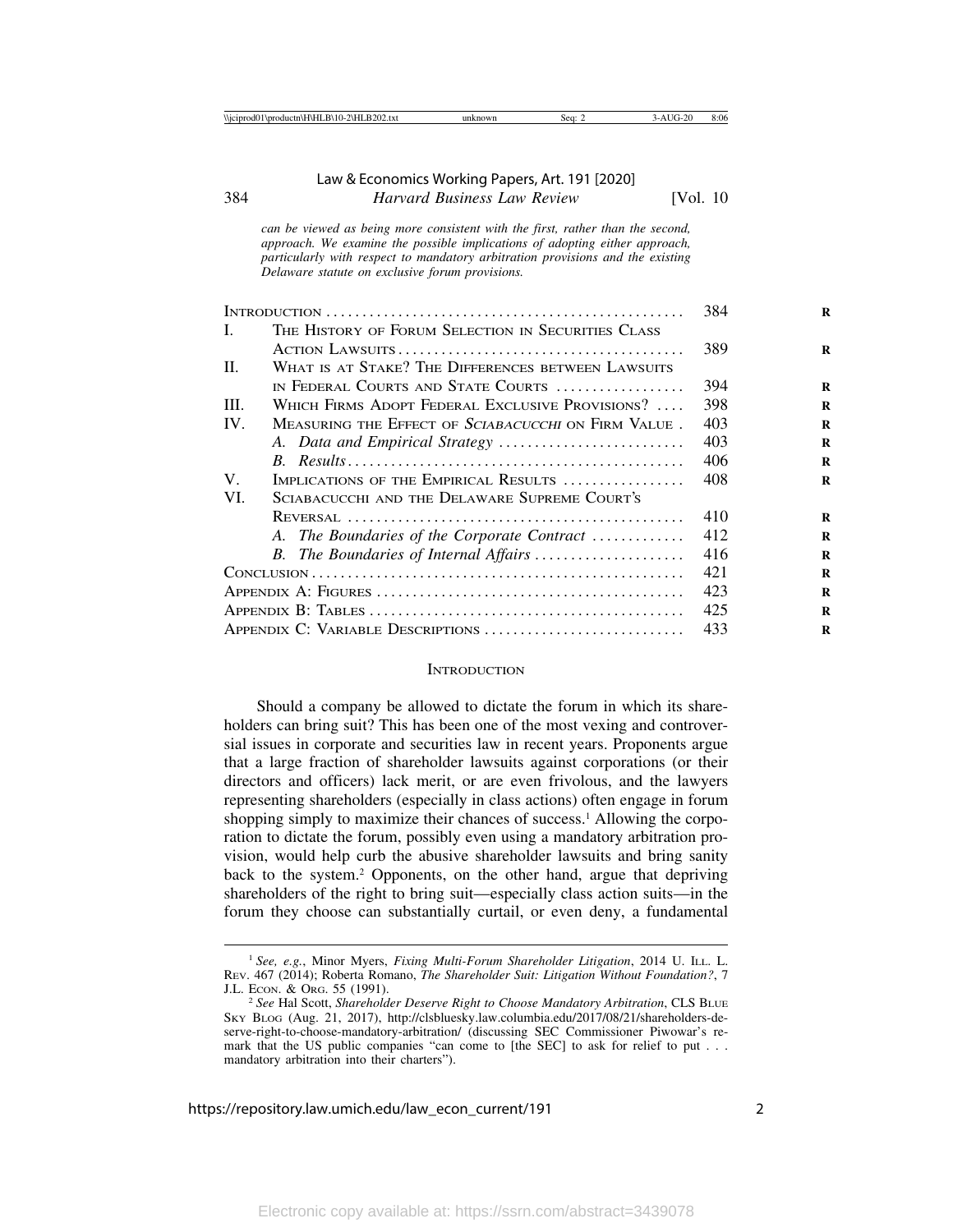### 2020] *Federal Forum Provisions and the Internal Affairs Doctrine* 385

right given to shareholders and can worsen the agency problem between managers and shareholders.3

At least with respect to lawsuits based on corporate law and for corporations incorporated in Delaware, the issue seems fairly well settled. In the 2013 case *Boilermakers Local 154 Retirement Fund v. Chevron Corp.*, the Delaware Chancery Court ruled that, as long as a corporation's charter allows the directors to unilaterally amend its bylaws, the directors can exercise that right to unilaterally include an exclusive forum clause.4 In 2015, the Delaware legislature amended the Delaware General Corporate Law ("DGCL") to expressly allow corporations to have a forum selection clause in their charters or bylaws.<sup>5</sup> A key element of the decision and the statutory amendment is that forum selection for claims under states' corporate law is governed by the internal affairs doctrine. That doctrine states that only one state—the state of incorporation—has authority to regulate a corporation's internal affairs, and according to *Boilermakers*, those internal affairs include the forum for litigating claims under the state's corporate law.

Forum selection with respect to federal securities lawsuits, on the other hand, is more controversial. An important debate has taken place over whether corporations can dictate in their charters and bylaws the forum for lawsuits based on federal securities laws. One plausible argument is that the internal affairs doctrine regulates only claims that arise under state law and does not extend to rights under federal law. On the other hand, it is difficult to ascertain a clear substantive distinction between shareholder lawsuits under state corporate law and similar lawsuits under federal law. Both federal and state lawsuits often raise similar issues (such as disclosure and voting rights issues) and relate to the rights and powers of shareholders.<sup>6</sup> A

<sup>3</sup> *See* Ann Lipton, *Locked Out: The Carlyle Group Tries to Bar Investors from Court*, ADVOCATE FOR INST. INV. Summer 2012, at 4, 6–7 (citing, for instance, how arbitration tends

<sup>&</sup>lt;sup>4</sup> Boilermakers Loc. 154 Retirement Fund v. Chevron Corp., 73 A.3d 934, 963 (Del. Ch. 2013). In upholding such a bylaw, the court applied the "contractarian" approach. According to the court, "the bylaws constitute a binding part of the contract between a Delaware corporation and its stockholders," and when the right to amend the bylaws has been granted to the directors, the shareholders "will be bound by bylaws adopted unilaterally by their boards." *Id*. at 955–56. Almost all public corporations incorporated in Delaware have a charter provision that grants bylaw modification rights to their directors. *See* Albert H. Choi & Geeyoung Min,

<sup>&</sup>lt;sup>5</sup> See 8 DEL. CoDE ANN., §§109, 115 (2018). <sup>6</sup> We do not discuss the broader question of whether the charter and bylaws should be permitted to regulate matters that go beyond the internal or intra-corporate affairs, as this requires a more detailed reexamination of *Boilermakers* which is beyond the scope of this Article. Naturally, if shareholders and the company entered into a shareholders' agreement that specifies a forum for federal securities lawsuits, there would be little doubt that courts would enforce it. *See* Bonanno v. VTB Holdings, Inc., No. 10681-VCN, 2016 WL 614412, at \*15 (Del. Ch. 2016); Germaninvestments AG v. Allomet Corp., No. 2018-0666-JRS, 2019 WL 2236844, at \*10 (Del. Ch. 2019), *rev'd on other grounds* ("Stockholders can expressly waive Delaware venue in a contract between stockholders and the corporation"). Recently, the Delaware Supreme Court had the opportunity to consider the argument that such contractual arrangements (using shareholders' agreements) would frustrate the purpose of DGCL §115, since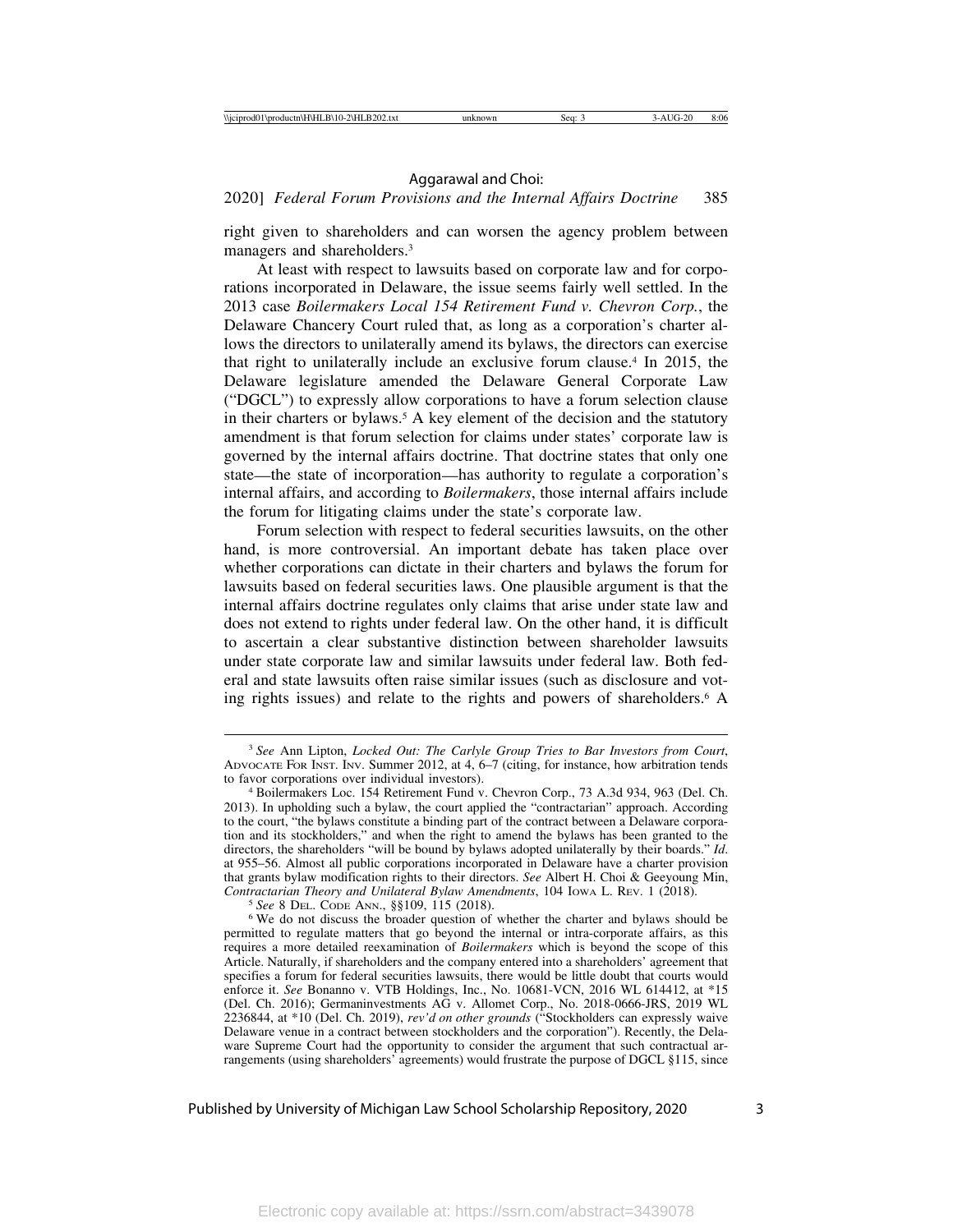more flexible internal affairs doctrine would deal with the matters that are "internal" to the corporation, without making a formalistic distinction based on whether a claim is based on federal or state law.

Although forum selection for federal securities lawsuits remained unsettled, since 2017, a growing number of firms have pushed the envelope by adopting exclusive federal forum provisions ("FFPs") that seek to constrain shareholders by only allowing federal law claims under the Securities Act of 1933 ("1933 Act") to be brought in federal court.7 The 1933 Act, which governs claims for material misstatements or omissions in initial public offerings ("IPOs"), specifically commits jurisdiction over these claims to both state and federal courts. FFPs were adopted in high-profile initial public offerings, such as that of Snap, Inc., with the specific goal of restricting lawsuits for material misstatements or omissions in the IPO documents to federal courts. Furthermore, as the Article shows, the rate of adoptions of these FFPs significantly accelerated following the 2018 Supreme Court decision *Cyan v. Beaver County Employees Retirement Fund*, 8 which expressly validated the plaintiffs' right to bring 1933 Act lawsuits in state courts.

But what about the validity of FFPs in charters and bylaws? The answer was given several months later. In *Sciabacucchi v. Salzberg*, 9 decided on December 19, 2018, the Delaware Chancery Court held that a company's charter and bylaws cannot dictate the forum in which the shareholders may bring a federal claim.10 The court reasoned that a corporation's organizational documents can only address internal corporate affairs, and that claims under federal law exceed the legal bounds of the corporation's organizational documents.11 Thus, under the Chancery Court's reasoning, the internal affairs doctrine does not encompass state law provisions that regulate rights under federal law. Thus, while *Cyan* made the adoption of FFPs more attractive, *Sciabacucchi* took away that option. On March 18, 2020, however, the Delaware Supreme Court overturned the Chancery Court's decision in *Salzberg v.* Sciabacucchi.<sup>12</sup> The Supreme Court focused heavily on the statutory language of DGCL §102(b) and made a distinction between internal versus in-

dispersed shareholders.<br><sup>7</sup> *See infra* fig. 1 (showing how increasing numbers of IPO companies have adopted federal forum provisions since 2017).

<sup>8</sup> Cyan, Inc. v. Beaver County Emp. Retirement Fund, 138 S. Ct. 1061 (2018).

<sup>9</sup> Sciabacucchi v. Salzberg, No. 2017-0931-JTL, 2018 Del. Ch. LEXIS 578, at \*3 (2018).

<sup>&</sup>quot;Delaware corporations could simply eliminate Delaware as a choice of forum with mandatory forum selection clauses" outside charters and bylaws. However, since the Supreme Court decided that case on other grounds, it declined to resolve this important question. *See* Germaninvestments AG v. Allomet Corp., No. 291, 2020 WL 414426, at \*21 (Del. 2020). At any rate, such agreements are likely impractical in the context of public issuance of shares to

<sup>&</sup>lt;sup>10</sup> According to the court, a claim based on a federal securities law is an "external" claim (a claim that resides outside of the boundaries of corporate law), and a corporate document, such as a certificate of incorporation or bylaws, cannot regulate such a claim.  $Id$ . at  $*41$ .

<sup>&</sup>lt;sup>11</sup> See id. at \*3 ("The constitutive documents of a Delaware corporation cannot bind a plaintiff to a particular forum when the claim does not involve rights or relationships that were established by or under Delaware's corporate law.").

<sup>&</sup>lt;sup>12</sup> See Salzberg v. Sciabacucchi, 2020 Del. LEXIS 100 (Del. 2020).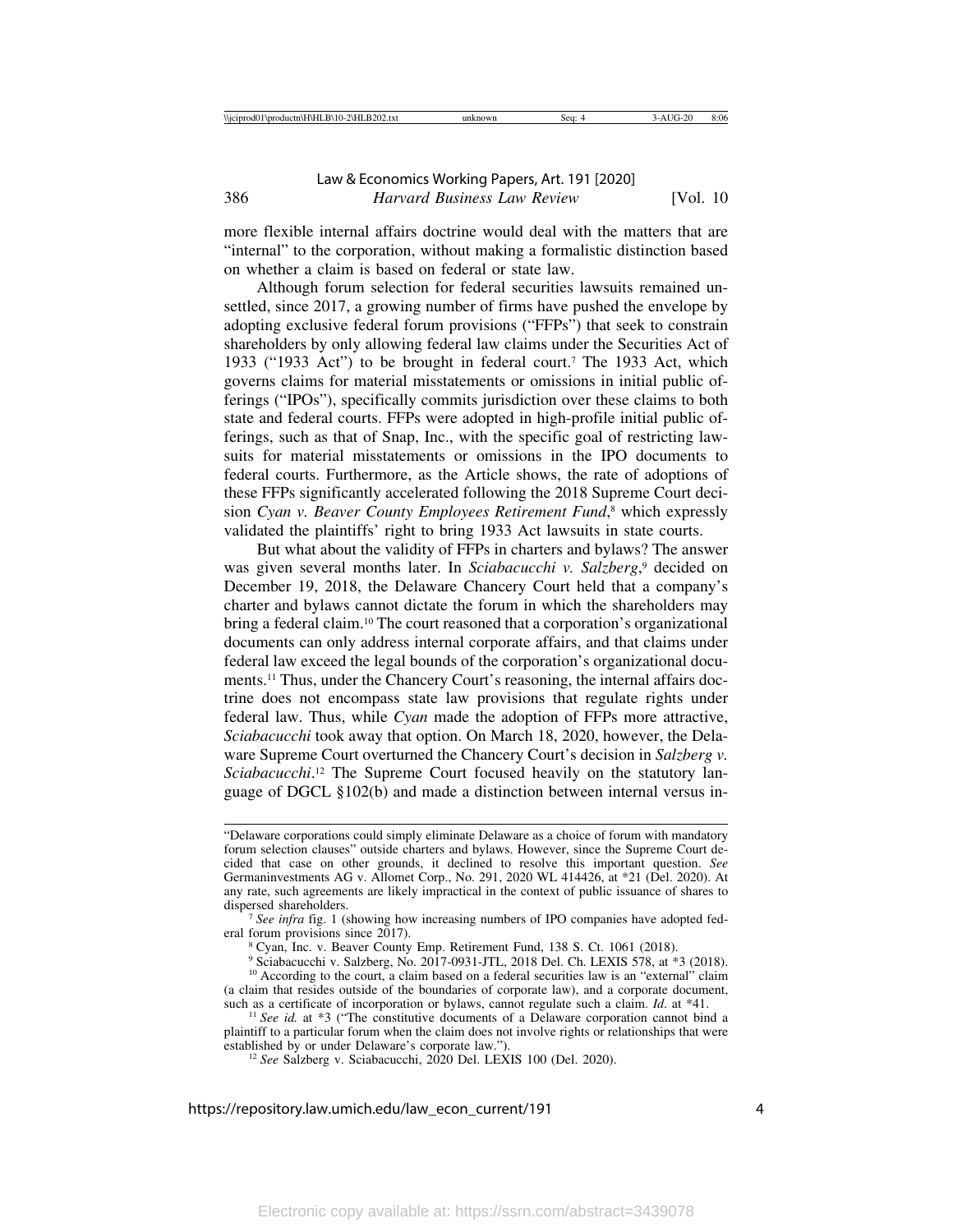### 2020] *Federal Forum Provisions and the Internal Affairs Doctrine* 387

tra-corporate affairs. Based on the statutory language, the Court ruled that charters and bylaws can regulate intra-corporate affairs, including claims based on the federal Securities Act.

In the midst of this back-and-forth, some important policy questions remained unanswered. Should companies be allowed to have an FFP in either their charter or bylaws? How important is an FFP for a company? Why would some companies utilize them while others do not? So far there has been no systematic investigation of how widespread or how important FFPs are, and this Article attempts to fill that gap. Through an empirical analysis, it takes a closer look at the use of FFPs in companies' organizational documents and evaluates the impact of the Chancery Court's decision (*Sciabacucchi* case) on shareholder value. The Article makes several important findings.

First, using hand-collected data, we document the adoption of FFPs since 2017 and analyze the characteristics of firms that adopted such provisions. FFPs were adopted mainly after the *Cyan* decision by firms that are undergoing IPOs and that are more likely to be the target of lawsuits under the 1933 Act. More specifically, they more likely belong to industries, such as computer software and pharmaceuticals, that have traditionally been more vulnerable to federal securities lawsuits. In addition, they tend to raise larger proceeds in their IPOs, yet exhibit negative earnings, which suggests that their valuations are based on uncertain future growth. Nonetheless, we do not find that these firms exhibit characteristics that arguably reflect greater agency problems, such as dual-class structures.13 To the contrary, these IPOs tend to be backed by venture capital and private equity firms, which are typically associated with better governance structures at the IPO stage (such as more independent boards).<sup>14</sup> Moreover, these firms tend to underprice their IPOs, meaning that their stock prices exhibit a larger increase on the first day of trading. This evidence suggests that these firms are seeking to reduce the risk of litigation, and that the investors in these IPOs are less likely to suffer a loss.

Second, to answer the question of whether the FFPs matter and, if so, how much, we conduct an event study of the *Sciabacucchi* decision to evaluate its impact on the value of the firms with FFPs. We find that the decision

<sup>&</sup>lt;sup>13</sup> Dual-class stock companies, such as Google and Facebook, are companies with two or more classes of shares with different voting rights. Typically, one class of shares has more than 50 percent of the voting rights, but substantially lower cash flow rights. This creates the risk that the controller will manage the firm to benefit itself at the expense of other shareholders. For discussion of dual-class structures, see, e.g., Ronald W. Masulis et al., *Agency Problems at Dual-Class Companies*, 64 J. FIN. 1697 (2009); Lucian A. Bebchuk & Kobi Kastiel, *The Perils of Small-Minority Controllers*, 107 GEO. L.J. 1453 (2019); Albert H. Choi, *Concentrated Ownership and Long-Term Shareholder Value*, 8 HARV. BUS. L. REV. 53 (2018); Zohar Goshen & Assaf Hamdani, *Corporate Control and Idiosyncratic Vision*, 125 YALE. L. J. 560 (2016).

<sup>&</sup>lt;sup>14</sup> This is consistent with a study that shows that companies that adopted exclusive forum clauses in their bylaws had better corporate governance features than nonadopters. *See* Roberta Romano & Sarath Sanga, *The Private Ordering Solution to Multiforum Shareholder Litigation*, 14 J. EMPIRICAL LEGAL STUD. 31, 66–71 (2017).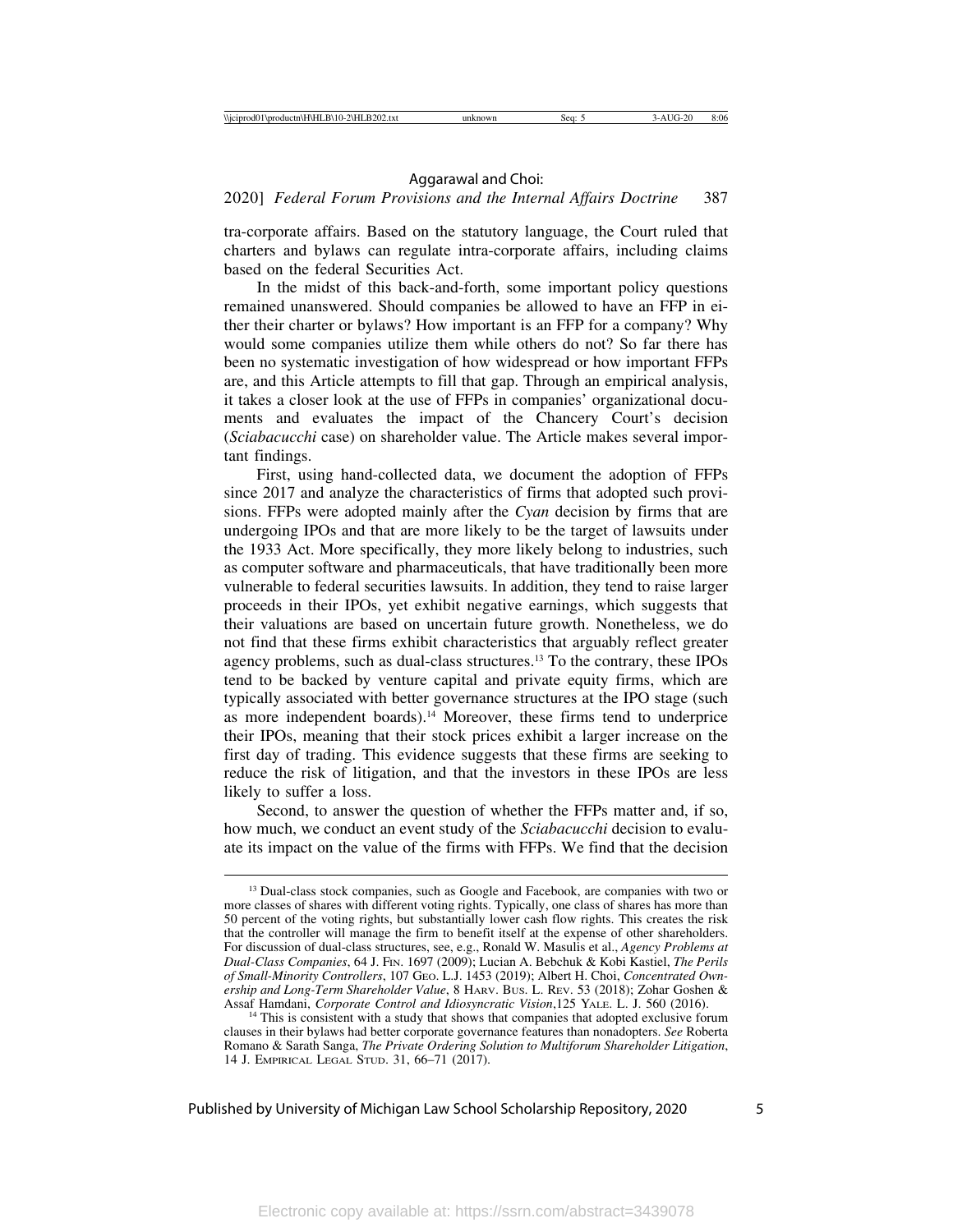is associated with a large negative stock price effect.15 Moreover, this effect exists even if we limit the analysis to firms that belong to industries that are vulnerable to federal securities lawsuits; to firms that adopted the provision in their charters (as opposed to the bylaws), thereby making it harder for shareholders to amend the provision; and to firms that are less vulnerable to agency costs by excluding firms that have a dual-class stock structure.

To be sure, the negative shock around the *Sciabacucchi* decision does not necessarily mean that FFPs are beneficial to shareholders. First, as is applicable to all event studies, there may be intervening events around the decision that may have contributed to the result. Second, the decline in stock prices may reflect the higher likelihood that firms will have to pay larger amounts in future settlements (or judgments) rather than the desirability of these provisions. Nonetheless, there are reasons to believe that our results do reflect, at least to some extent, investors' overall view of the decision. As we explain below, the recovery amounts in these lawsuits are unlikely to exceed the negative effect associated with the decision. Moreover, this negative effect is robust even if we evaluate only firms that are less likely to pay large amounts in settlements, firms that underpriced their stocks at the IPO, and firms whose stocks traded at above the IPO price just before the *Sciabacucchi* decision.

Taken together, our findings are consistent with a growing line of research that points to the excessive costs and distorted incentives that underlie forum shopping by plaintiffs.16 Foremost, the findings support reforming the 1933 Act to require the filing of claims only in federal courts, consistent with its twin act, the Securities Exchange Act of 1934, which governs fraud in the secondary market. They also suggest that there are good reasons to reconsider the merits of the *Sciabacucchi* decision and validate FFPs in corporate charters and bylaws. While we agree that the legal basis underlying *Sciabacucchi* is sensible, we offer a few alternative approaches to reading the Delaware statute and interpreting the case law. The first alternative approach would allow charters and bylaws to deal with matters, such as 1933 Act claims, that may be viewed as being technically "external" but still

<sup>&</sup>lt;sup>15</sup> This is consistent with a recent study that finds that forum selection clauses increase firm value by reducing the probability of multijurisdictional litigation. *See* Jared I. Wilson, The Consequences of Limiting Shareholder Litigation: Evidence from Exclusive Forum Provisions (July 10, 2019) (unpublished manuscript) (https://papers.ssrn.com/sol3/papers.cfm?abstract\_id  $=2646312$ ). While our hope is to be able to conduct some additional empirical studies (including an event study) based on the Delaware Supreme Court's decision, because the decision came down in the middle of the coronavirus pandemic and extremely high stock market volatility, we are skeptical that any meaningful event study can be conducted based on the Supreme Court's decision. <sup>16</sup> *See, e.g.*, Ofer Eldar & Neel U. Sukhatme, *Will Delaware Be Different? An Empirical*

*Study of TC Heartland and the Shift to Defendant Choice of Venue*, 104 CORNELL L. REV. 101 (2018); Daniel Klerman & Greg Reilly, *Forum Selling*, 89 S. CAL. L. REV. 241 (2016); Elisabeth Kempf & Oliver Spalt, *Litigating Innovation: Evidence from Securities Class Action Lawsuits* (European Corp. Gov. Inst., Working Paper No. 614/2019, 2019), https://papers.ssrn .com/sol3/papers.cfm?abstract\_id=3143690.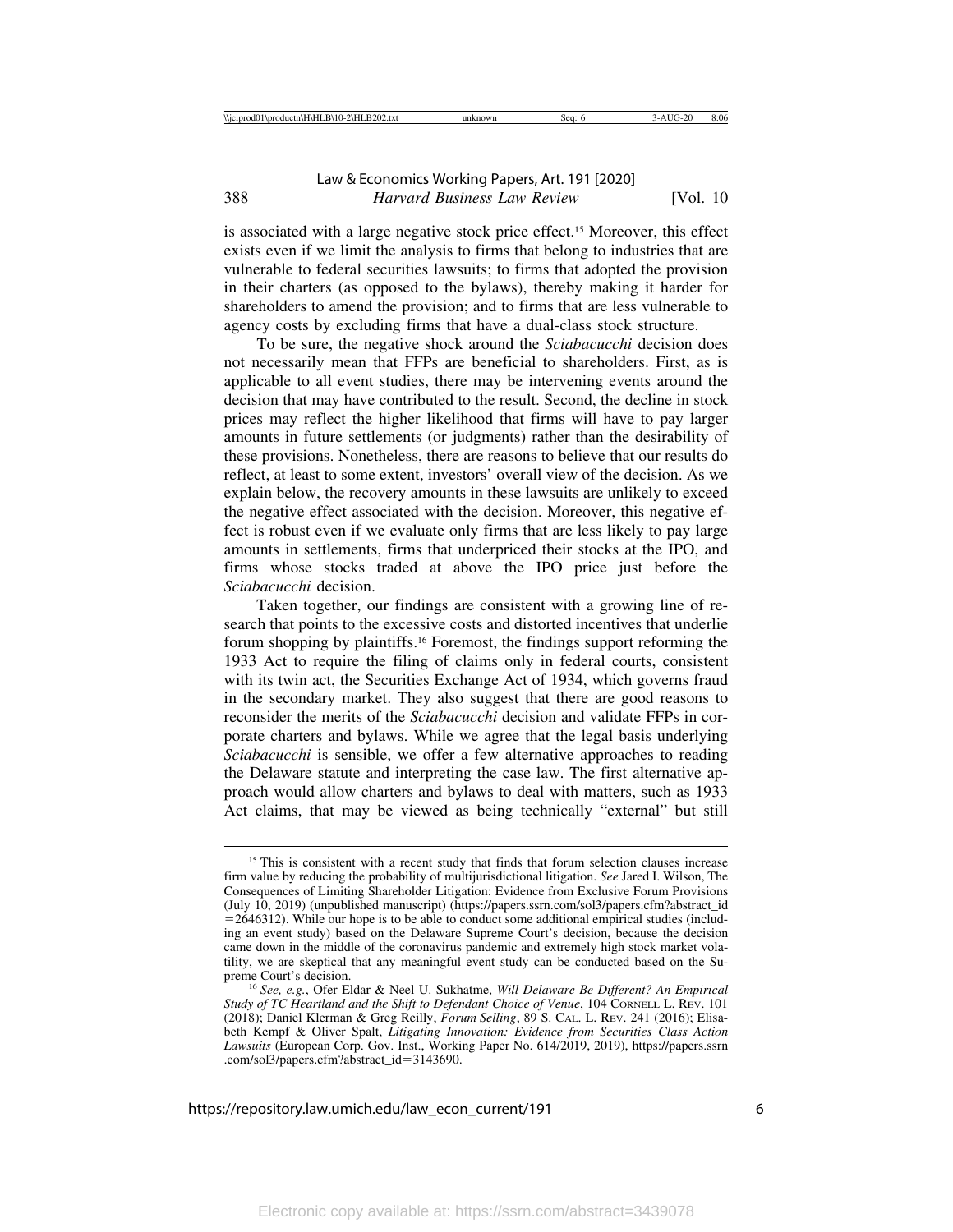### 2020] *Federal Forum Provisions and the Internal Affairs Doctrine* 389

dealing with the "affairs" or "intra-corporate affairs" of the corporation and the "rights" of the stockholders. This is the approach largely adopted by the Delaware Supreme Court in *Salzberg*.

While making the distinction between intra-corporate versus internal affairs may be sensible, that is not the only way to allow charters and bylaws to choose the forum for federal Securities Act claims. The second approach would argue for a more "flexible" internal affairs doctrine so as to encompass matters that intimately relate to the rights of the shareholders, including the right to bring a 1933 Act claim. We discuss the legal basis for each alternative and potential implications of adopting one over the other. We also argue that validating FFPs does not necessarily, at least as a matter of policy, imply the validation of more controversial provisions, particularly mandatory (individual) arbitration provisions that can potentially deny shareholders the right to sue under the 1933 Act altogether. After all, even when FFPs are enforced, shareholders are still free to bring their 1933 Act claims in federal court, either individually or as a class action. At the same time, as we explain below, expanding the sphere of internal affairs (the second approach) means that blocking mandatory arbitration and fee-shifting clauses would be statutorily mandated, whereas under the first approach, that door remains open.

This Article proceeds as follows. Part I discusses in more detail the history of forum selection in securities class action lawsuits. Part II explains the importance of FFPs by describing the differences in litigating cases in federal courts versus state courts. Part III begins the empirical analysis by examining the characteristics of firms that adopt FFPs. Part IV conducts an event study of the *Sciabacucchi* decision. Part V discusses the implications of the empirical findings for assessing FFPs and the *Sciabacucchi* decision. Part VI reconsiders the legal basis of *Sciabacucchi* and offers a few alternative legal theories for validating FFPs, including the approach taken by the Delaware Supreme Court in *Salzberg*.

### I. THE HISTORY OF FORUM SELECTION IN SECURITIES CLASS ACTION LAWSUITS

Congress passed two prominent statutes after the Great Depression: the Securities Act of 1933<sup>17</sup> ("1933 Act") and the Securities and Exchange Act of 193418 ("1934 Act"). While there is much complexity and overlap, the 1933 Act largely deals with the types of information a company must disclose to its prospective investors when issuing new securities, such as at an initial public offering ("IPO"), at a secondary offering, or in the context of a merger. Thus, it governs claims primarily alleging misstatements and omissions in disclosure materials relating to offerings of securities. Specifically,

<sup>17</sup> 15 U.S.C. § 77 (2018). <sup>18</sup> 15 U.S.C. § 78 (2018).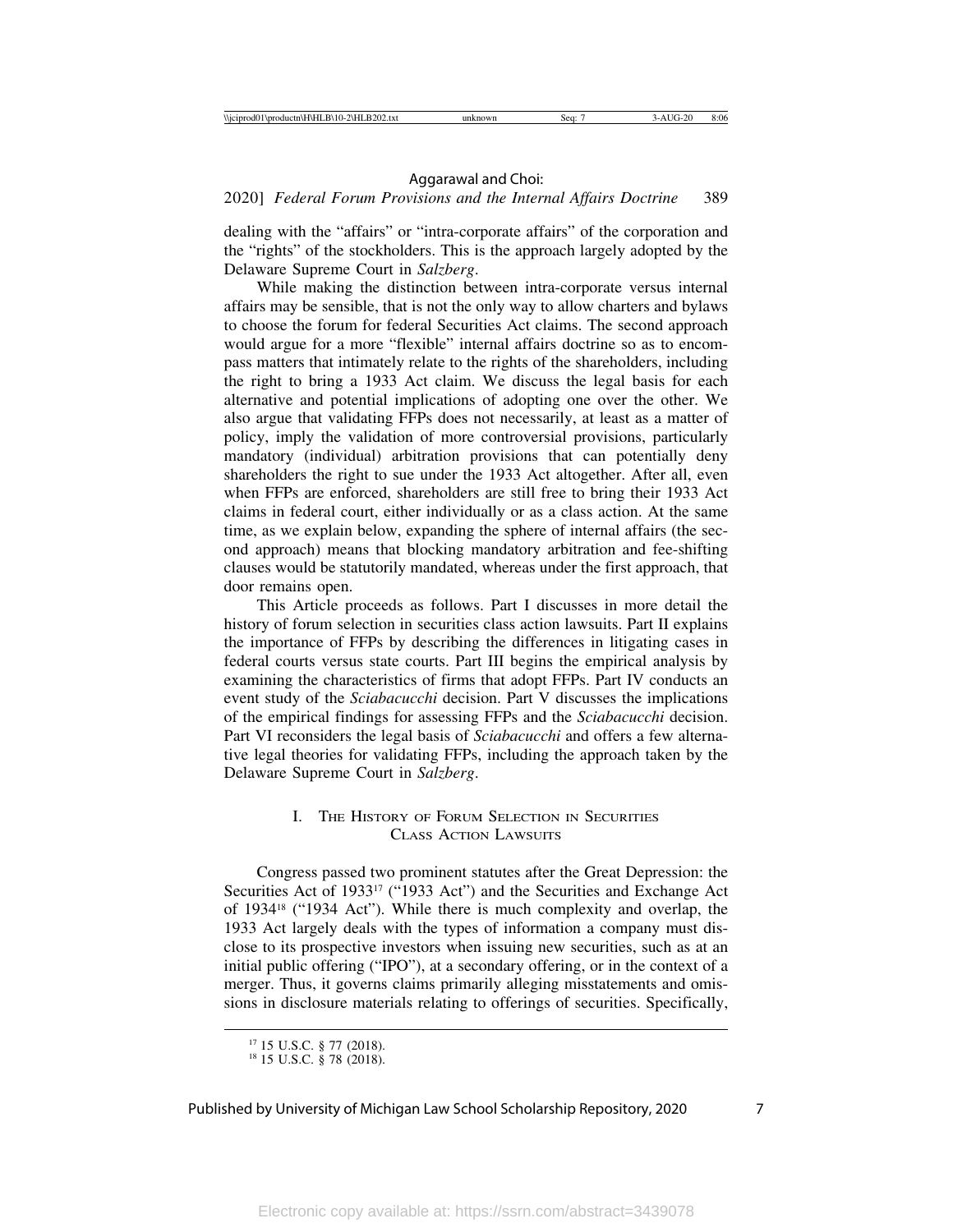Section 11 of the 1933 Act governs material omissions and misstatements in a company's registration statement,19 and Section 12 imposes liability for selling unregistered securities, failing to follow the SEC's "gun jumping" rules, and making material misstatements or omissions in prospectuses.20 The 1934 Act, on the other hand, deals with fraud in transactions on the secondary market, including misstatements in "periodic" and other disclosures, proxy statements for shareholder meetings, and liability for insider trading (under Rule 10b-5).<sup>21</sup>

With respect to shareholder lawsuits that are based on the 1934 Act, the federal courts have exclusive jurisdiction.22 If certain plaintiff-shareholders are alleging a material misstatement or omission in a corporation's proxy statement or insider trading, for instance, they must bring the case, individually or as a class, in federal court.23 Shareholder lawsuits brought under the 1933 Act, on the other hand, are a different matter. Unlike the 1934 Act, federal and state courts have had concurrent jurisdiction over 1933 Act claims from the time of its enactment.24 If plaintiff-shareholders want to bring a material misstatement or an omission claim based on a company's IPO documents (such as its S-1 registration statement or prospectus), they can do so in either federal or state court.

Much has changed, however, since the enactment of the 1933 Act. Leading up to the 1990s, Congress became increasingly concerned with the impact of securities class actions, particularly the abundance of frivolous lawsuits brought by plaintiffs' lawyers in the hope of extracting settlements for meritless but expensive claims.25 In response, Congress enacted the Private Securities Litigation Reform Act ("PSLRA"),<sup>26</sup> which imposed many restrictions on securities class actions brought in federal courts. Key among these were a stay imposed on discovery prior to decisions on motions to dismiss, restrictions on lead plaintiffs, and potentially higher pleading standards. We further discuss the import of these restrictions in Part II.

<sup>&</sup>lt;sup>19</sup> See 15 U.S.C. § 77k (2018). A Section 11 plaintiff recovers the "excess" price she paid for a share because of a material misstatement or omission in the issuer's registration statement. See 15 U.S.C. § 77 $k(e)$  (2018).

<sup>&</sup>lt;sup>20</sup> See 15 U.S.C. § 771 (2018). *See generally* Steven Thel, *Section 12(2) of the Securities Act: Does Old Legislation Matter?*, 63 FORDHAM L. REV. 1183 (1995).

<sup>&</sup>lt;sup>21</sup> See Blue Chip Stamps v. Manor Drug Stores, 421 U.S. 723, 752 (1975).<br><sup>22</sup> 15 U.S.C. § 78aa (2018); *see also* Cyan, Inc. v. Beaver County Emp. Ret. Fund, 138 S.<br>Ct. 1061. 1073 (2018).

<sup>&</sup>lt;sup>23</sup> *See, e.g.*, Shearson/Am. Express, Inc. v. McMahon, 482 U.S. 220, 245 n.2 (Blackmun, J., concurring).

<sup>&</sup>lt;sup>24</sup> See 15 U.S.C. § 77v(a) (2018).<br><sup>25</sup> See James D. Cox et al., Securities Regulation: Cases and Materials 785–86 (8th ed. 2017); *see also* Joel Seligman, *The Merits Do Matter: A Comment on Professor Grundfests' "Disimplying Private Rights of Action Under the Federal Securities Laws: The Commission's Authority"*, HARV. L. REV. 438 (1994); Private Securities Litigation, Staff Report, Senate Subcommittee on Securities of the Comm. On Banking, Housing and Urban Affairs, 98th Cong., 2d Sess. 108 (May 17, 1994).

 $^{26}$  Pub. L. No. 104-67, 109 Stat. 737 (1995) (codified as amended in scattered sections of 15 U.S.C.).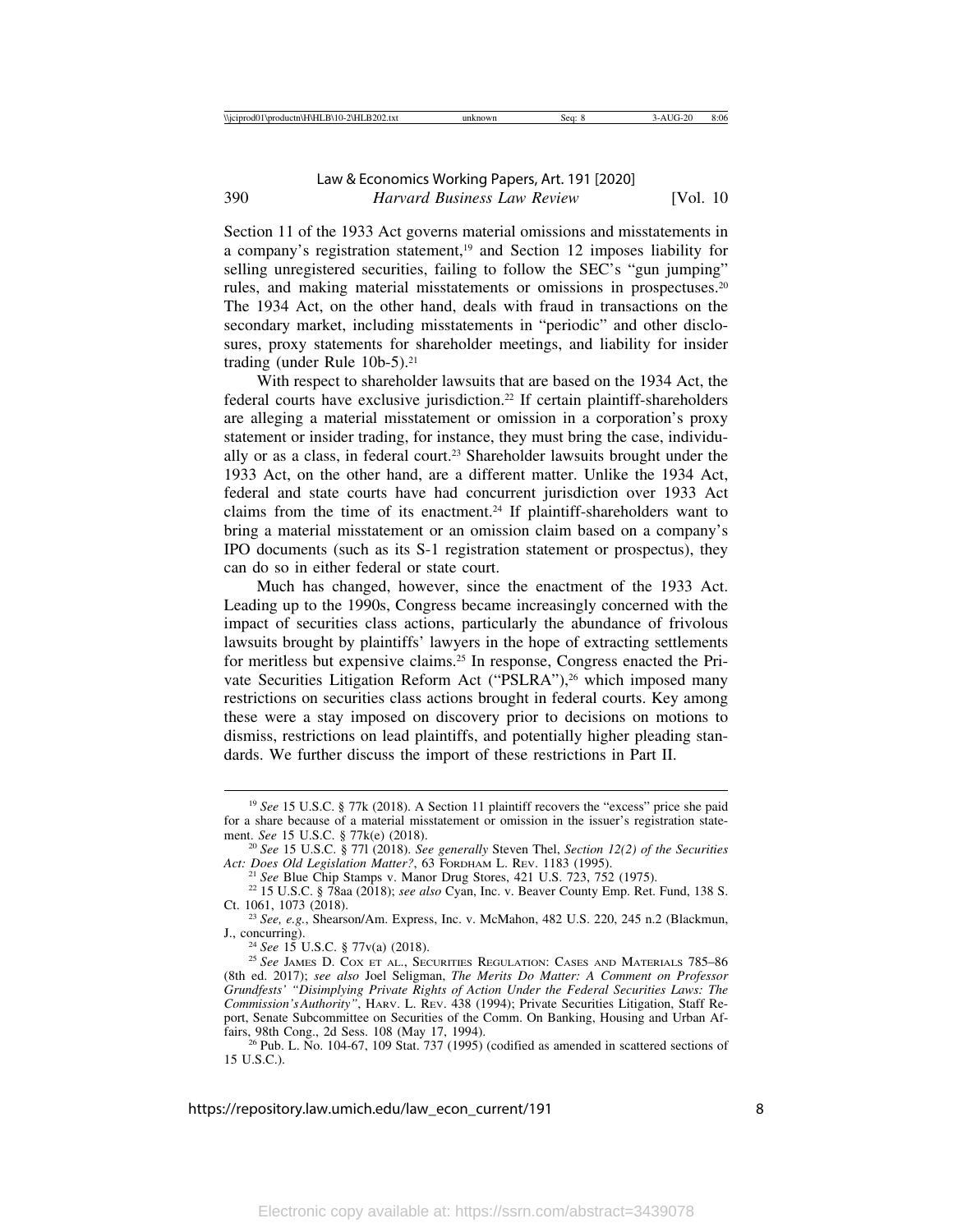### 2020] *Federal Forum Provisions and the Internal Affairs Doctrine* 391

Faced with these restraints, plaintiffs' lawyers sought creative ways to circumvent them. One primary means was by bringing securities class actions under "blue sky" state law in state courts (as a substitute to claims under the 1934 Act), $27$  where the strictures of the PSLRA did not apparently apply.28 Observing the flight of securities class actions to state courts, Congress passed the Securities Litigation Uniform Standards Act ("SLUSA") in 1998.29 SLUSA provided for the removal of state securities law class actions to federal court, and then for their dismissal.30

However, although the purpose of SLUSA was to bring securities class actions back within the ambit of the federal courts (and thus within the restrictions of the PSLRA),<sup>31</sup> SLUSA did not address class actions brought solely under the 1933 Act. Could such class actions still be brought in state court, even though this would permit the end-run around the PSLRA that SLUSA was designed to prevent? For nearly twenty years, courts across the country split on the issue. The Ninth Circuit permitted 1933 Act claims to be remanded to state courts, notwithstanding SLUSA.<sup>32</sup> Other district courts,<sup>33</sup> particularly those of the Second Circuit, the "mother circuit" for securities litigation,<sup>34</sup> held that 1933 Act claims in state court were precluded by SLUSA.

Largely in response to this jurisdictional uncertainty and the alleged abuse by plaintiff-shareholders (and plaintiffs' lawyers) in bringing federal IPO-related claims in state courts,35 a number of companies began experimenting with exclusive forum provisions in their IPO documents.36 The first series of attempts centered on including mandatory arbitration clauses in charters. This effort was led by the Carlyle Group, a private equity company,

<sup>27</sup> "Blue sky" laws are specialized state statutes that govern securities sales. *See generally* Jonathan R. Macey & Geoffrey P. Miller, *Origin of the Blue Sky Laws*, 70 TEX. L. REV. 347

<sup>(1991). &</sup>lt;sup>28</sup> *See* Klausner et al., *infra* note 45, at 3–6. The differences between securities litigation in federal and state courts are discussed in Part II.

 $29$  Securities Litigation Uniform Standards Act of 1998, Pub. L. No. 105-353, 112 Stat.

<sup>3227 (1998) (</sup>codified as amended in scattered sections of 15 U.S.C.).<br><sup>30</sup> 15 U.S.C. § 78bb(f) (2018).<br><sup>31</sup> *See, e.g.*, Kircher v. Putnam Funds Trust, 547 U.S. 633, 636 (2006); Merrill Lynch,<br>Pierce, Fenner & Smith, Inc.

<sup>&</sup>lt;sup>32</sup> See, e.g., Elec. Workers Local 357 Pension and Health & Welfare Tr. v. Clovis Oncology, Inc., 185 F. Supp. 3d 1172 (N.D. Cal. 2016); W. Va. Laborers Trust Fund v. STEC Inc., No. 11-01171-JVS (MLGx), 2011 WL 6156945 (C.D. Cal. Oct. 7, 2011).

<sup>&</sup>lt;sup>33</sup> See, e.g., Iron Workers Dist. Council of New England Pension Fund v. MoneyGram Int'l, Inc., No. 15-402-LPS, 2016 WL 4585975 (D. Del. Sept. 2, 2016); Gaynor v. Miller, et al.,

<sup>&</sup>lt;sup>34</sup> See, e.g., Hung v. iDreamsky Tech. Ltd., No. 15-CV-2514 (JPO), 2016 WL 299034, at \*2 (S.D.N.Y. Jan. 25, 2016).

<sup>&</sup>lt;sup>35</sup> See Nicki Locker & Laurie Smilan, *Saying So Long to State Court Securities Litigation*, HARV. L. SCH. F. ON CORP. GOVERNANCE & FIN. REG. (2019) ("Securities class action plaintiffs have achieved a much higher rate of success in surviving threshold motions in IPO-related federal securities class actions litigated in state courts, extracting significant settlements out of proportion to results typically achieved in federal fora.").

<sup>&</sup>lt;sup>36</sup> *See infra* Part III (providing an empirical account of IPO firms' experimentation with federal forum provisions).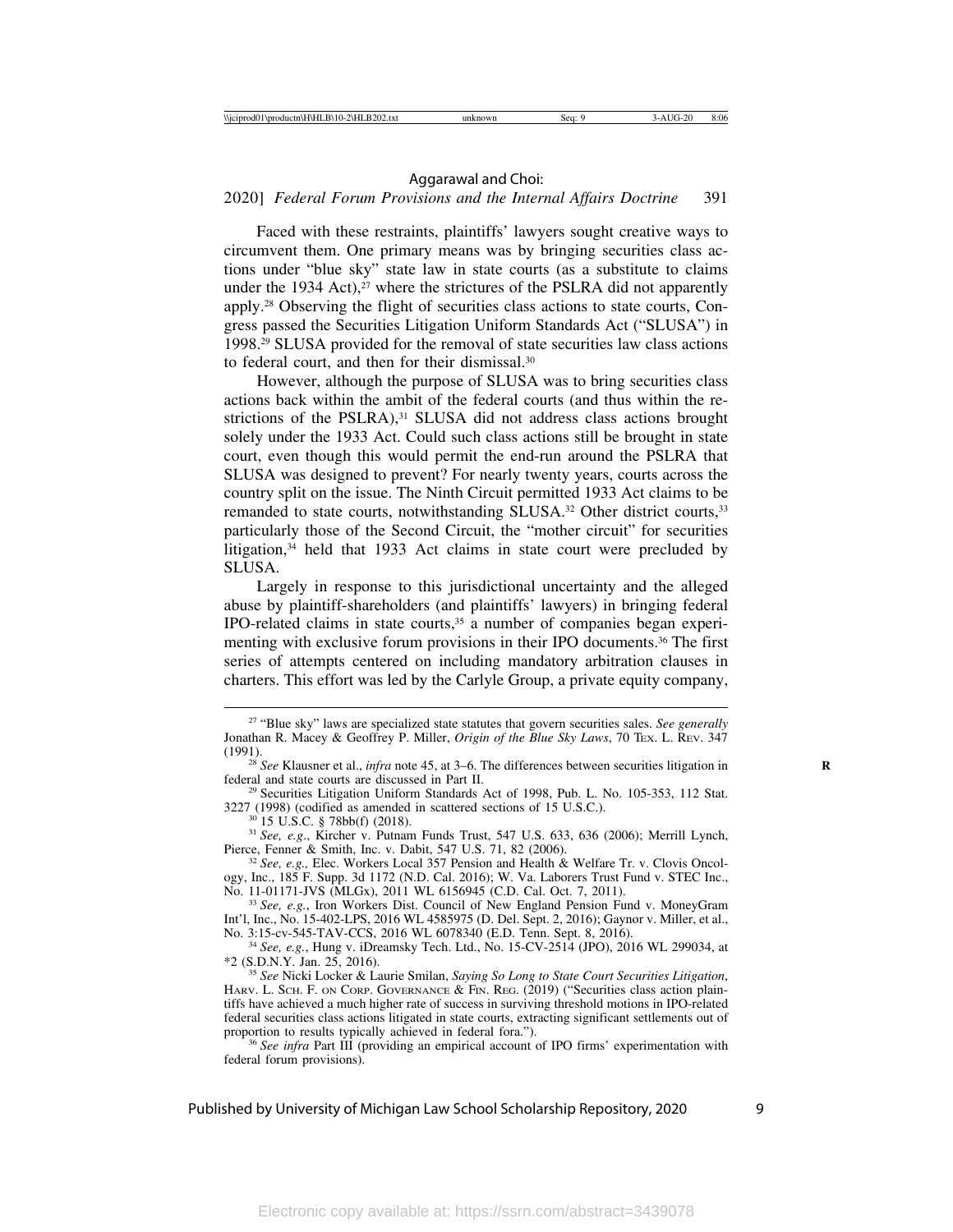when it was offering its limited partnership shares to the public. Due in part to the public backlash against the proposal and the Securities and Exchange Commission's ("SEC") unwillingness to accommodate, however, the Carlyle Group dropped the proposal. $37$  However, the debate on mandatory arbitration provisions lives on.38

A more successful attempt—the main focus of this Article—was the adoption of federal forum provisions ("FFPs") in a company's charter or bylaws. Most notably, the first FFP in the organizational documents of an IPO firm was by Snap, Inc. in February 2017. Snap's charter designated federal district courts in any state as the exclusive forum for claims brought under the 1933 Act.<sup>39</sup> Unlike the mandatory individual arbitration clause, which prohibited shareholders from even filing a class action suit, a typical FFP merely prohibits plaintiff-shareholders from bringing an IPO-related 1933 Act claim in state court. That is, plaintiff-shareholders are free to bring a class or an individual action, so long as the action is filed in federal court.

An important implication of requiring plaintiff-shareholders to file in a federal court, of course, is that they will be subject to various requirements of the PSLRA.40 A large number of companies with FFPs went through the IPO process, or issued securities after a merger, without any major challenge or backlash from the investors or the SEC.41 However, the legality of FFPs, and the question of whether a court would uphold them, remained unsettled until very recently.

In 2018, the Supreme Court resolved the jurisdictional uncertainty regarding 1933 Act claims. In *Cyan v. Beaver County Employees Retirement Fund*, 42 the Supreme Court construed SLUSA narrowly, stating that while SLUSA prevented private plaintiffs from bringing claims under the 1934

<sup>37</sup> Kevin Roose, *Carlyle Drops Arbitration Clause from IPO Plans*, N.Y. TIMES, Feb. 3, 2012, https://dealbook.nytimes.com/2012/02/03/carlyle-drops-arbitration-clause-from-i-p-oplans/. Professor Davidoff described Carlyle Group's proposal as "the most shareholder-unfriendly corporate governance structure in modern history . . . The effect is to essentially eliminate any ability of shareholders to sue the board for even the most egregious acts." *See* Lipton, *supra* note 3, at 7. In response to the proposal, three U.S. Senators sent a letter to the SEC chairman, requesting that the commission deny the proposal. *See* Letter from Franken, Blumenthal, and Menendez, U.S. Senators, to Mary Schapiro, Chair, Sec. & Exch. Comm'n,

<sup>&</sup>lt;sup>38</sup> *See* Scott, *supra* note 2. **R** 39 *See* Snap Inc., Registration Statement (Form S-1) 43 (Feb. 2, 2017); Ann Lipton, *And Now for Something Completely Different about Snap and Shareholder Rights*, BUS. LAW PROF-BLOG. (Apr. 15, 2017), https://lawprofessors.typepad.com/business\_law/2017/04/and-now-for-

<sup>&</sup>lt;sup>40</sup> It should be noted that as discussed in Part II, some state judges have held that PLSRA's discovery stay applies in both state and federal courts, preserving one of the act's primary protections for securities defendants. *See infra* note 54 and accompanying text.<br><sup>41</sup> *See* Cydney Posner, COOLEY, *Will the Delaware Supreme Court Revive Exclusive Fed-*

*eral Forum Provisions for '33 Act Claims?* (Jan. 9, 2020), https://cooleypubco.com/2020/01/ 09/will-delaware-revive-exclusive-federal-forum-provisions/ ("FFPs have been described in dozens of registration statements, but the SEC has never challenged the validity of these provisions or raised the question to the Delaware courts for determination."). <sup>42</sup> 138 S. Ct. 1061 (2018).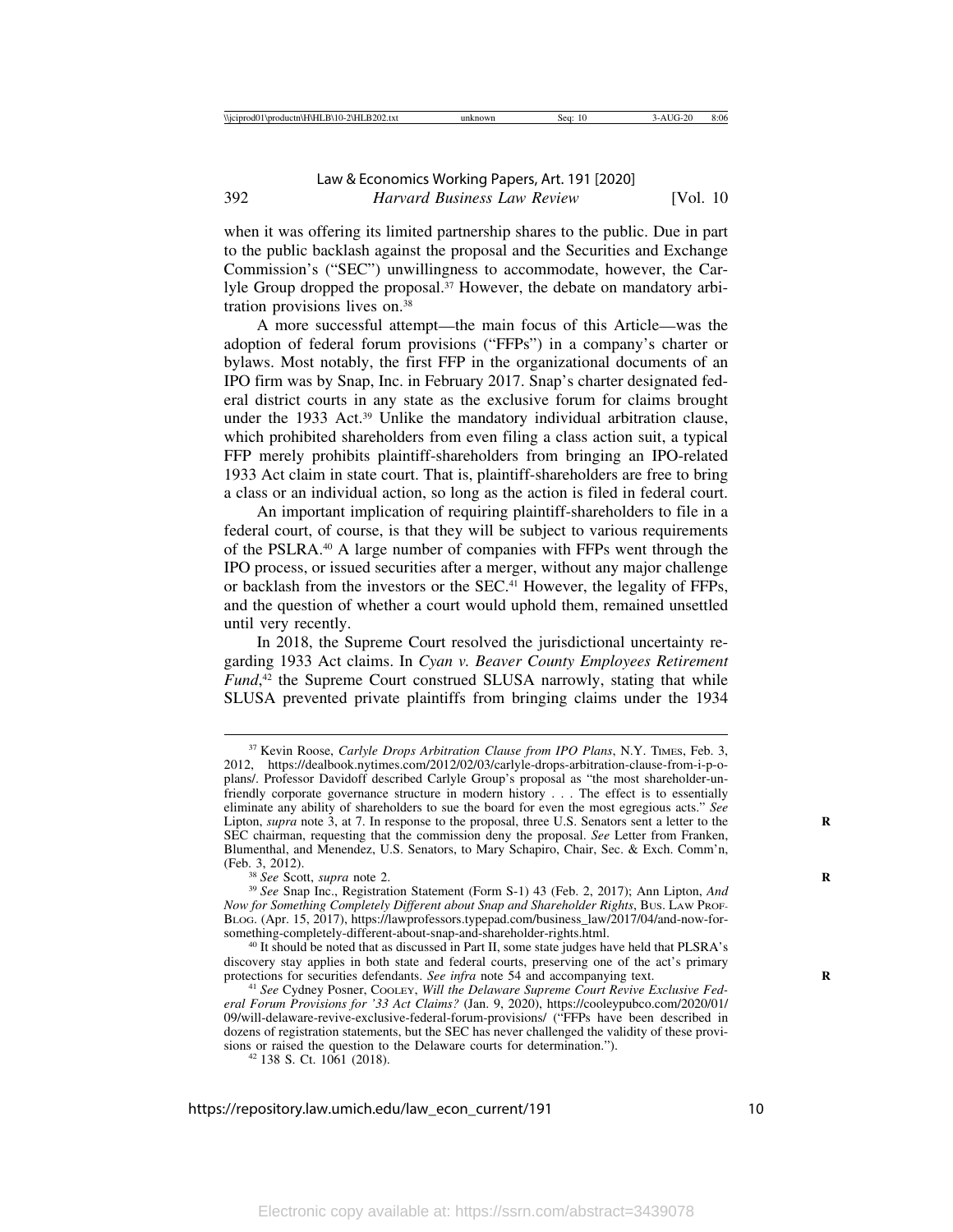### 2020] *Federal Forum Provisions and the Internal Affairs Doctrine* 393

Act under state law, it did not take away state courts' power to hear claims under the 1933 Act.43 Furthermore, according to the Court, SLUSA did not allow the defendants to remove a properly filed state court claim to a federal court.44 That is, once a 1933 Act lawsuit has been filed in a state court, it is extremely difficult to move that lawsuit to a federal court without the plaintiff's consent.

*Cyan* sparked two major developments in a very short period of time. The first was a dramatic increase in 1933 Act claims filed in state courts, for which there was often a parallel case brought in federal court against the same defendant based on the same allegations.<sup>45</sup> The second was the proliferation of FFPs, particularly in IPOs. As we document below, the proportion of IPOs that included FFPs more than doubled almost immediately after *Cyan*, and continued increasing in the following months. FFPs, therefore, were responding to plaintiffs possibly choosing their favored venue of state, rather than federal, court. The FFPs, in some sense, "flipped the table," allowing corporate *defendants* to preemptively dictate the venue even before a 1933 Act lawsuit was filed.46

The question remained, however, as to whether courts would respect FFPs. The answer was given several months later. In December 2018, the Delaware Chancery Court held in *Sciabacucchi v. Salzberg* that a company's organizational documents, i.e. its charter and the bylaws, cannot dictate the forum in which the shareholders may bring a *federal* claim.47 The court based its decision on its interpretation of the proper scope of the internal affairs doctrine: "the state of incorporation cannot use corporate law to regulate the corporation's external relationships."48 According to the court, a claim based on a federal securities law is an "external" claim (a claim that resides outside of the boundaries of corporate law), and a corporate docu-

<sup>43</sup> The central question in *Cyan* was whether SLUSA's provisions stripping state courts of jurisdiction over "covered class actions" extended to all lawsuits filed on behalf of fifty or more people. Justice Kagan's opinion held that SLUSA only stripped state courts of covered class actions based on state law. *See id.* at 1069–71. The unanimous Court held that SLUSA "says nothing, and so does nothing, to deprive state courts of jurisdiction over class actions based on federal law." *Id*. at 1069. Therefore, state courts continue to have concurrent jurisdiction over class actions based on the 1933 Act.

<sup>&</sup>lt;sup>44</sup> Id. at 1078.<br><sup>45</sup> *See* Joseph A. Grundfest, *The Limits of Delaware Corporate Law: Internal Affairs, Federal Forum Provisions, and* Sciabacucchi, 75 BUS. LAW. 1319 (2020). Notably, the article documents a notable rise in the D&O insurance premium, which also covers liability based on federal securities laws. *Id.* at 20–23. *See generally* Michael Klausner et al., State Section 11 Litigation in the Post-Cyan Environment (Jun. 28, 2019) (unpublished manuscript) (https://<br>papers.ssrn.com/sol3/papers.cfm?abstract\_id=3411861).

<sup>&</sup>lt;sup>46</sup> *Cf.* Eldar & Sukhatme, *supra* note 16 (exploring a similar role reversal caused by the Supreme Court's *TC Heartland* case, which shifted venue choice in patent infringement cases from plaintiffs to corporate defendants).

<sup>&</sup>lt;sup>47</sup> Sciabacucchi v. Salzberg, 204 A.3d 841 (Del. Ch. Dec. 19, 2018).  $^{48}$  *Id.* at \*20.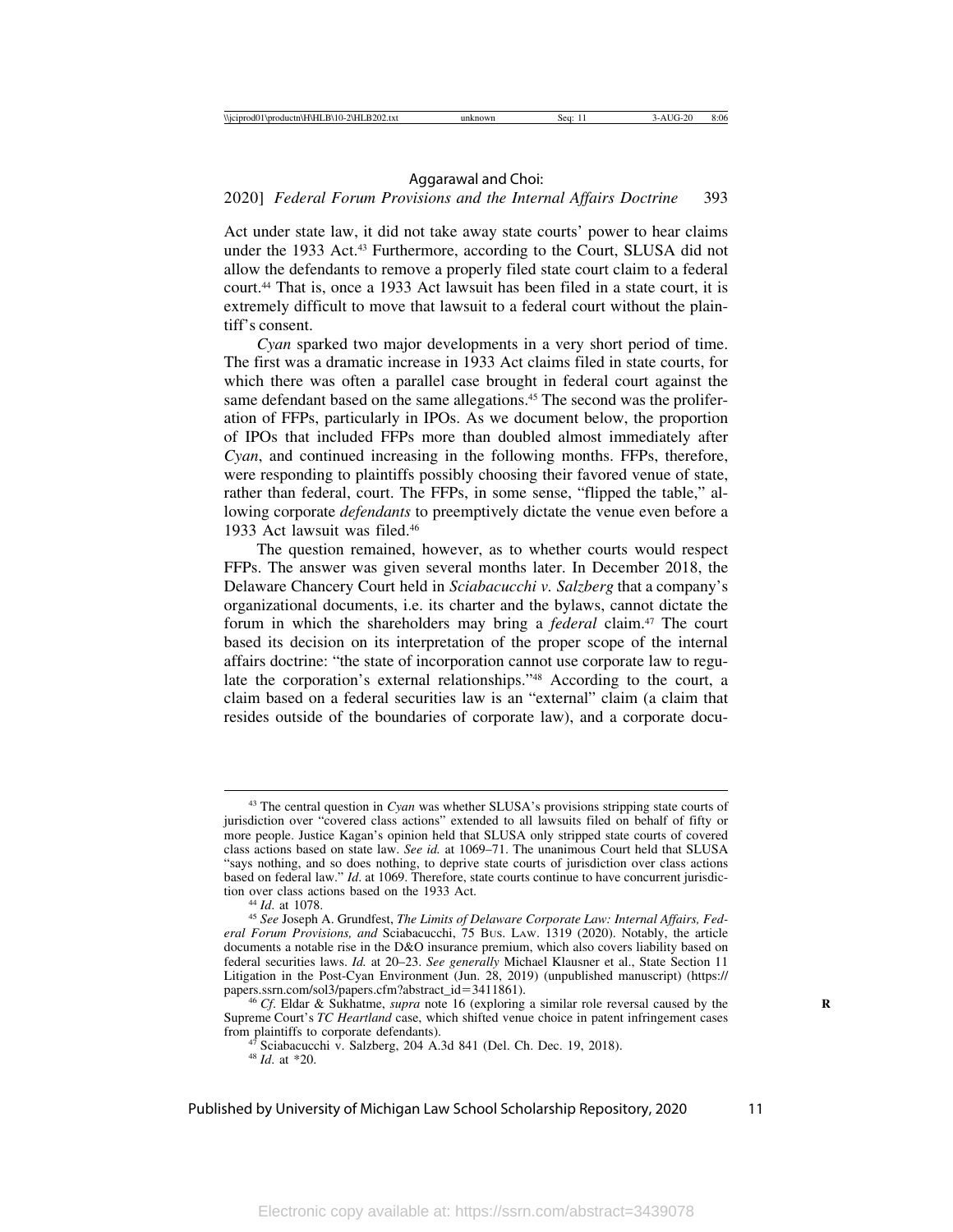ment, such as a certificate of incorporation or bylaws, cannot regulate such a claim.49

Unsurprisingly, as we show below, the decision led to a substantial slowdown in the adoption of FFPs, and some companies have even issued a special 8-K to investors in order to inform the market about the invalidity of the provision. In some cases, companies issuing an 8-K promised to amend their charter or bylaws (as applicable) if the decision is not reversed by the Delaware Supreme Court.50 On the other hand, other IPO companies, such as Lyft, adopted an FFP in their charter *despite* the decision, possibly in the hope that *Sciabacucchi* would be reversed.<sup>51</sup>

In March 2020, perhaps fulfilling their expectations, the Delaware Supreme Court did just that in *Salzberg v. Sciabacucchi*. 52 The Court focused heavily on the statutory language of DGCL §102(b), which allows corporations to include matters relating to the "affairs of the corporation" and provisions that "create[ ], define[ ], limit[ ] and regulate[ ] the powers of the corporation, the directors, and the stockholders" in their charters. By contrasting this language with that of DGCL §115, which prohibits non-Delaware forum provision with respect to "internal affairs," the Delaware Supreme Court held that the matters that relate to stockholders' right to sue under the federal Securities Act, while not part of a corporation's internal affairs, can be classified as "intra-corporate" affairs and, therefore, can be regulated through charters and bylaws.

### II. WHAT IS AT STAKE? THE DIFFERENCES BETWEEN LAWSUITS IN FEDERAL COURTS AND STATE COURTS

It is important to recall that FFPs do not prohibit filing lawsuits; they only require plaintiff-shareholders to file their claim in federal court. Thus, it may be argued that *Sciabacucchi* does not matter much because all it means is that IPO firms will be sued in state courts instead of federal courts. However, due to the different procedural rules, whether a firm is sued in federal court or in state court can matter a great deal for the outcome of a case. There are four main differences between lawsuits in federal and state courts.

First, in federal court, the PSLRA dictates that discovery is stayed until after the motion to dismiss is decided.<sup>53</sup> This procedural rule spares defendants the cost of discovery in lawsuits that are dismissed, and imposes on plaintiffs the costs of obtaining detailed information without the benefits of

<sup>49</sup> *Id*. at \*1. <sup>50</sup> *See, e.g.*, Surface Oncology, Inc., Current Report (Form 8-K) (Feb. 13, 2019) ("In the event that the Delaware Supreme Court affirms the Court of Chancery's *Sciabacucchi* decision or otherwise makes a determination that provisions such as the Federal Forum Provision are invalid, the Company's Board of Directors intends to amend promptly the Company's Bylaws to remove the Federal Forum Provision.").

<sup>&</sup>lt;sup>51</sup> See Lyft, Inc., Registration Statement (Form S-1) 60 (Mar. 1, 2019).<br><sup>52</sup> Salzberg v. Sciabacucchi, 2020 Del. LEXIS 100 (Del. 2020).<br><sup>53</sup> 15 U.S.C. § 77z-1(b) (2018). *See* Klausner et al., *supra* note 45, at 5.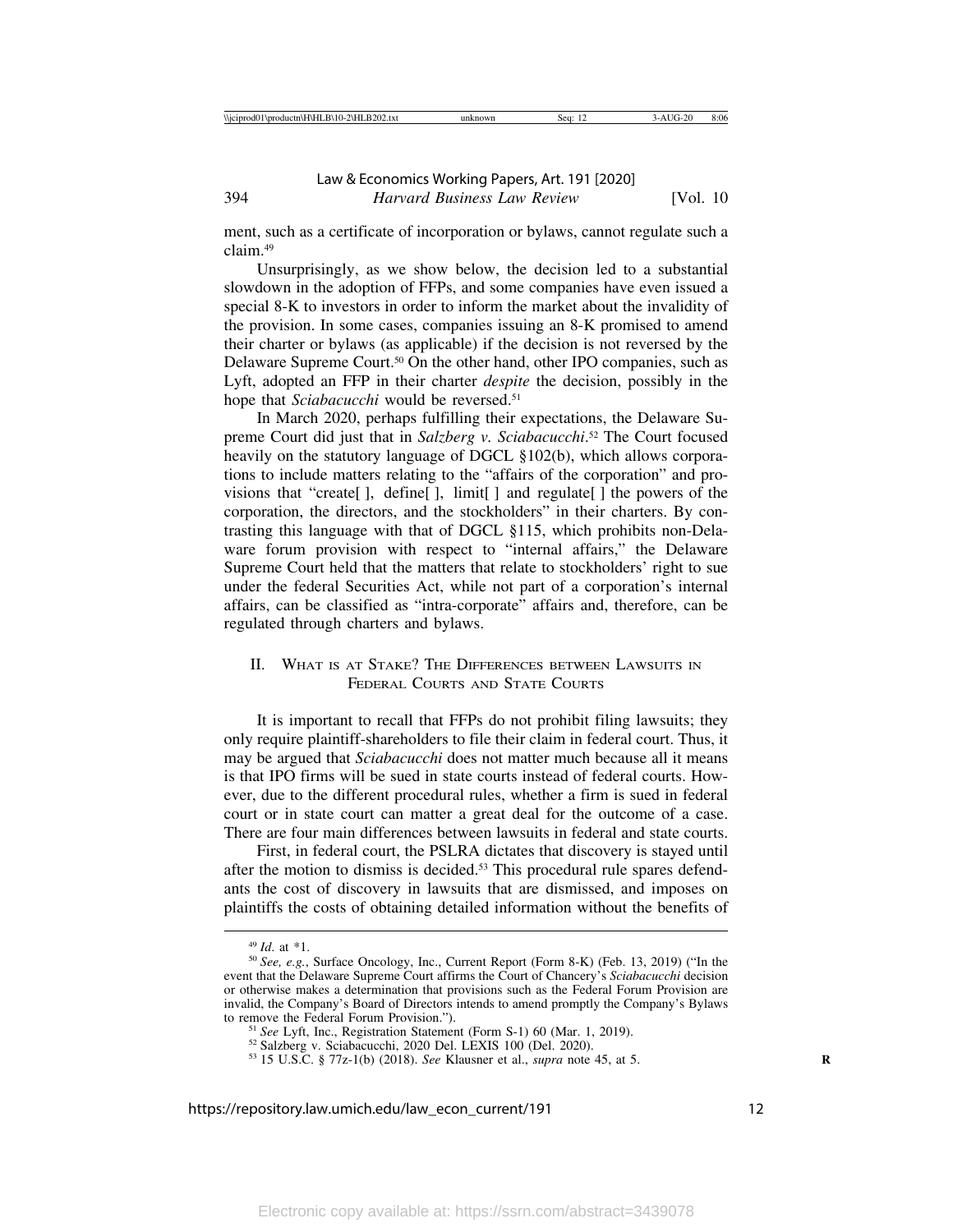### 2020] *Federal Forum Provisions and the Internal Affairs Doctrine* 395

discovery. To be sure, some states have adopted discovery rules that resemble those of the PSLRA. Recently, trial courts in New York and Connecticut ruled that the PSLRA's discovery stay applies not only to 1933 Act Section 11 actions in federal court but also to Section 11 actions in in state court.<sup>54</sup> However, states like California—where many IPO firms are headquartered, including over 50 percent of the firms that adopted FFPs—adopt more lenient standards than the PSLRA. Specifically, California allows discovery to commence before the motion to dismiss stage concludes, thereby substantially increasing the cost borne by the defendants.<sup>55</sup>

Second, the PLSRA imposes various requirements on the identity of lead plaintiff. In particular, there is a presumption that the court should appoint as lead plaintiff the class member with the largest financial interest in the relief sought.56 The lead plaintiff has the authority to select and retain class counsel, which is a coveted position for plaintiffs' lawyers. This requirement has been relatively effective in preventing unscrupulous lawyers from recruiting nominal plaintiffs and filing claims solely to advance their interests.57 There is a possibility that Section 11 actions in state courts will be filed by opportunistic lawyers representing plaintiffs with minimal economic losses, just to extract nominal settlements from deep-pocket defendants who want the case to go away.58

Third, although federal courts have a well-developed process for consolidating securities class action lawsuits, there is no analogous process for securities claims brought in state courts. The federal consolidation process allows cases brought by dispersed shareholders in different jurisdictions against the same defendant alleging the same charges to be tried together, in one venue, under one or several lead plaintiffs. These rules facilitate judicial economy and facilitate consistent results by having similar cases tried in one court instead of many. They may also reduce costs for defendants, who need only defend the action in one venue.59 However, there is currently no method

<sup>55</sup> See, e.g., Buelow v. Alibaba Grp. Holding Ltd., No. 15-cv-05179-BLF, 2016 WL 234159 (N.D. Cal. Jan. 20, 2016) (refusing to stay discovery pursuant to PSLRA).

<sup>56</sup> See 15 U.S.C. § 77z-1(a)(3)(B) (2018).<br><sup>57</sup> See, e.g., Stephen J. Choi et al., *Do Institutions Matter? The Impact of the Lead Plaintiff Provision of the Private Securities Litigation Reform Act*, 83 WASH. U. L. REV. 869 (2005) (finding that public institutions began serving as lead plaintiff more often after the passage of PSLRA, and that this was associated with increases in class recoveries). <sup>58</sup> For an example of a state court that authorized a lead plaintiff that had previously been

<sup>54</sup> *See In re* Everquote, Inc. Sec. Litig., 106 N.Y.S.3d 828, 828 (N.Y. Sup. Ct. Aug. 7, 2019); City of Livonia Retiree Health & Disability Benefits Plan v. Pitney Bowes Inc., No. X08 FST CV 18 6038160 S (Conn. Super. Ct. May 15, 2019); *see also* Klausner et al., *supra* note 45, at 13–14 nn.26–27 (collecting cases where state courts are either staying their proceedings pending resolution of a parallel federal case, or staying discovery pursuant to the

found woefully inadequate when bringing the same action in federal court, *see In re* BankAmerica Corp. Sec. Litig., 95 F.Supp.2d 1044, 1049 (E.D. Mo. 2000), aff'd, 263 F.3d 795

<sup>&</sup>lt;sup>59</sup> See 15 CHARLES ALAN WRIGHT & ARTHUR R. MILLER, FEDERAL PRACTICE AND PROCE-DURE §§ 3861–62 (4th ed. 2019); George T. Conway III, Note, *The Consolidation of Multistate*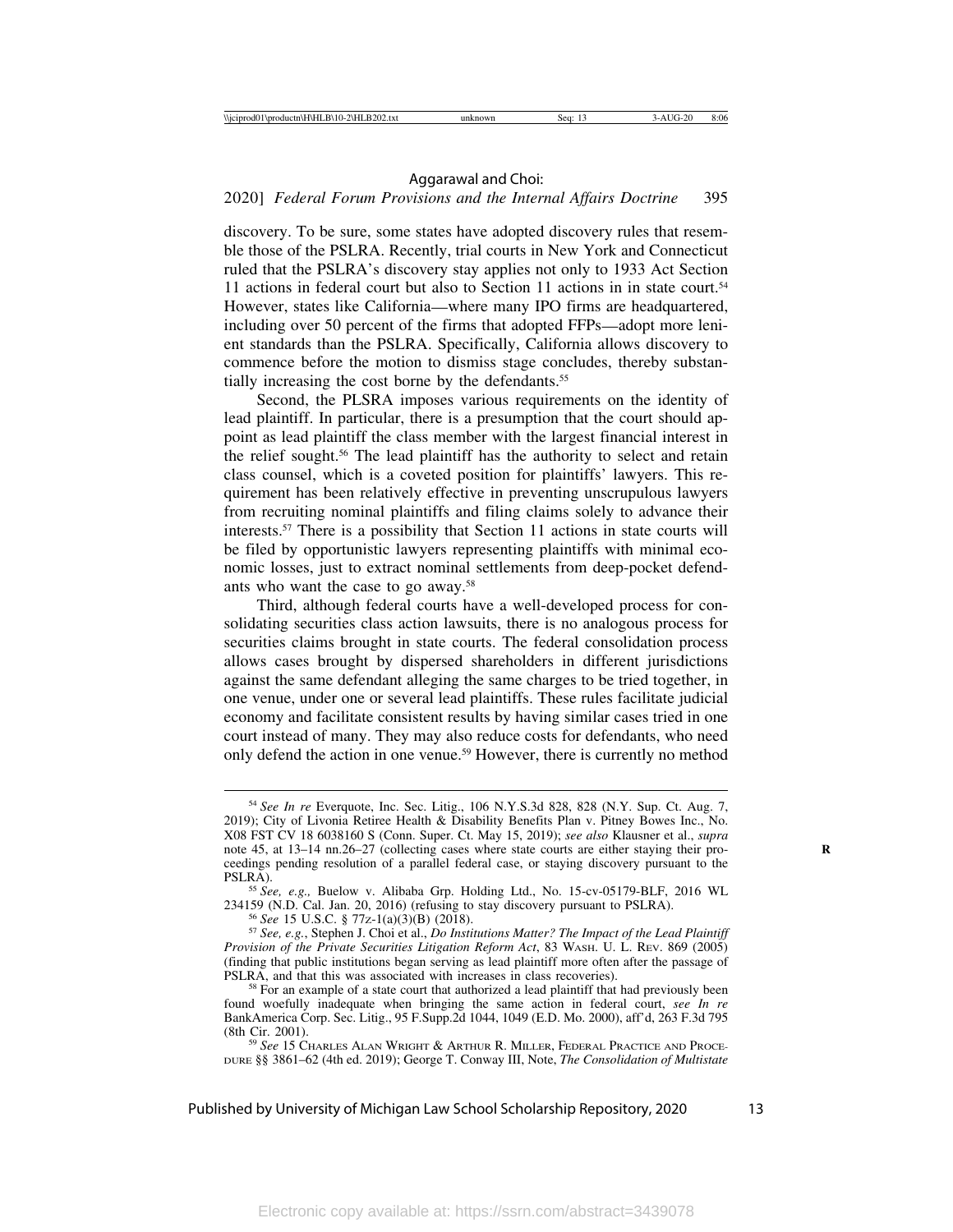for similarly consolidating actions brought in the courts of multiple states, or consolidating parallel state and federal actions. Although some state courts may facilitate judicial economy by applying the doctrines of *lis pendens* (staying the case until a federal court decides on the matter) or *forum non conveniens* (dismissing the case in favor of a more suitable forum, whether federal court or the courts of another state), they may choose not to do so.<sup>60</sup> Accordingly, defendants may incur more costs defending such actions in multiple venues, and different courts may reach different conclusions based on the same facts.

Fourth, federal courts require pleadings in Section 11 cases to adhere to the *Twombly*/*Iqbal* standard: the plaintiff must allege "enough facts to state a claim to relief that is plausible on its face,"61 and cannot rely on conclusory statements in making their case.<sup>62</sup> Most federal courts hearing Section 11 claims apply the even more stringent pleading standard imposed by Rule 9(b) of the Federal Rules of Civil Procedure to the extent that such cases are based on "fraud" claims.63 Under Rule 9(b), a complaint must "state with particularity the circumstances constituting fraud or mistake."64 In contrast, the pleading standards in many states' courts are more lenient than either the *Twombly/Iqbal* or Rule 9(b) frameworks.<sup>65</sup> In particular, the standard in California merely requires a plaintiff to plead a "statement of the facts constituting the cause of action, in ordinary and concise language."66

Finally, there is a concern that state judges may be unduly favorable to plaintiffs. With exceptions (most notably the Delaware Chancery Court), state judges appointed through a partisan process or through popular elections are likely to be more susceptible to political pressure, and state judges may lack the technical competence of federal court judges.67 For example,

<sup>64</sup> FED. R. CIv. P. 9(b). **64** FED. R. CIV. P. 9(b). 65 Only five states and the District of Columbia have adopted the *Twombly/Iqbal* pleading standards, while many state courts have applied their more lenient pleading standards to federal claims. *See* Zachary D. Clopton, *Procedural Retrenchment and the States*, 106 CALIF. L.

REV. 411, 424–27 (2018). <sup>66</sup> CAL. CIV. PROC. CODE § 425.10 (West 2016). *See* Klausner et al., *supra* note 45, at 5 **<sup>R</sup>** (noting that the standard in New York may be higher). <sup>67</sup> *See, e.g.*, Burt Neuborne, *The Myth of Parity*, 90 HARV. L. REV. 1105, 1122 (1977)

*Litigation in State Courts*, 96 YALE L.J. 1099 (1987) (praising the federal multidistrict litigation system for promoting judicial economy and consistency, and advocating for a similar system of consolidation at the state court level).

<sup>&</sup>lt;sup>60</sup> See Klausner et al., *supra* note 45, at 6.<br><sup>61</sup> Bell Atl. Corp. v. Twombly, 550 U.S. 544, 570 (2007).<br><sup>62</sup> Bell, 550 U.S. at 561; Ashcroft v. Iqbal, 556 U.S. 662, 678 (2009).<br><sup>63</sup> See Marc I. Steinberg & Brent A. Ki *Act: A Study in Judicial Activism*, 63 RUTGERS L. REV. 1, 38–39 (2010) (noting that "the circuits are virtually unanimous in holding that Section 11 claims that sound in fraud are subject to the heightened pleading requirements of Rule  $9(b)$ .

<sup>(</sup>arguing that state judges were less technically proficient and less insulated from political pressure); Adam Bonica & Maya Sen, *The Politics of Selecting the Bench from the Bar: The Legal Profession and Partisan Incentives to Introduce Ideology into Judicial Selection*, 60 J.L. & ECON. 559 (2017) (finding that judges are more partisan in systems where they are elected, rather than appointed).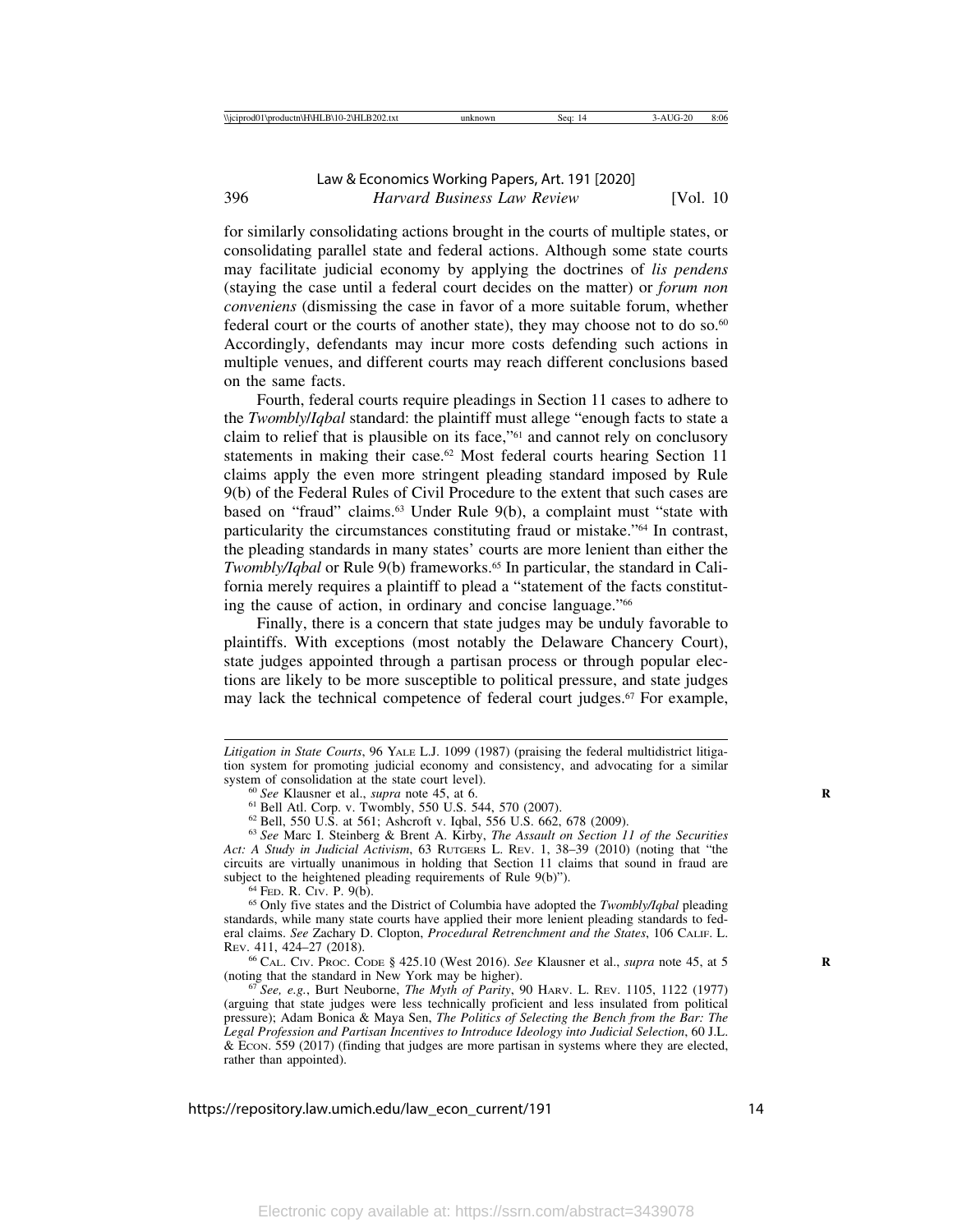### 2020] *Federal Forum Provisions and the Internal Affairs Doctrine* 397

California's judicial system—in which judges are either appointed by the Governor or popularly elected<sup>68</sup>—is ranked 47th by the United States Chamber of Commerce in its influential survey of state judicial climates for corporate defendants.69 Local judges may be more favorable to local law firms whose lawyers often share the same background as the judges, and local judges may want to encourage local litigation in order to enhance their own reputation.70

Recent trends in forum-shopping in Section 11 cases following the *Cyan* decision demonstrate that these differences have an impact on where plaintiffs file cases. A recent study found a sharp increase in the proportion of cases filed in state courts in 2018. The number of cases filed exclusively in federal courts fell from 67 percent in the period from 2014 to March 2018 to only 23 percent from March to December 2018.71 Most of the filings occur in New York, where cases were previously removed to federal court based on a narrow construction of SLUSA, and California, where many of the IPO firms are headquartered.72 There is also a decline in filings in federal courts against California-headquartered firms.73 Overall, these preliminary trends are consistent with a broader phenomenon of forum shopping by plaintiffs towards jurisdictions that would be most receptive to their litigation strategy.<sup>74</sup>

Moreover, the ongoing trend towards filing in state court is consistent with evidence that shows that the outcomes in state courts tend to be less favorable to corporate defendants. The percentage of state court cases in which a motion to dismiss is granted is substantially lower than that of federal court cases (19 percent in state courts as compared to 42 percent in

<sup>68</sup> *See Judicial Selection in the States: California*, NATL. CTR. FOR STATE CTS., http://

<sup>&</sup>lt;sup>69</sup> See DAVID KRANE ET AL., 2017 LAWSUIT CLIMATE SURVEY: RANKING THE STATES, U.S. CHAMBER OF COMMERCE, 9 (2017), Stephen J. Choi et al., *Judicial Evaluations and Informa-*

<sup>&</sup>lt;sup>70</sup> See Jonathan R. Macey & Geoffrey P. Miller, *Toward an Interest-Group Theory of Delaware Corporate Law*, 65 TEX. L. REV. 469, 502 (1987) (arguing that Delaware's "bar and the judiciary are tied together through an intricate web of personal and professional contacts"); William L. Cary, *Federalism and Corporate Law: Reflections Upon Delaware*, 83 YALE L.J. 663, 687–88 (1974) (observing that state judges are often drawn from the ranks of the state

<sup>&</sup>lt;sup>71</sup> See Klausner et al., *supra* note 45, at 8–9.<br><sup>72</sup> See id. at 7.<br><sup>73</sup> See Stefan Boettrich & Svetlana Starykh, Recent Trends in Securities Class<br>Action Litigation: 2018 Full-Year Review, NERA Economic Consulting 10 (

<sup>&</sup>lt;sup>74</sup> See, e.g., William H.J. Hubbard, *An Empirical Study of the Effect of* Shady Grove v. Allstate *on Forum Shopping in the New York Courts*, 10 J.L. ECON. & POL'Y 151 (2013); Neel U. Sukhatme, A Theoretical and Empirical Study of Forum Shopping in Diversity Cases (2014) (unpublished manuscript) (https://papers.ssrn.com/sol3/papers.cfm?abstract\_id=19892 50); Klerman & Reilly, *supra* note 16, at 242–47; Eldar & Sukahtme, *supra* note 16, at 158 **R** n.211; Andrew D. Bradt & D. Theodore Rave, *Aggregation on Defendants' Terms:* Bristol-Myers Squibb *and the Federalization of Mass-Tort Litigation*, 59 B.C. L. REV. 1251, 1254 (2018).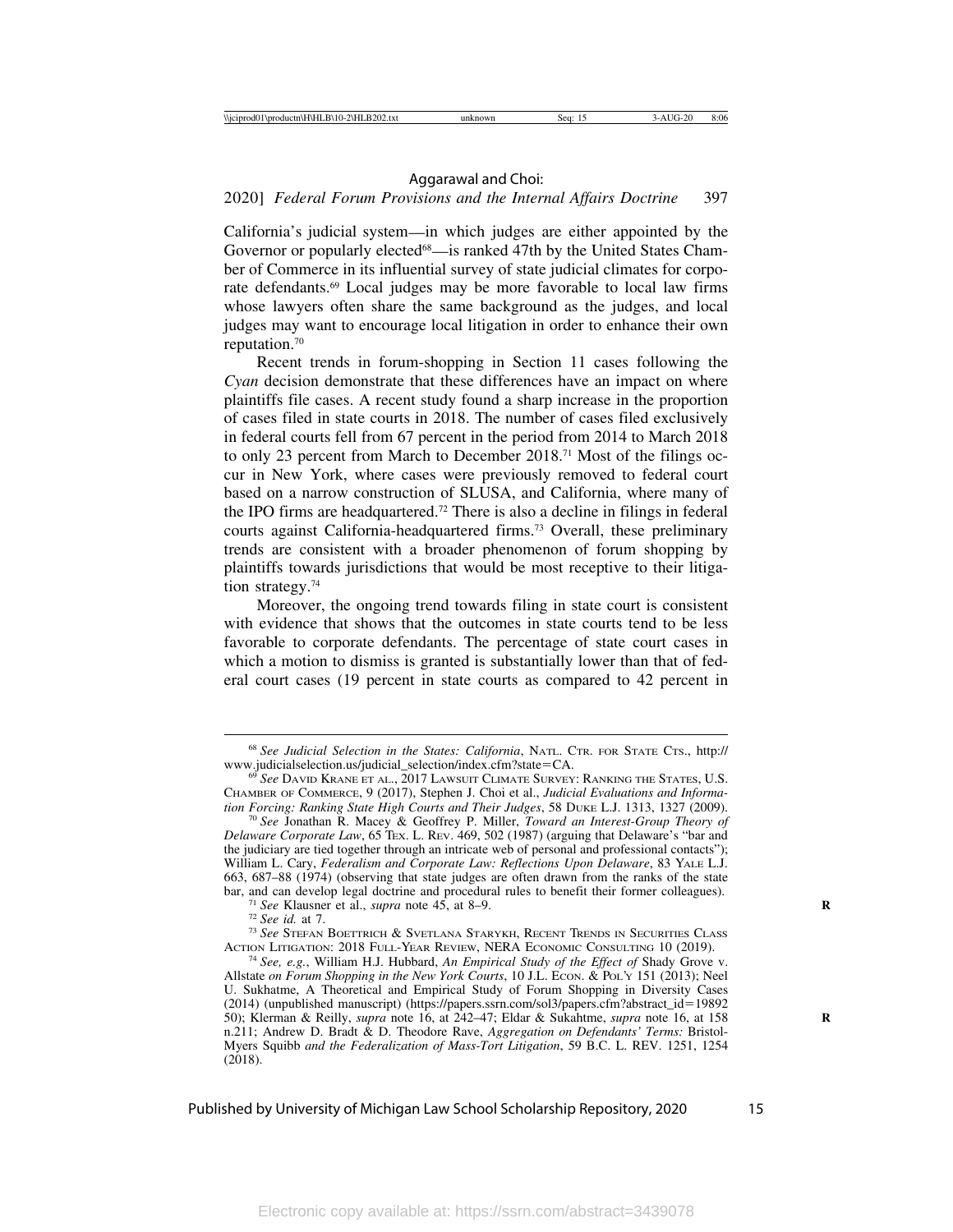federal courts from 2011 to 2018).75 Section 11 lawsuits litigated in state courts settle more often than those in federal courts, presumably because more of the latter do not survive motions to dismiss. Specifically, from 2011 to 2018, the settlement rate was 59 percent in claims litigated solely in federal court, 65 percent in claims litigated solely in state court, and 83 percent if the claim was litigated in both state and federal court.76 While there is no clear evidence that settlement amounts in state courts are materially different from those in federal courts, $77$  the lower rate of dismissal and higher probability of settlement suggest that the overall litigation expenses for corporate defendants are substantially higher in state courts as compared to federal courts.

In light of the above, it is easy to see why FFPs may be important for firms that are susceptible to Section 11 lawsuits. An FFP may mean that the firm is much more likely to have claims dismissed, thereby avoiding not only the possibility of making a settlement payment, but perhaps more importantly avoiding the reputational and the opportunity costs associated with litigating cases that may not be meritorious. One study suggests that the negative stock price impact associated with securities class action litigation can be substantial.78 Accordingly, FFPs may save substantial costs for firms, particularly those that wish to go public, and likewise, the *Sciabacucchi* decision that prohibited FFPs likely had the opposite effect. Thus, it is not surprising that after *Cyan*, and prior to *Sciabacucchi*, several law firms predicted that more IPO firms would adopt FFPs in their organizational documents<sup>79</sup>

### III. WHICH FIRMS ADOPT FEDERAL EXCLUSIVE PROVISIONS?

In this part, we empirically examine the pattern of FFP provision adoptions. We manually collected data on exclusive forum provisions from the

<sup>&</sup>lt;sup>75</sup> *See* Klausner et al., *supra* note 45, at 10.<br><sup>76</sup> *See id.* at 11.<br><sup>77</sup> The median settlement amount in state Section 11 lawsuits was greater than that for federal cases, but the latter cases had a higher mean settlement amount. It has only been approximately a year since *Cyan*, so the relative settlement amounts for state and federal Section 11 lawsuits could change as parties adjust their litigating strategies with time. *See id.* at 12. <sup>78</sup> *See* Amar Gande & Craig M. Lewis, *Shareholder-Initiated Class Action Lawsuits:*

*Shareholder Wealth Effects and Industry Spillovers*, 44 J. FIN. & QUANTITATIVE ANALYSIS 823, 829 (2009) (finding a lawsuit-related stock price decline of 9.79 percent).

<sup>&</sup>lt;sup>79</sup> See, e.g., Peter L. Welsh et al., Cyan v. Beaver County: Implications Moving Forward, 32 INSIGHTS, Apr. 2018, at 7 (predicting companies will adopt federal forum provisions); DA-VIS POLK & WARDWELL LLP, THE SUPREME COURT'S CYAN DECISION AND WHAT HAPPENS NEXT (2018) ("[I]ssuers and potential issuers may attempt to respond to the Court's decision by updating their articles of incorporation with a clause stipulating that federal court will be the exclusive venue for all 1933 Act class actions"); CLEARY GOTTLIEB STEEN & HAMILTON LLP, SUPREME COURT HOLDS THAT SECURITIES ACT CLASS ACTIONS MAY BE BROUGHT IN STATE COURT (2018) ("[C]ompanies may wish to consider adopting forum selection by-laws requiring Securities Act class actions to be filed in federal court").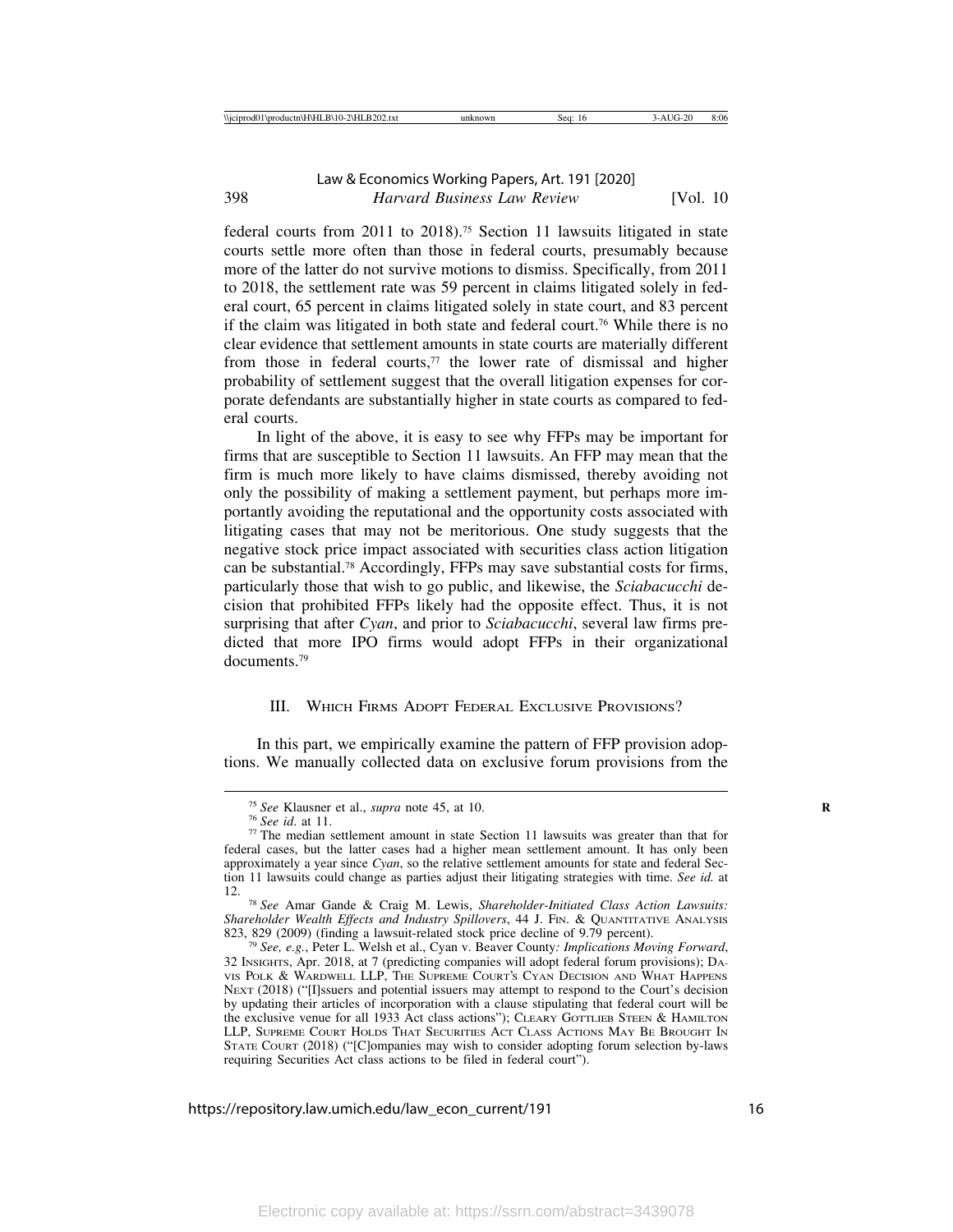### 2020] *Federal Forum Provisions and the Internal Affairs Doctrine* 399

SEC website. The full dataset includes 107 firms that adopted an exclusive forum provision in their charter or bylaws. Out of 107 firms, 72 adopted the provision in their charter, and the rest adopted it in the bylaws.80 Adoption of the provision in the charter makes it harder for shareholders to repeal the provision, because only the board typically has the right to propose to amend the charter, $81$  whereas shareholders have the right to initiate amendments to the bylaws.82 While there is some variation, a typical federal exclusive forum provision states: "Unless the Company consents in writing to the selection of an alternative forum, the federal district courts of the United States of America shall be the exclusive forum for the resolution of any complaint asserting a cause of action arising under the Securities Act of 1933."83 Whereas most firms seek to restrict lawsuits to federal courts generally, some firms go further by explicitly limiting the forum to the federal district court in the district in which they are incorporated, primarily Delaware,<sup>84</sup> or the district in which they are located.85 Although the wording of the provision tends to be very similar across firms, there are also a few idiosyncratic provisions.86

Most of the firms adopted the provision in their IPOs, the first IPO firm being Snap, Inc. in February 2017. This is unsurprising, because most claims under the 1933 Act relate to misstatements or omissions in the prospectus or the registration statement filed prior to the IPO. Some firms adopted the provision in the context of a merger transaction in which the acquiring company issued and registered new shares. In fact, the first issuer that adopted the provision in September 2016, Lpath, Inc., was not an IPO firm.<sup>87</sup>

<sup>80</sup> Three firms adopted the provision in both the charter and bylaws. <sup>81</sup> *Compare* DEL. CODE ANN., tit. 8, § 242(b)(1) (2018) (stipulating that "board of directors shall adopt a resolution setting forth the amendment" to the corporate charter), *with id.* § 109(a) ("the power to adopt, amend or repeal bylaws shall be in the stockholders entitled to vote . . ."); Lucian Arye Bebchuk, *Limiting the Contractual Freedom in Corporate Law: The Desirable Constraints on Charter Amendments*, 102 HARV. L. REV. 1820, 1825–29 (1989) (explaining how directors wield greater bargaining power over shareholders in charter amendments, as they alone have the power to propose these amendments); Choi & Min, *supra* note 4 **R** (explaining how shareholders can propose amendments to bylaws, though most large corpora-

<sup>&</sup>lt;sup>82</sup> See sources cited *supra*, note 81.<br><sup>83</sup> See, e.g., Snap Inc., Registration Statement (Form S-1) 43 (Feb. 2, 2017).<br><sup>84</sup> See, e.g., Axonics Modulation Technologies, Inc., Amended and Restated Certificate of

Incorporation (Exhibit 3.6) art. VIII, https://www.sec.gov/Archives/edgar/data/1603756/000

 $85$  For a provision restricting jurisdiction to the district court for the district of Massachusetts, see Avrobio, Inc., Amended and Restated By-laws (Exhibit 3.5) art. VI § 8, https://www.<br>sec.gov/Archives/edgar/data/1681087/000119312518188630/d562006dex35.htm.

<sup>&</sup>lt;sup>6</sup> See, e.g., Graf Industrial Corp., Second Amended and Restated Certificate of Incorporation (Exhibit 3.2) art. XII, https://www.sec.gov/Archives/edgar/data/1745317/0001144204 18053781/0001144204-18-053781-index.htm ("the Court of Chancery of the State of Delaware shall be the sole and exclusive forum . . . [except] any claim arising under the federal securities laws, as to which the federal district court for the District of Delaware shall be the sole and exclusive forum.").

<sup>&</sup>lt;sup>87</sup> *See* Lpath, Inc., Amended and Restated Bylaws (Exhibit 3.1) art. XV, https://www.sec .gov/Archives/edgar/data/1251769/000110465916143729/0001104659-16-143729-index.htm.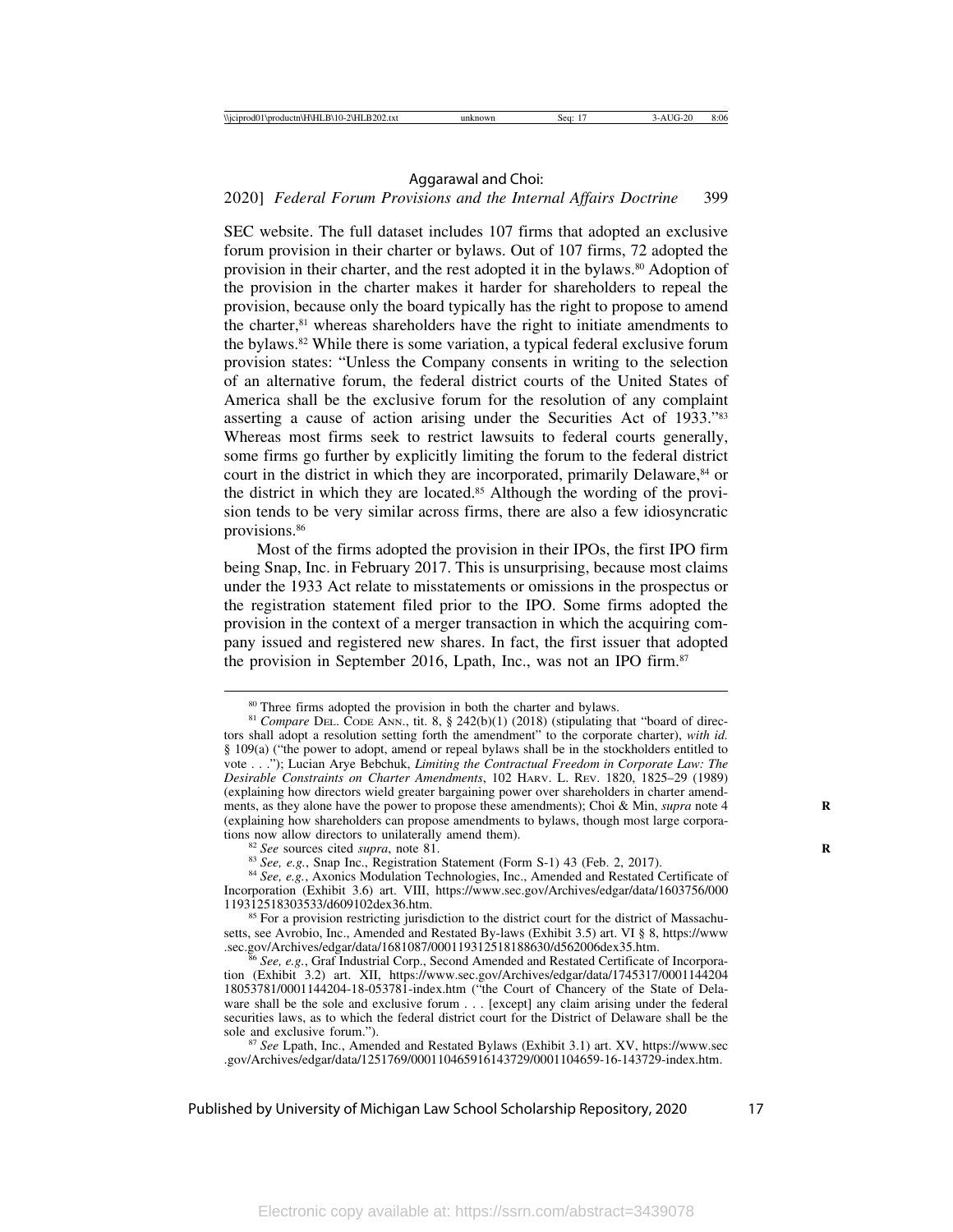Because the adoption of federal exclusive forum provisions is mainly driven by IPO firms, we plot the likelihood that a firm adopts the provision in the IPO in Figure 1, shown in Appendix A. We compute this likelihood simply as the percentage of IPOs in a given month that adopted the provision out of the total number of IPOs that month, starting in February 2017 (when Snap, Inc. adopted the first provision). As is clear from the figure, *Cyan* and *Sciabacucchi* had a material impact on whether firms adopted federal exclusive forum provisions. Prior to the *Cyan* decision, there is a mild increase in the likelihood of adopting the provision. After *Cyan*, there is a large jump of over 10 percent in the likelihood of adoption, and an ongoing increase in this likelihood until the *Sciabacucchi* decision. After *Sciabacucchi*, however, there is a sharp decline of over 10 percent, and then a gradual decrease through June 2019. Presumably, some firms continued to adopt the provision with the hope that the *Sciabacucchi* decision would be reversed by the Delaware Supreme Court.

In Table 1, shown in Appendix B, we evaluate the characteristics of FFP-adopting firms at the IPO stage, and compare them to firms that did not adopt a FFP. We obtained data on IPO firms first from the SDC database and then matched it to financial data from Compustat. We obtained data on stock prices from CRSP and data on firm age from Professor Jay Ritter's website. Financial data is from the fiscal year ending prior to the year of the IPO. As already shown in Figure 1, most of the adoptions occurred in the period after the *Cyan* decision, but before the *Sciabacucchi* decision.

Importantly, adopting firms are more likely to belong to industries that are known to be particularly vulnerable to securities class-action litigation. Vulnerable industries include the biotechnology, computer hardware, electronics, retail, and computer software industries.<sup>88</sup> Specifically, over 70 percent of the adopting firms operate in the pharmaceutical, medical equipment or computer software industries.

The IPOs of adopting firms tend to be relatively large, as manifested by the relatively larger proceeds of these IPOs ("IPO Proceeds"). Somewhat more tellingly, these IPOs tend to be underpriced. In other words, while most companies see their stock price greatly increase on the first day of trading, the percentage increase is larger in our sample for firms with FFPs than for non-adopting firms. This is consistent with the hypothesis that adopting firms face a high probability of litigation, as earlier research suggests that firms with higher litigation probability are more likely to under-

<sup>88</sup> *See* Douglas J. Skinner, *Earnings Disclosures and Stockholder Lawsuits*, 23 J. ACCT. & ECON. 249, 256 n.5 (1997); Jonathan L. Rogers & Phillip C. Stocken, *Credibility of Management Forecasts*, 80 ACCT. REV. 1233, 1257 (2005); Francois Brochet & Suraj Srinivasan, *Accountability of Independent Directors: Evidence From Firms Subject to Securities Litigation*, 111 J. FIN. ECON. 430, 448 (2014).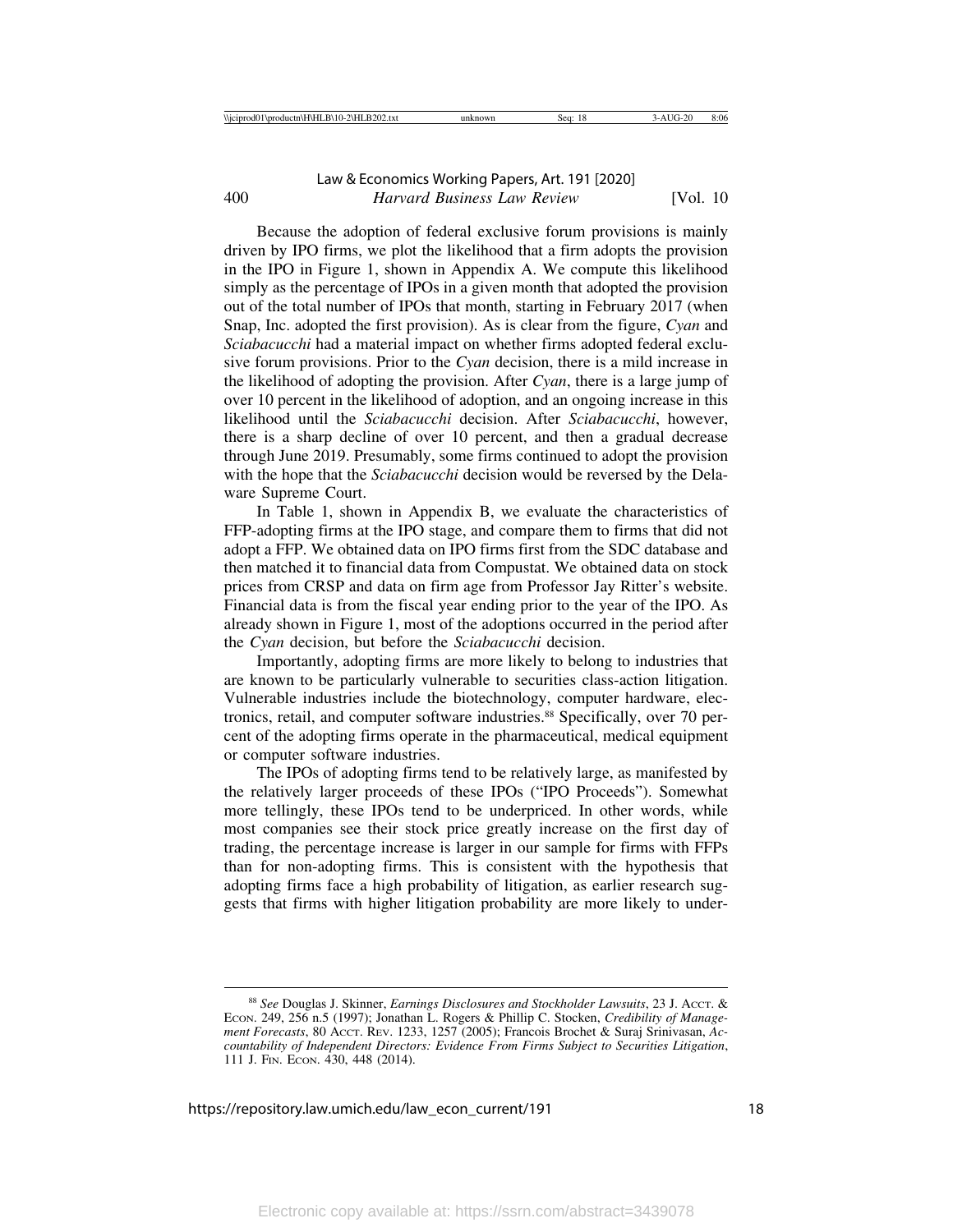### 2020] *Federal Forum Provisions and the Internal Affairs Doctrine* 401

price their issuances.89 Other variables further suggest that adopting firms may be more susceptible to lawsuits. In particular, these firms are more likely to have negative earnings, which could potentially induce investors to sue if the firm fails to generate income after the IPO, and also relatively higher levels of cash, which makes the firm a good target for lawsuits.

The governance of firms that adopt FFPs tends to be more shareholderfriendly than that of non-adopting firms. First, over 80 percent of them are backed by venture capital ("VC") or private equity ("PE") firms. Prior research has shown that the IPOs backed by VC or PE firms are more likely to exhibit a better governance structure, such as more independent boards.<sup>90</sup> Moreover, adopting firms are less likely to have a dual-class structure following the IPO. This suggests that these provisions are not driven by controlling shareholders seeking to protect themselves from potential liability.

Finally, virtually all of the adopting firms are incorporated in Delaware and over half are headquartered in California. This is unsurprising, given the high percentage of VC/PE-backed IPOs in the sample. More interestingly, we document the association between the retention of law firms that pioneered the use of FFPs and adoption rates. We construct a variable called Law Firm, which equals 1 if the firm retained one of three law firms: Cooley, Goodwin Procter and Wilson Sonsini. The companies that retained these law firms were more than six times more likely to adopt the provision.

In Table 2, we depict descriptive statistics of firms that were subject to lawsuits pursuant to Section 11 under the 1933 Act in from 1996 to 2018, and compare them to IPO firms that were not subject to such lawsuits. We obtained this data from the Stanford Law School's Securities Class Action Clearinghouse, which we matched to SDC data on IPOs as well as data from Compustat, CRSP and Jay Ritter's website (as applicable).<sup>91</sup> The characteristics that distinguish IPOs that are followed by a lawsuit seem to be very similar to those that characterize firms that adopt FFPs. Specifically, the firms tend to belong to industries that are vulnerable to litigation, they have larger IPO proceeds, they are more likely to have negative earnings and higher cash, they are more likely to be backed by VC or PE firms, and they are more likely to underprice their IPOs.

In Tables 3 through 5, we supplement the descriptive statistics with regression analysis. In Table 3, we estimate a logit model where the depen-

<sup>89</sup> *See* Michelle Lowry & Susan Shu, *Litigation Risk and IPO Underpricing*, 65 J. FIN. ECON. 309, 330 (2002); Qing Hao, *Securities Litigation, Withdrawal Risk and Initial Public*

<sup>&</sup>lt;sup>90</sup> See Yael V. Hochberg, *Venture Capital and Corporate Governance in the Newly Public Firm*, 16 REV. FIN. 429 (2012) (finding that venture capital-backed IPOs had better corporate governance features); Viral V. Acharya et al., *Corporate Governance and Value Creation: Evidence from Private Equity*, 26 REV. FIN. STUD. 368, 370 (2013) (showing that the human capital of private equity partners creates lasting value for shareholders of their portfolio companies).<br><sup>91</sup> Note that the Stanford litigation data does not include information about Section 12

lawsuits, so our analysis is restricted to Section 11 litigation.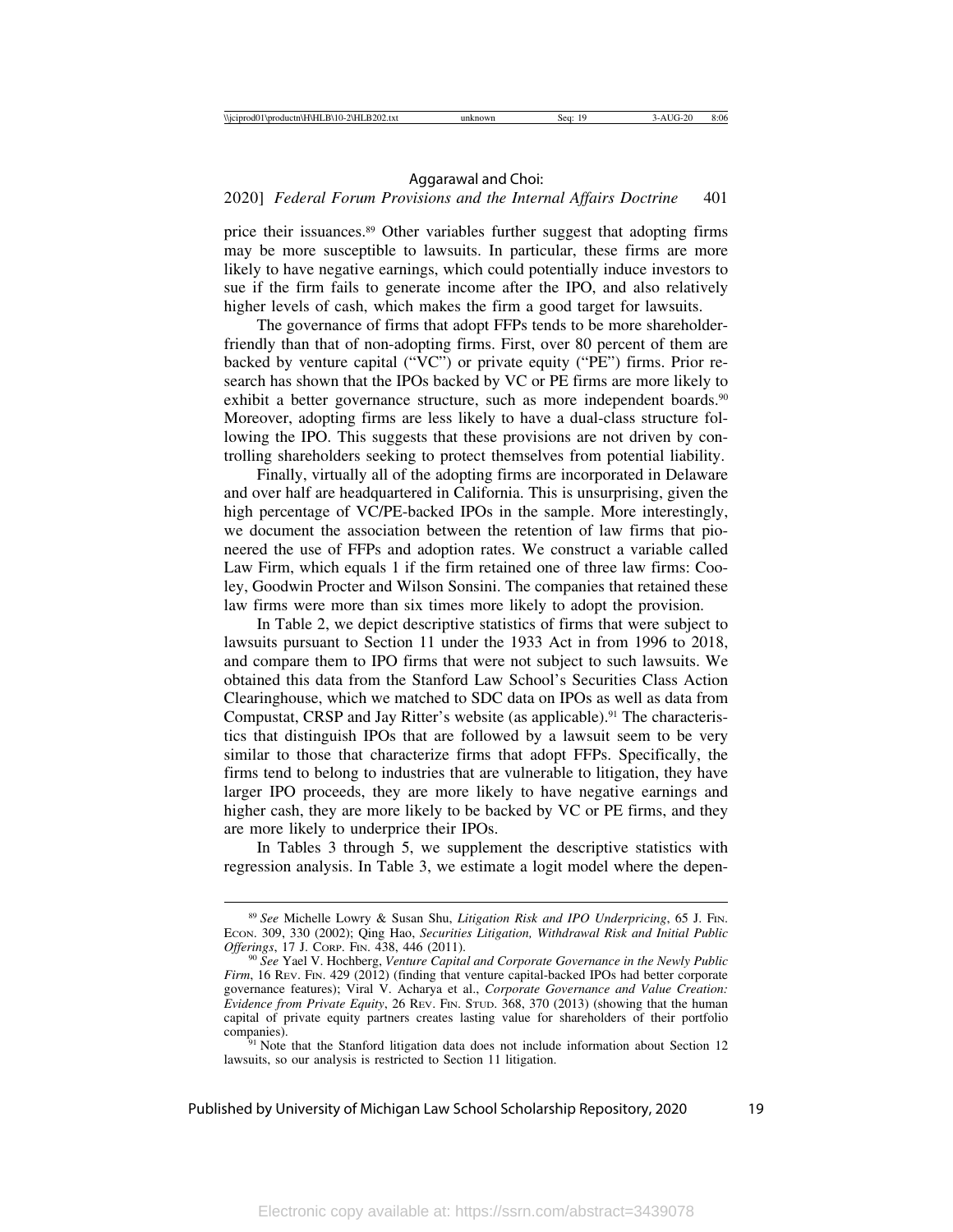dent variable is an indicator that equals 1 if a firm is subject to a Section 11 lawsuit, and zero otherwise. The marginal effects in such regressions reflect the percentage increase or decrease of changing the independent variable by one unit. As shown in columns 1 and 2, if a firm belongs to a vulnerable industry, then it is about 4 percent more likely to be subject to a Section 11 lawsuit. In addition, larger IPOs and firms with negative earnings are more likely to be sued. The coefficient on the cash ratio is not statistically significant, however, but this may be because the variable is highly correlated with other variables.92 In columns 3 and 4, we show that VC/PE-backed IPOs are more likely to be sued, and so are firms that underprice their securities in anticipation of potential lawsuits.<sup>93</sup> Finally, as shown in column 5, younger firms are more likely to be sued. We note that in columns 3 to 5, the coefficients on some variables, in particular vulnerable industries, are not statistically significant, presumably because they are highly correlated with other variables.

The main results of this analysis are in Table 4, where the dependent variable is an indicator that equals 1 if a firm adopted an exclusive FFP, and zero otherwise, and the sample is restricted to the period of 2017 to 2019, when firms started adopting FFPs. As shown in column 1, a firm in an industry which is vulnerable to litigation is about 16 percent more likely to adopt the provision. Moreover, after *Cyan*, firms are about 16 percent more likely to adopt the provision, and after *Sciabacucchi*, the probability decreased by almost 9 percent (16.4 percent minus 7.7 percent). The results numerically confirm the general trends suggested by the pattern of adoption depicted in Figure 1. Column 2 shows that firms with high levels of cash or negative earnings are more inclined to adopt the provision. Specifically, firms with negative earnings are about 12 percent more likely to adopt the provision.

In column 3, we add governance measures to the regression. We find that the IPOs that are backed by VC or PE firms are about 14.4 percent more likely to adopt the provision, and that firms with a dual class stock structure are 8.7 percent less likely to adopt it. Interestingly, in this specification, the association of vulnerable industries, negative earnings, and cash becomes statistically insignificant. The likely reason for this is that many of these variables are correlated with investments by venture capital firms that tend to invest in high-growth firms with lower earnings.

Column 4 shows that firms incorporated in Delaware and headquartered in California are substantially more likely to adopt the provision. Moreover, as expected, companies that retained one of the three innovating law firms (Cooley, Goodwin Procter, or Wilson Sonsini) were 15 percent more likely

 $92$  In particular, cash ratio is highly positively correlated with firms belonging to vulnerable industries.<br><sup>93</sup> This is consistent with Lowry & Shu, *supra* note 89 (finding that firms with higher

exposure to Section 11 lawsuits are more likely to underprice their offerings); *cf.* Hao, *supra* note 89 (finding no relationship between underpricing and the probability of lawsuits). **R**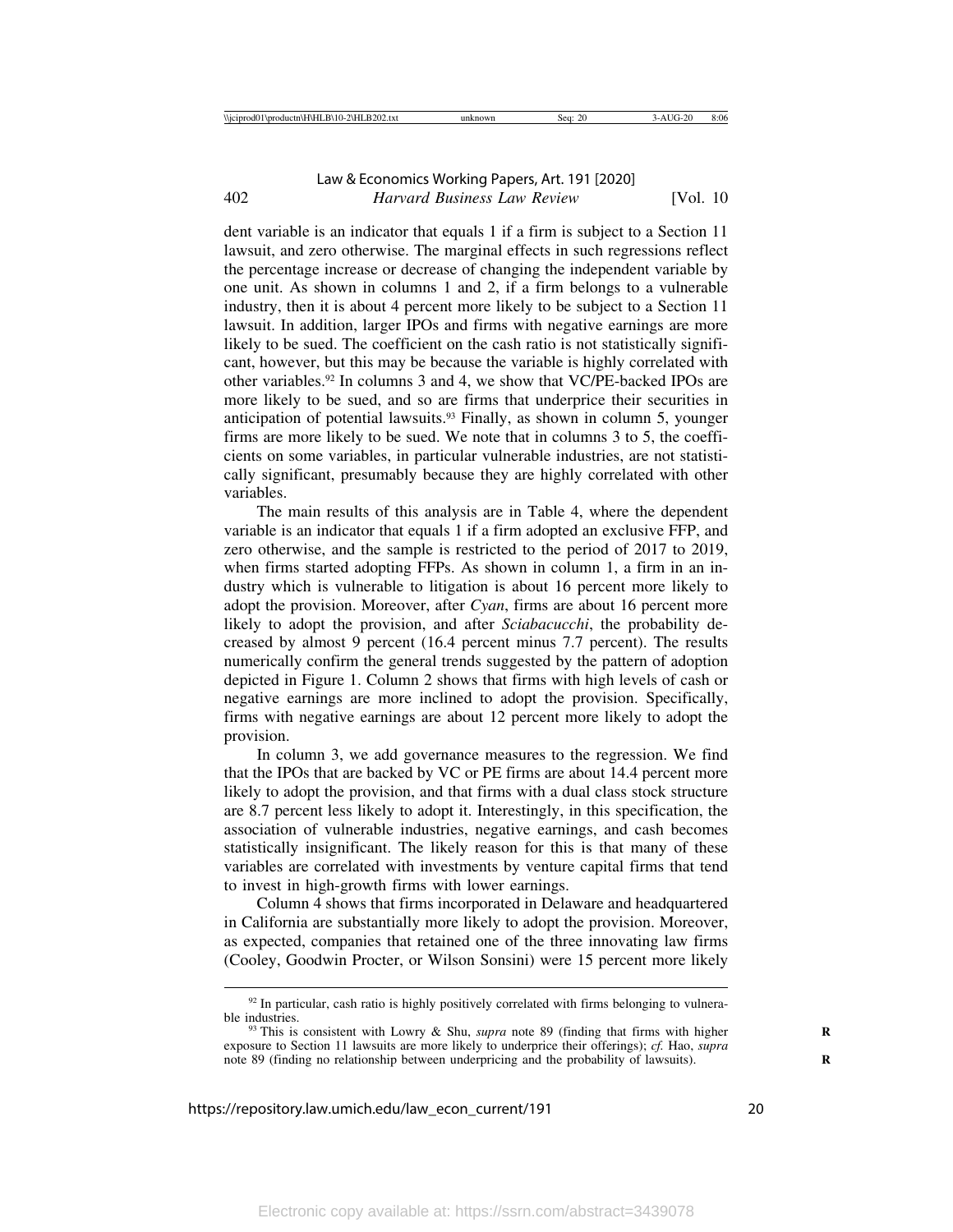### 2020] *Federal Forum Provisions and the Internal Affairs Doctrine* 403

to adopt the provision. We emphasize again, however, that these additional variables are highly correlated with other variables and likely endogenous, because they are variables chosen by the firms. For example, we would expect a venture-backed biotechnology firm located in California to retain Cooley, incorporate in Delaware, and have low earnings in its early years. In column 5, we add the age variable, which suggests that younger firms are more likely to adopt the provision. However, the coefficient on the age variable is not statistically significant.

In Table 5, we link the probability of adopting FFPs to the estimated probability of litigation based on the estimates presented in Table 3. We compute the predicted probability of getting sued using the coefficient estimates from column 5 in Table 3 (though the results are robust to using the specifications in other columns). We show that the probability of adopting an FFP is higher when the probability of litigation is higher. The results imply that one standard deviation in predicted litigation probability (which is 6.2 percent) is associated with a 7.4 to 12.1 percent higher likelihood of adopting an FFP (depending on the specification). In columns 2 and 3, we add variables not used in computing the litigation probability (i.e., those not included in column 5 of Table 3). The results confirm that firms with dualclass stock structures are less likely to adopt FFPs, and that adoption is driven in part by specific law firms that pioneered the use of FFPs.

### IV. MEASURING THE EFFECT OF SCIABACUCCHI ON FIRM VALUE

In this Part, we empirically examine the impact of *Sciabacucchi*. We focus on the firms that have adopted an FFP in their organizational documents, and see whether the *Sciabacucchi* decision had any discernable effect on their stock prices. Although various commentators have argued the importance of FFPs, whether it would indeed have any significant effect on a firm's valuation has been open to debate. Using the event study methodology, we attempt to examine the magnitude of the effect.

### *A. Data and Empirical Strategy*

We obtain data on securities returns from the Center for Research in Security Prices ("CRSP").<sup>94</sup> In Figure 2, we plot the average returns of the firms that had an exclusive forum provision around the date that *Sciabacucchi* was decided (December 19, 2018). We compare these returns to the return on the market portfolio, which is the value-weight return of all public firms available on CRSP, incorporated in the US, and listed on the NYSE, AMEX, or NASDAQ.<sup>95</sup> As is apparent in Figure 2, the sample firms

<sup>&</sup>lt;sup>94</sup> Returns are equal to today's price plus any dividends, divided by yesterday's price.<br><sup>95</sup> *See* Kenneth R. French, *U.S. Research Returns Data*, http://mba.tuck.dartmouth.edu/

pages/faculty/ken.french/data\_library.html#Breakpoints.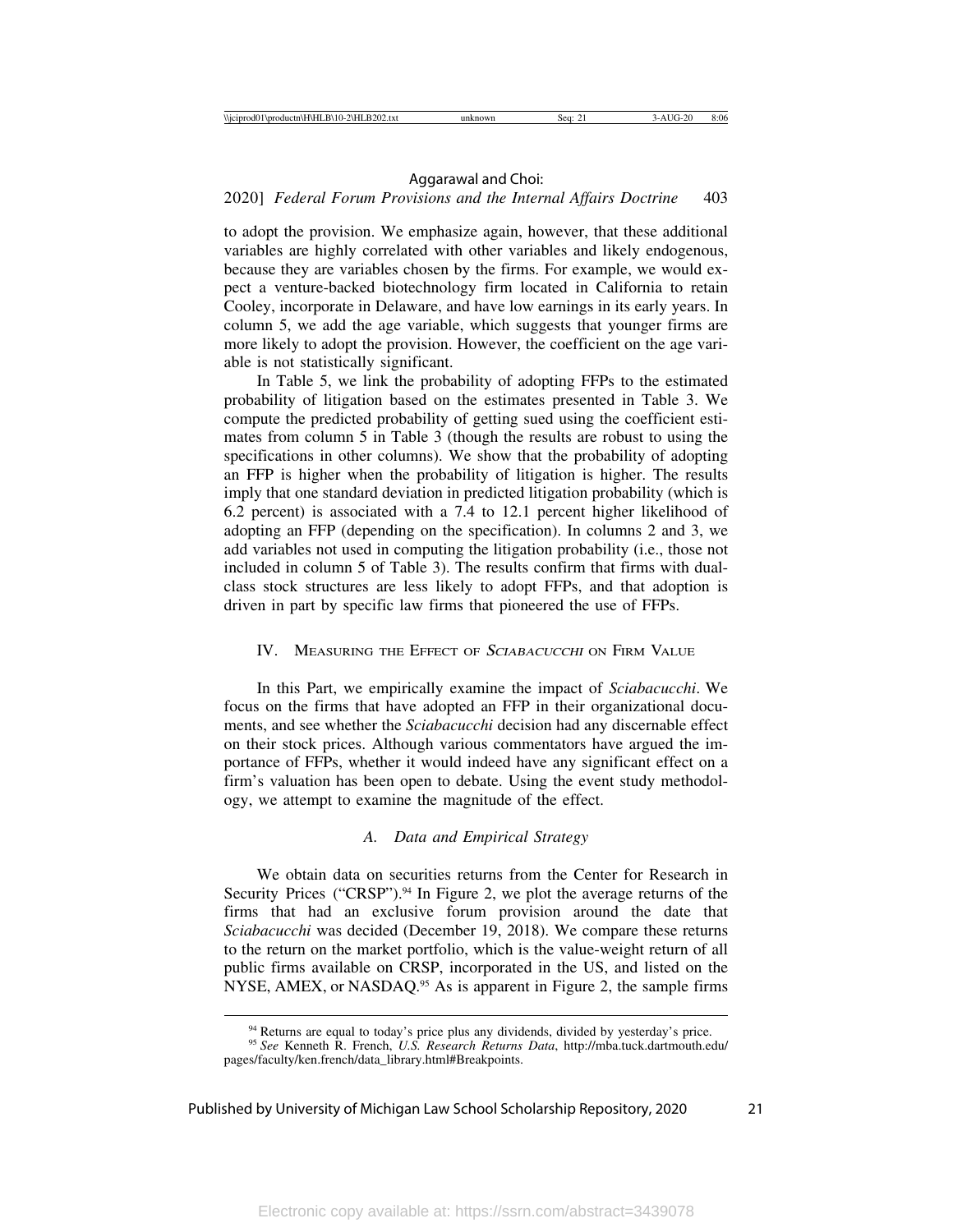experienced lower returns around the date of the decision as compared to the market portfolio, specifically in the period starting two days before the decision (December 17, 2018) and ending two days afterwards (December 21, 2018). This suggests that *Sciabacucchi* had a negative effect on the sample firms.

The fact that *Sciabacucchi* was a significant event is further supported by anecdotal evidence. Thirty firms in the sample reported the decision in 8- Ks in order to inform the market that the company did not intend to enforce the provision due to the *Sciabacucchi* decision,<sup>96</sup> and some even announced their intention to remove the provision at the next annual meeting if the decision was not appealed or if the Delaware Supreme Court affirmed the Chancery Court's decision.97

We use event study methodology to evaluate the stock price effect of the *Sciabacucchi* decision. The first is a standard event study. The underlying assumption of event studies is that markets are efficient, so when a case is decided, stock prices reflect the news.98 The first step in an event study is to define the event of interest and the date or dates when the market learned about or anticipated the event. We define the day when *Sciabacucchi* was decided as event date 0. We focus on the period starting two business days prior to the date of the decision and two business days after the decision (i.e., event window  $(-2, +2)$ ), but we also examine the period starting seven trading days prior to the decision and ending seven days after the decision (i.e., from December 10, 2018 to December 31, 2018). In particular, because the market may be familiar with the views of Delaware judges on broad policy matters, and given that Delaware judges tend to be vocal on such matters, it is possible that the market could anticipate a decision a few days before it is announced.99 In addition, it may take a few days for investors to be fully informed about a decision and its full ramifications. The first 8-K reporting the *Sciabacucchi* decision by Snap Inc. was filed on December 21, two days after the decision.100

The next step is to estimate what the expected return for each stock would have been during the event period if the event had not occurred (i.e., if *Sciabacucchi* had not been decided). The abnormal return that is attributable to the event (i.e., the stock price effect of the event) is the actual return

<sup>100</sup> See supra note 88.

<sup>&</sup>lt;sup>96</sup> See, e.g., Snap Inc., Current Report (Form 8-K) (Dec. 21, 2018).<br><sup>97</sup> See, e.g., Arlo Technologies, Inc., Current Report (Form 8-K) (Dec. 31, 2018).<br><sup>98</sup> For detailed descriptions of the event study methodology, see

Roberta Romano, *Event Studies and the Law:Part I: Technique and Corporate Litigation*, 4 AM. L. & ECON. REV. 141 (2002); Sanjai Bhagat & Roberta Romano, *Event Studies and the Law: Part II: Empirical Studies of Corporate Law*, 4 Am. L. & Econ. Rev. 380 (2002); A. Craig MacKinlay, *Event Studies in Economics and Finance*, 35 J. Econ. Lrr. 13 (1997).

<sup>&</sup>lt;sup>99</sup> See S.P. Kothari & Jerold B. Warner, *Econometrics of Event Studies*, 1 HANDBOOK OF CORPORATE FINANCE 3, 10 (Bjørn Espen Eckbo ed., 2008) ("[I]f the event is partially anticipated, some of the abnormal return behavior related to the event should show up in the pre-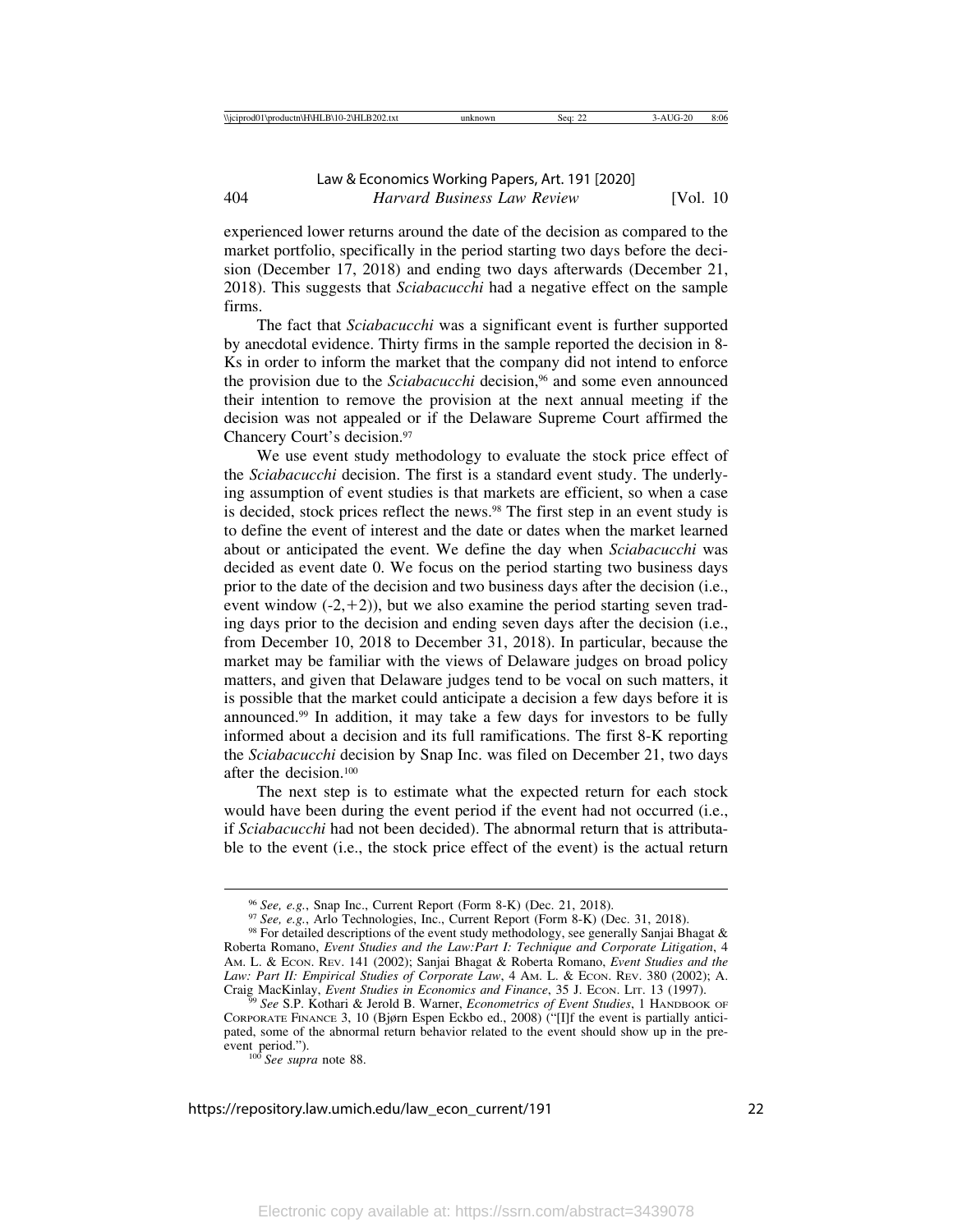minus the expected return. To compute the expected return on the event window, we use the Carhart four-factor model in our main specifications:

$$
(1) \quad R_{it} = a_i + \beta_{MT} R_{MT} + \beta_{SMB} R_{SMB} + \beta_{HML} R_{HML} + \beta_{MOM} R_{MOM} + \varepsilon_{it}
$$

where  $R_{it}$  is the return on stock *i* on date *t* minus the risk free rate;  $R_{MT}$  is the market return on date  $t$  minus the risk free rate;  $R_{SMB}$  is the return on a portfolio of small companies;  $R_{HML}$  is the book-to-market factor, which is the portfolio of firms with high book value to market value ratio;  $R_{MOM}$  is the momentum factor, which is the return on stocks that experienced positive returns in the prior 12 months; and  $\varepsilon_{it}$  is an error term, common to all regression models.101 We estimate other alternative models, including the market model, the three-factor Fama-French model and the five-factor Fama-French model.102

This regression yields estimated parameters  $\hat{\alpha}$ ,  $\beta_{MT}$ ,  $\overline{\beta_{SMB}}$ ,  $\overline{\beta_{HML}}$  and  $\beta$ <sub>MOM</sub>, which we then use to calculate the expected return on the event date. This equals  $\hat{\alpha}_i + \hat{\beta}_{MT}R_{MT} + \hat{\beta}_{SMB}R_{SMB} + \hat{\beta}_{HML}R_{HML} + \hat{\beta}_{MOM}R_{MOM}$ , using the factor portfolios' returns on the event days. The abnormal return for a given event date,  $AR_{it}$ , for stock *i* is then simply the actual stock return minus the expected stock returns:

$$
AR_{it} = R_{it} - \hat{a}_i - \hat{\beta}_{MT}R_{MT} - \hat{\beta}_{SMB}R_{SMB} - \hat{\beta}_{HML}R_{HML} - \hat{\beta}_{MOM}R_{MOM}.
$$

To estimate the impact of an event within a specific event window, we need to aggregate the abnormal returns across all days in the event window to obtain the cumulative abnormal returns. Thus,

$$
CAR_{it} = \sum_{t_0}^{t_n} AR_{it},
$$

where  $t_0$  is the first event day and  $t_n$  is the last event day. The average  $CAR_{it}$ across all firms *i* in the sample is the average cumulative abnormal return associated with the event. Note that if the event window includes only the event day, we simply compute the average abnormal return on the event date across firms.

In estimating the regression model in equation 1, we use observations from an estimation window of 120 trading days, starting eight trading days prior to December 19 (i.e., day -127 to -8). Note, however, that because our sample includes many firms that underwent an IPO in a very recent period, not all firms have trading data for the full estimation window. In our main specification, we require firms to have at least 50 trading days in order to be included in the model. In this specification 65 firms are included in the final

<sup>&</sup>lt;sup>101</sup> For fuller explanation of each factor, see Mark M. Carhart, *On Persistence in Mutual Fund Performance*, 52 J. Fin. 57, 60–61 (1997).

<sup>&</sup>lt;sup>102</sup> Each of these models is explained in further detail in Kothari & Warner, *supra* note 99.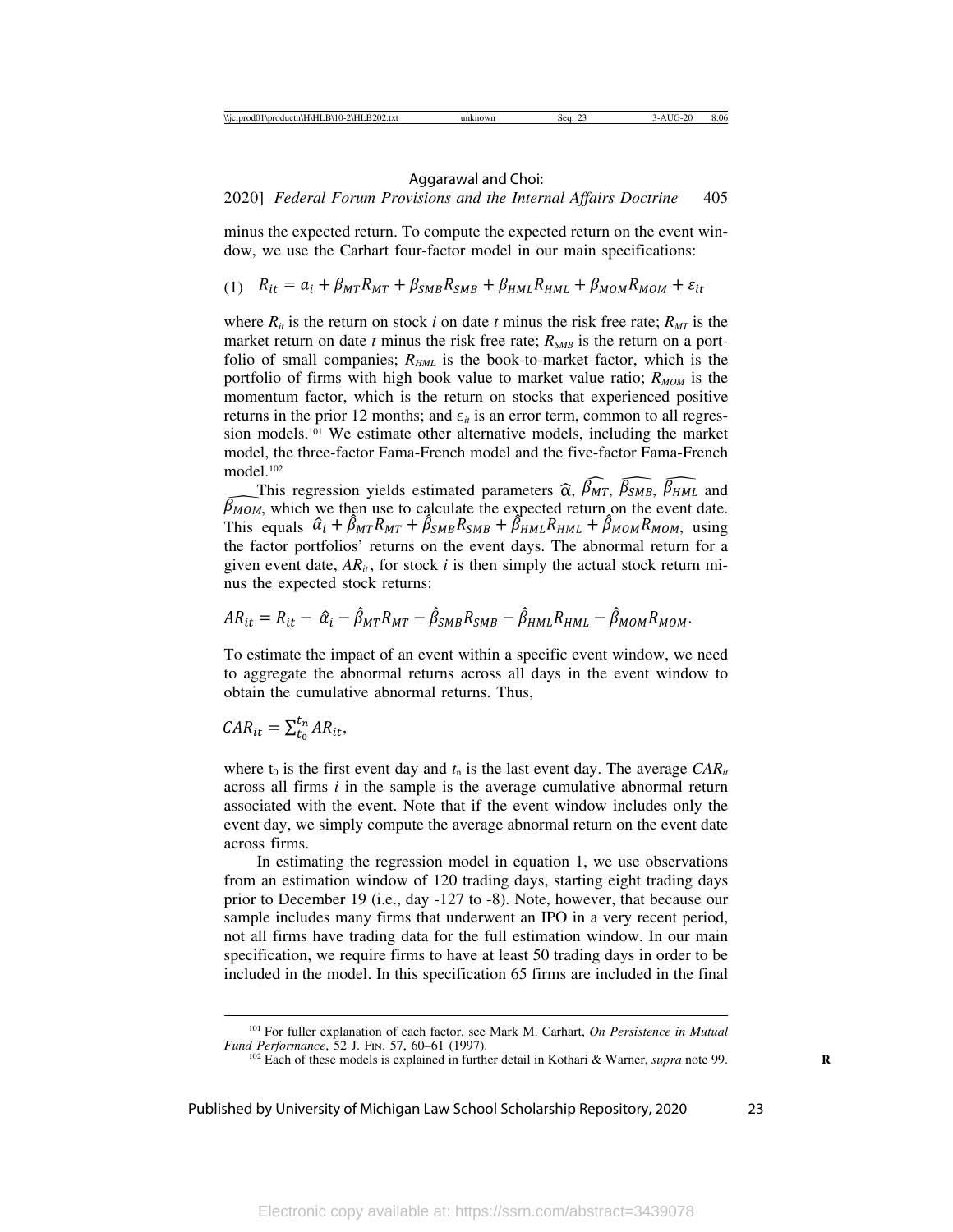sample. We also estimate the model using other thresholds, specifically 40, 60, or 80 days.

One concern with an event study of a single event is that the abnormal returns for the firms during the event window could be correlated with each other.103 To address this concern, we employ portfolio analysis as an alternative specification. In this specification, the dependent variable is the return on the portfolio of equally weighted stocks of the firms that adopted exclusive forum provisions, and the independent variables are the factor portfolios:

(2) 
$$
R_{pt} = a + \beta_{MT} R_{MT} + \beta_{SMB} R_{SMB} + \beta_{HML} R_{HML} + \beta_{MOM} R_{MOM} + AR \times D_t + \varepsilon_{it},
$$

where  $R_{pt}$  is the return on the equally weighted portfolio of all the firms in our sample, and  $D_t$  is an indicator variable equal to 1 if a date  $t$  is within the relevant event window. In this specification, the estimated coefficient on  $D_t$ AR, is equal to the average abnormal return of the firms in the portfolio associated with each day within the relevant event window. The cumulative abnormal return then equals the number of days in the event window times AR. For example, if  $D_t$  equals one for three event days (say,  $-1$ , 0 and  $+1$ ), then the average CAR equals three times the estimated abnormal return  $(AR).$ 

#### *B. Results*

We first show the results estimating equation (1). Using that equation, we compute the abnormal returns for each of the event dates from day -7 to day  $+7$ . We depict the average abnormal returns for each of these days in Figure 3. The results suggest that the stock price of the firms in our samples exhibit smaller abnormal returns on event days  $-2$  to  $+2$ . The abnormal returns before this event window from -7 to -3, and after the event window from  $+3$  to  $+7$ , do not seem to yield any clear patterns, although it is noteworthy that the abnormal returns in the days before -2 appear to be lower than those after  $+2$ .

Table 6 shows the cumulative abnormal return associated with different event windows. In column 1, we report first the average abnormal returns for day 0, which is -1.82 percent, although it is statistically significant only at the 10 percent level. The results for wider event windows appear to be larger and more statistically significant. Thus, the effect associated with event windows  $(0, +1)$ ,  $(0, +2)$ ,  $(-1, +1)$ , and  $(-2, +2)$  are  $-3.15$  percent,  $-4.73$  percent,  $-$ 4.18 percent, and -7.43 percent, all statistically significant at the 1 percent

<sup>&</sup>lt;sup>103</sup> See James W. Kolari & Seppo Pynnönen, *Event Study Testing with Cross-Sectional Correlation of Abnormal Returns*, 23 REV. FIN. STUD. 3996 (2010).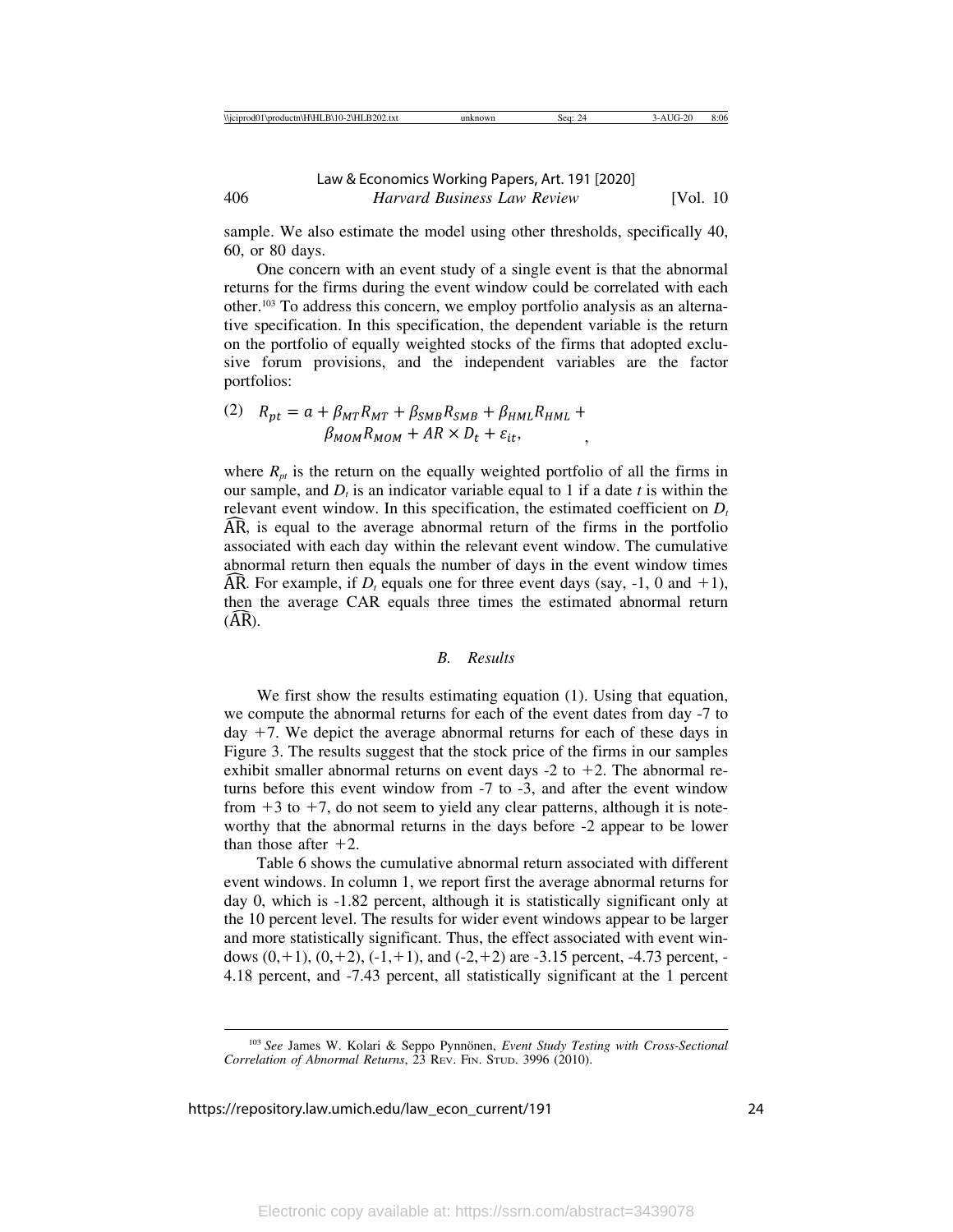### 2020] *Federal Forum Provisions and the Internal Affairs Doctrine* 407

level. Note that the cumulative abnormal returns associated with the period  $(-7,-3)$  or the period  $(+3,+7)$  are not statistically significant.

In Table 7, we show the results from estimating the model in equation (2). The results of this model are even stronger and are broadly consistent with our main results. Column 1 indicates that the average abnormal return associated with event date 0 is -1.83 percent (and is statistically significant at the 5 percent level). Columns 2 through 5 show that the abnormal returns associated with the event dates within each event window are between -1.39 percent and -1.57 percent. Multiplying these coefficients by the number of days in the relevant window, the cumulative abnormal returns implied by the estimated coefficients are essentially the same as under equation 1. Finally, in column 6, we also estimate the abnormal returns for event windows (-7,- 3) and  $(+3, +7)$ . The results again suggest that there are no abnormal returns associated with these days. Accordingly, the firms in our sample appear to experience an abnormal stock price effect only around the *Sciabacucchi* decision.

In Tables 8 and 9, we further look at the stock price effects on specific types of firms. In Panel A, we look at firms that belong to industries identified in prior research as being prone to securities class action litigation. These include firms in the biotechnology, computer hardware, computer software, electronics, and retail industries. All the results for these firms are more economically and statistically significant than for the total sample. The cumulative abnormal returns around the event window  $(-2, +2)$  is almost 10 percent, suggesting that the case had a very large negative effects on these firms.

In Panel B, we examine only firms that adopted the exclusive FFP in their charters. Whereas shareholders have the right to amend the bylaws, only the board of directors has the right to initiate amendments to the charter.104 This arguably means that these provisions may be stickier, and it may be more difficult for shareholders to amend them if they are not conducive to shareholder value. The results are broadly robust to this specification, though they tend to be less statistically and economically significant. The abnormal return of -1.37 percent on date 0 is not statistically significant using the model in equation 1 (see column 1 of Table 8, Panel B). There is an abnormal return of -1.39 percent that is statistically significant at the 10 percent level using the model in equation 2 (see column 1 of Table 9, Panel B). However, it is likely that the lower significance is mainly due to the fact that this sample includes only 42 firms, and, in any event, the negative effect in other event windows remains substantial; and at least in Table 9, statistically significant at the 5 percent or 1 percent levels for all other event windows.

In Panel D, we exclude IPO firms with a dual-class stock structure. The remaining firms are arguably the better firms, because they are less prone to agency problems and therefore may arguably be expected to be less affected

<sup>&</sup>lt;sup>104</sup> See Bebchuk, *supra* note 81.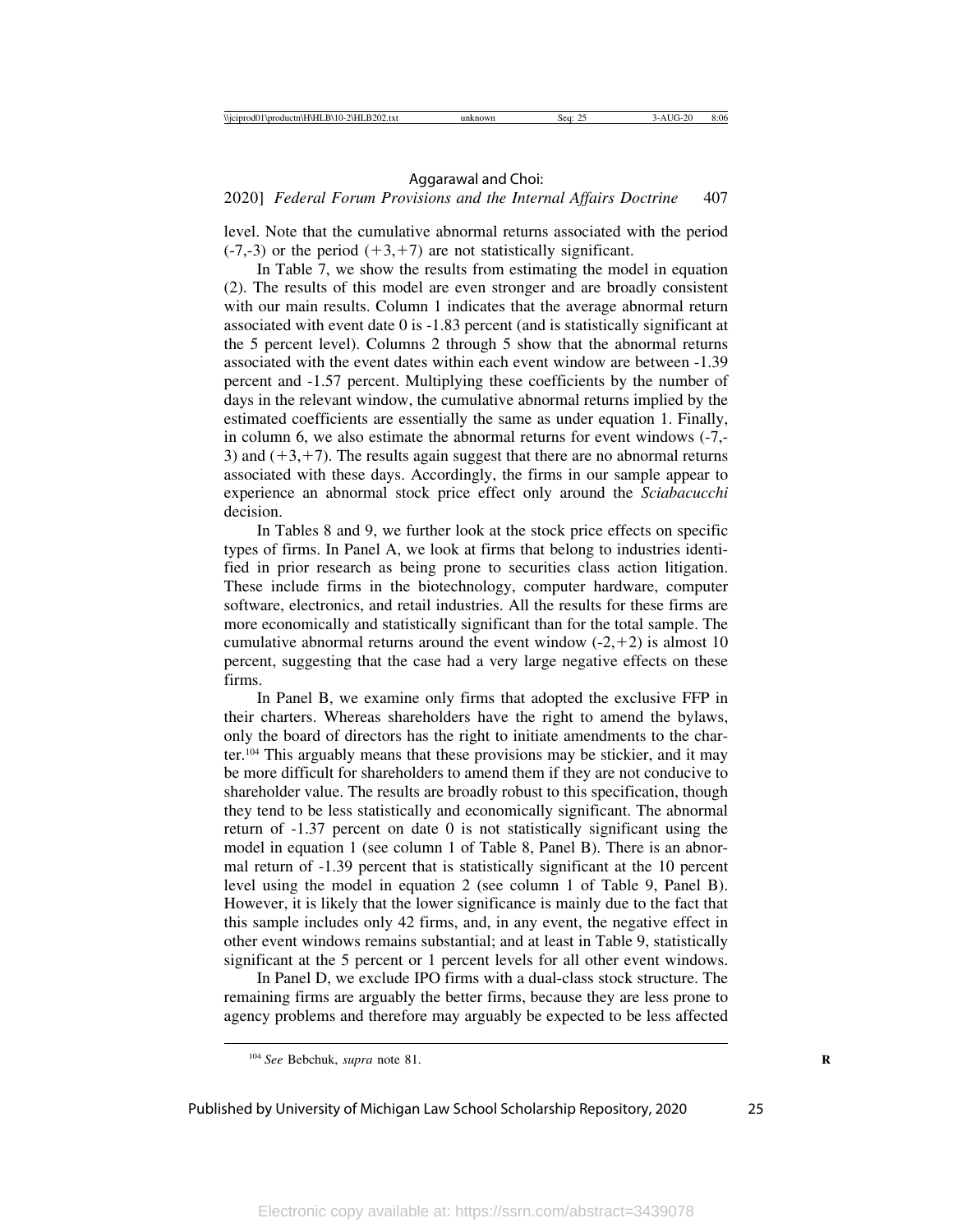by the *Sciabacucchi* decision and litigation more broadly. However, as in Panel A, all the results for these firms are more economically and statistically significant than for the total sample, even though the total sample is smaller.

In Panel E, we examine firms that underpriced their securities at the IPO. It is therefore likely that investors in these firms made gains by buying securities in the IPO. The results are again robust as to this specification. In Panel F, we evaluate firms with a share price higher than the IPO price at date -3. This means that as of the date of *Sciabacucchi*, if the shareholders were to file a Section 11 lawsuit on that day, they would have gained nothing, since they would have been unable to show any harm (damages) from alleged misrepresentations or misstatements.105 Although the sample includes only 28 firms, the results are again robust and even more economically significant for some event windows.

Finally, we emphasize that our results are robust using other asset pricing models, specifically, the market model and the Fama-French three or five factor models. The results are also robust when we include firms that have only 40 trading days in the estimation window, or alternatively, at least 60, 70, or 80 days in the estimation window.

### V. IMPLICATIONS OF THE EMPIRICAL RESULTS

In this Part we discuss the main implications of the empirical results. First, firms with a high probability of facing IPO-related lawsuits are more likely to adopt FFPs, and it is difficult to argue that the adoption is driven by firms with more serious agency problems. This suggests that the firms that choose to adopt FFPs may not necessarily be the "bad apples," but rather firms that are more likely to be targeted by plaintiffs.106 The vast shift of Section 11 lawsuits from federal courts to state courts indicates that plaintiffs, likely influenced by their lawyers, are looking to evade the more demanding requirements imposed by the PLSRA and federal pleading standards. Firms that adopt FFPs want to protect themselves from the possibility that the firm will be embroiled in unnecessary litigation, and might have to settle just to get rid of lawsuits that may take place in state courts that have limited expertise and experience in securities litigation.

Second, the *Sciabacucchi* decision is associated with a high negative stock price effect, and the effect persists for firms with arguably lower agency costs and for firms that are less likely to pay any damages in Section 11 lawsuits (either because their stock was priced relatively low at the IPO or because their stock was trading at a higher price than the IPO price prior

<sup>&</sup>lt;sup>105</sup> As discussed *supra* note 19, if the company's share price is above the IPO price at the time the plaintiff files a lawsuit, she gets nothing in Section 11 damages.

 $106$  Of course, we cannot overrule the possibility that there is some unobserved fraudulent intent associated with adopting FFPs.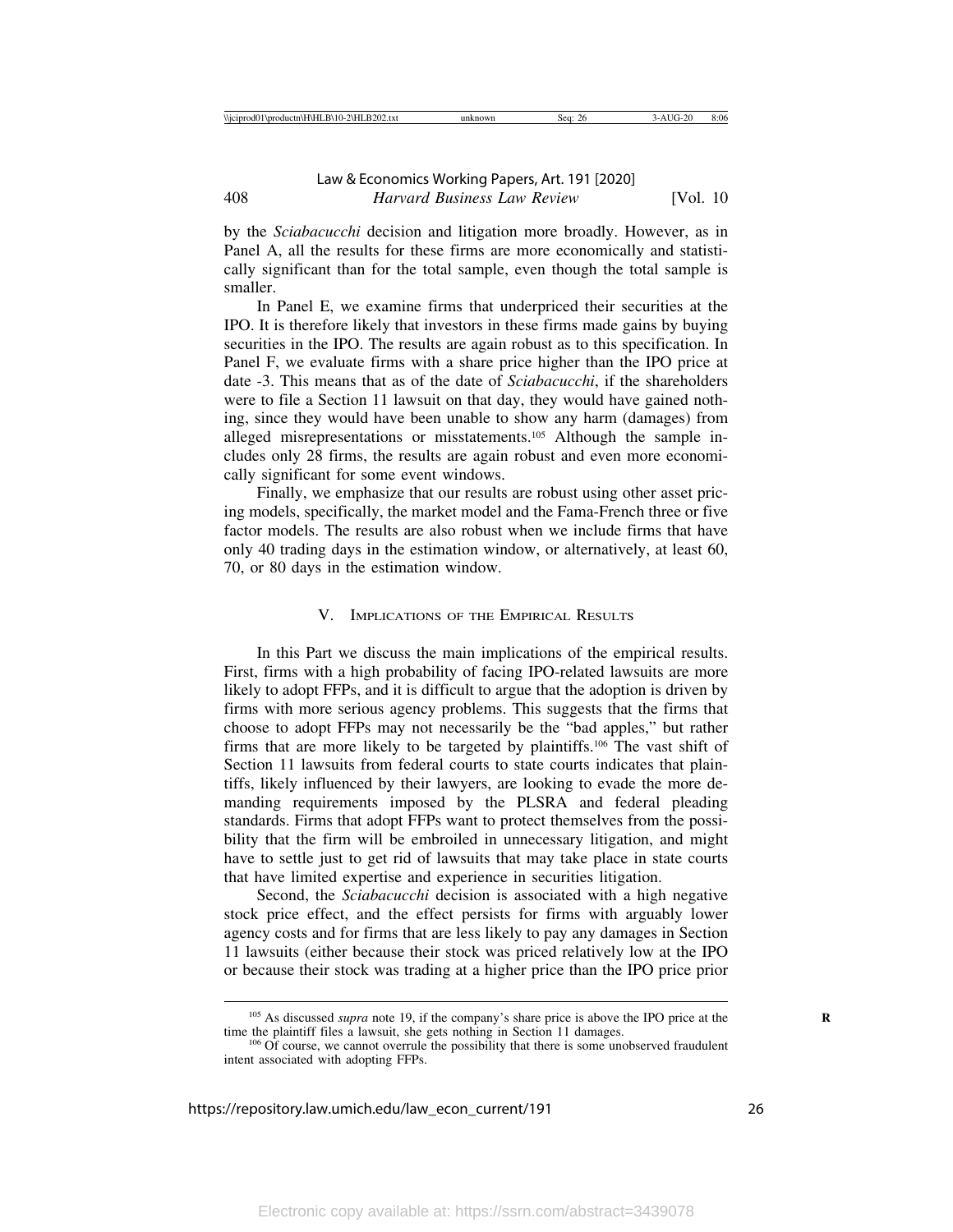### 2020] *Federal Forum Provisions and the Internal Affairs Doctrine* 409

to the *Sciabacucchi* decision). We note, however, that the magnitude of the stock price effect, amounting to more than 7 percent for the event period (-  $2, +2$ ), appears to be very high. Taken at face value, this suggests that the decision reduced the total market capitalization of a firm with an FFP by 7 percent.107 It is thus questionable whether we can attribute all of this effect to the *Sciabacucchi* decision. As in any event study, there is always a possibility that something else may have happened around the event window that may have affected the stock price of the firms in our sample.

However, even if there are other events that may confound the effect of the decisions, the size of the stock price effects strongly suggests that, at the very least, it is safe to rule out the possibility that *Sciabacucchi* positively affected the stock price of firms that adopted FFPs. Moreover, given the very high negative stock price effect of shareholder class action litigations (valued by one study at almost 10 percent), $10<sup>8</sup>$  and the impact that litigating in state court as opposed to federal court has on litigation outcomes (discussed in Part II), it may be argued that the negative stock price effect does actually reflect the negative impact of *Sciabacucchi* on firm value.

That said, there is a concern that the decline in stock prices may simply reflect the higher likelihood that firms will have to pay large amounts in settlements from their own funds, rather than reflecting the desirability of these provisions. However, we emphasize that the negative stock price effect seems very high compared to the typical settlement amounts. The higher probability of obtaining recovery in a settlement if a claim in federal court is also litigated in a state court as opposed to litigated only in state court (83 percent compared to 59 percent), multiplied by the average settlement amounts in Section 11 lawsuits (about \$10 million), $109$  is well below the loss in market value observed in the event study, whichever event window we use. A likely explanation is that the negative effect of litigation does not only reflect the likely recovery amounts, but rather mainly reflects the impact of litigation on the firm's reputation and goodwill,<sup>110</sup> and the concern that protracted litigation could distract managers from pursuing valuable

<sup>&</sup>lt;sup>107</sup> In general, large stock price effects may be partly driven by thinly-traded stocks with very low prices. When the stock price is low (for example, below one dollar) or the volume of trading is low, any small changes in the price or a small number of trades can generate large shifts in stock returns. However, we emphasize that the relatively large stock price effect is not driven by low stock prices or trading volume. All the firms in our sample are listed on the New York Stock Exchange or Nasdaq, and the price of the stock at the IPO is at least five dollars. Moreover, even when we exclude five firms whose stocks traded below three dollars or whose trading volume was below 1,000 stocks on the date *Sciabacucchi* was decided, the results are

<sup>&</sup>lt;sup>108</sup> See Gande & Lewis, *supra* note 78, at 8.<br><sup>109</sup> See Klausner et al., *supra* note 45, at 11.<br><sup>110</sup> See, e.g., Jonathan M. Karpoff & John R. Lott, Jr., *The Reputational Penalty Firms Bear from Committing Criminal Fraud*, 36 J.L. & ECON. 757 (1993) (arguing that the reputational cost constitutes most of the cost incurred by firms accused and convicted of fraud); Edward B. Rock, *Saints and Sinners: How Does Delaware Corporate Law Work?*, 44 UCLA L. REV. 1009 (1997) (recasting Delaware corporate law as a series of reputational as well as financial constraints on managers to make them work in the shareholders' interests).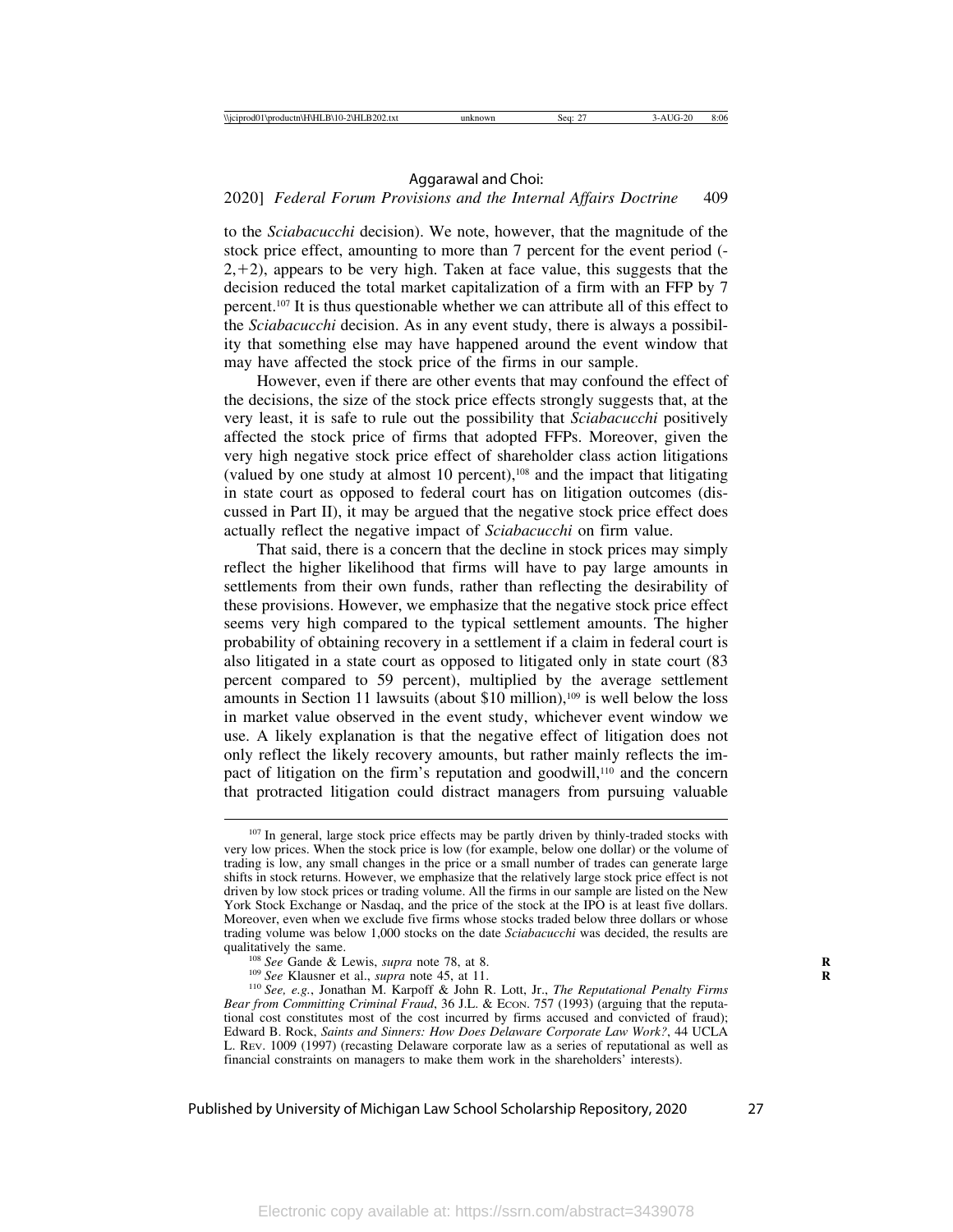projects and divert corporate resources to dispute resolution.111 This is consistent with the high negative stock price effect associated with the filing of securities class action litigations, which also substantially exceeds the potential recovery amounts.<sup>112</sup>

#### VI. SCIABACUCCHI AND THE DELAWARE SUPREME COURT'S REVERSAL

While the results of the empirical analysis are not dispositive, they generally lend some support to the view that the FFPs are desirable and do not undermine shareholders' rights. The most straightforward policy response to address this may be to reform the 1933 Act or SLUSA to restrict these lawsuits to federal courts, the path taken by the jurisdictional rules under the 1934 Act.113 However, Congress may be slow to act, and there may not be sufficient political support for reforming the federal law. Furthermore, it still leaves open the question of to what extent a corporation's organizational documents can regulate federal issues, such as the 1933 Act claims. Accordingly, it may be worth examining the legal basis of *Sciabacucchi* to evaluate whether or not there is a plausible legal theory that can justify the opposite outcome of validating FFPs in charters and bylaws. More broadly, reexamining *Sciabacucchi* is an opportunity to evaluate the scope of existing corporate law doctrines on internal affairs and corporate contract.

We emphasize that we do not claim that the legal basis of *Sciabacucchi* is unfounded. There is a legitimate argument that a claim based on the 1933 Act is not a claim that deals with the "internal affairs" of a corporation and, furthermore, charters or bylaws can only deal with matters that relate to the "internal" affairs. For instance, *Boilermakers* can be understood to stand for the proposition that a forum selection provision is valid if it regulates "internal affairs claims brought by stockholders qua stockholders."114 In line with this reasoning, *Sciabacucchi* held that claims under the 1933 Act are "external" to the corporation's affairs. The cause of action under the 1933 Act belongs to a "security" purchaser, including securities other than stocks, rather than to stockholders, who already own shares in the corporation. *Boilermakers*, by contrast, validated forum selection provisions that related to

<sup>&</sup>lt;sup>111</sup> See Janet Cooper Alexander, *Do the Merits Matter? A Study of Settlements in Securities Class Actions*, 43 STAN. L. REV. 497, 571 (1991) (citing the foregone business time managers need to spend on the litigation as a major indirect cost of securities litigation); *see also* Joy v. North, 692 F.2d 880, 892 (2d Cir. 1982) (stating "key personnel may be distracted from

<sup>&</sup>lt;sup>112</sup> Gande & Lewis, *supra* note 78.<br><sup>113</sup> 15 U.S.C. § 78aa (2018); *see supra* note 22.<br><sup>114</sup> Boilermakers Local 154 Ret. Fund v. Chevron Corp., 73 A.3d 934, 952 (Del. Ch. 2013).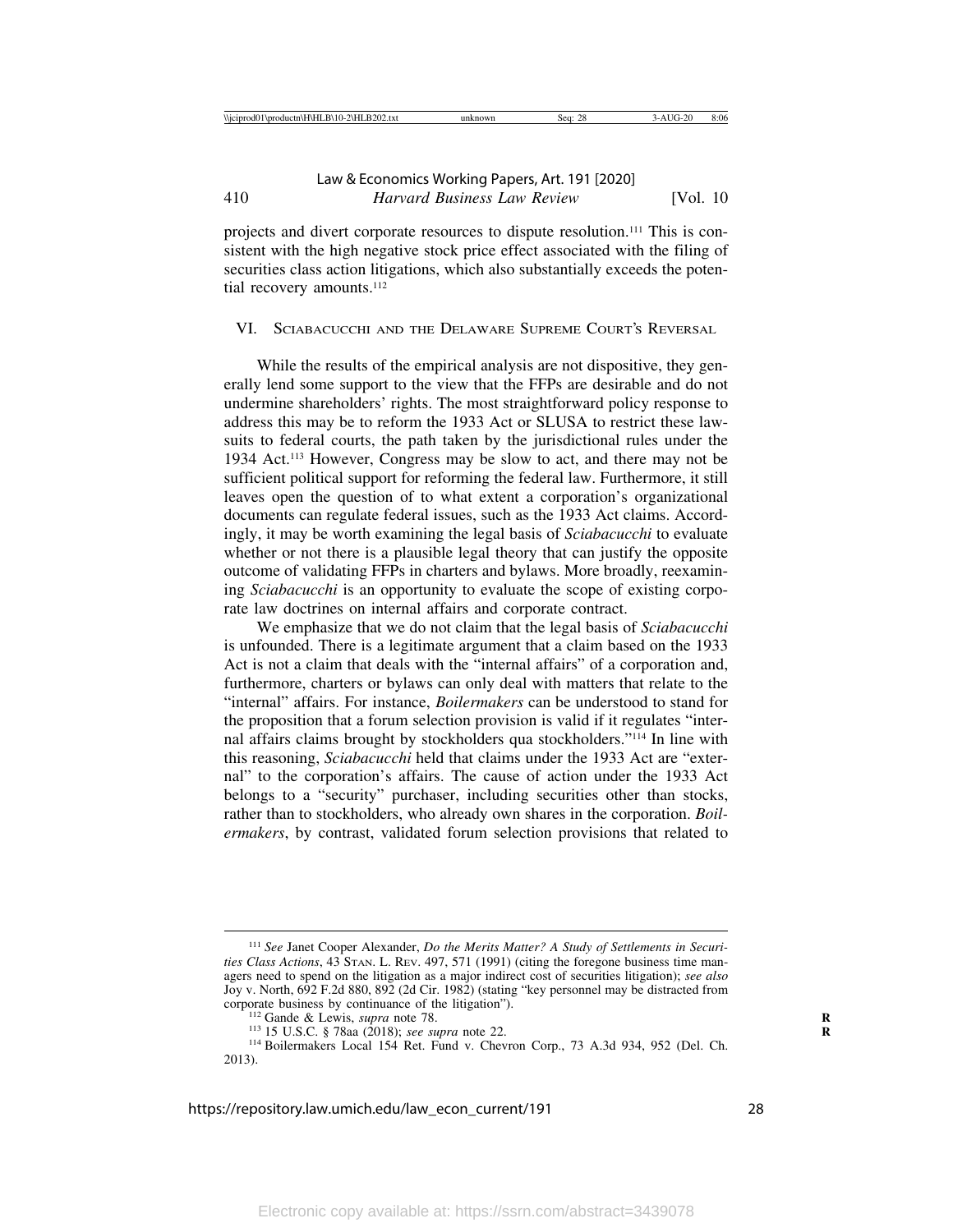### 2020] *Federal Forum Provisions and the Internal Affairs Doctrine* 411

lawsuits under Delaware corporate law, such as derivative litigation and lawsuits asserting breach of fiduciary duties.<sup>115</sup>

As is clear from the description of *Boilermakers* and *Sciabacucchi*, there are two important issues that need to be resolved in order to answer whether a charter or a bylaw provision can dictate shareholders' right to bring a 1933 Act claim in a specified forum.<sup>116</sup> The first deals with the question as to what extent a charter or a bylaw provision can deal with issues that are "external" (or "not internal") to the affairs of a corporation. That is, if we determine or assume that a 1933 Act claim is an "external" claim, i.e., it does not deal with the internal affairs of a corporation, does that mean that the charter or the bylaws can no longer dictate or regulate its forum? This issue touches more broadly upon the question regarding the scope of the contractarian theory that courts have been utilizing with respect to corporate charters and bylaws. The second issue has to do with the boundaries of the internal affairs doctrine itself. Can we argue that a 1933 Act claim can be treated as an "internal," rather than an "external" claim?

In addressing these issues, two sets of Delaware General Corporation Law ("DGCL") provisions play a prominent role. The first is DGCL §102(b)(1), together with §109(b), and the second is DGCL §115. DGCL §102, titled "Contents of Certificate of Incorporation," which lays out types of matters that can be addressed through a charter or bylaws. More specifically, DGCL §102(b) states that:

the certificate of incorporation may also contain any or all of the following matters: (1) Any provision for the management of the business and for the conduct of the affairs of the corporation, and any provision creating, defining, limiting and regulating the powers of the corporation, the directors, and the stockholders. . . .

Similarly, DGCL §109(b), which deals with the contents of the bylaws, states that: "the bylaws may contain any provision, not inconsistent with law or with the certificate of incorporation, relating to the business of the corporation, the conduct of its affairs, and its rights or powers or the rights or powers of its stockholders, directors, officers, or employees. . . ."117

While DGCL §§102 and 109 deal fairly broadly with the permissible matters that can be addressed through charters and bylaws, DGCL §115, by

<sup>115</sup> Furthermore, both *Boilermakers* and *Sciabacucchi* can be understood to stand for the proposition that the right to sue under the 1933 Act in any specific court cannot be waived or

 $116$  There also is a third, ancillary issue: how and whether to make the interpretations of the relevant statutory provisions, i.e., DGCL §§102(b), 109(b), and 115, consistent with one another. As shown below, while DGCL §§102(b) and 109(b) speak of "affairs" of corporation, DGCL §115 provides an express definition of "internal affairs." One can argue that when the

<sup>&</sup>lt;sup>117</sup> Finally, DGCL §102(b)(1) also states that "any provision which is required or permitted by any section of this chapter to be stated in the bylaws may instead be stated in the certificate of incorporation."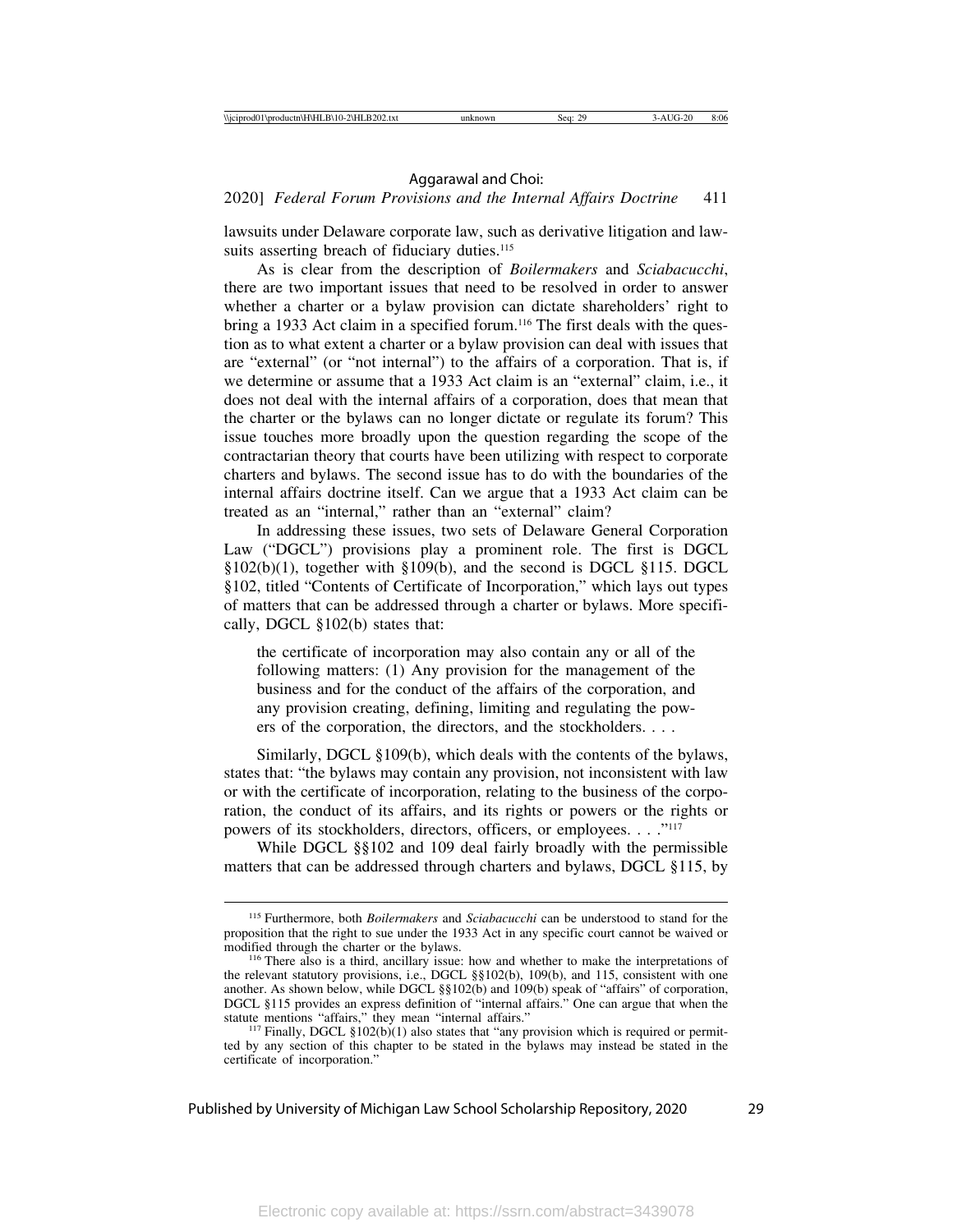contrast, deals more specifically with forum selection provisions. The section states:

The certificate of incorporation or the bylaws may require. . .that any or all internal corporate claims shall be brought solely and exclusively in any or all of the courts in this State, and no provision of the certificate of incorporation or the bylaws may prohibit bringing such claims in the courts of this State. "Internal corporate claims" means claims, including claims in the right of the corporation, (i) that are based upon a violation of a duty by a current or former director or officer or stockholder in such capacity, or (ii) as to which this title confers jurisdiction upon the Court of Chancery.

In short, DGCL §115 allows a charter of a bylaw provision to dictate that an "internal corporate claim" to be brought "in any or all of the courts" of Delaware, but does not allow such claims to be brought solely in non-Delaware courts.

## *A. The Boundaries of the Corporate Contract*

Here we address the first question concerning the extent to which a charter or a bylaw provision can deal with claims that are not "internal" corporate claims. Suppose, for the sake of the argument, that we agree that a 1933 Act claim is not an internal corporate claim, as defined in DGCL §115. The first obvious implication of this assumption is that, given that DGCL §115 deals only with "internal corporate claims," a 1933 Act claim will no longer be subject to the DGCL §115 requirements. At the same time, however, that conclusion does not necessarily prevent charters and bylaws from adopting an exclusive forum clause for an "external" claim. Note, foremost, that both DGCL §102(b)(1) and §109(b) are written fairly broadly. In the case of §102(b)(1), for instance, a charter provision can address not only the "the conduct of the affairs of the corporation," it can also "creat[e], limit[] and regulat[e] the powers of the corporation, the directors, and the stockholders."

One possible interpretation of the statute is to say that while a federal forum provision does not deal with an "internal" corporate claim, it does "regulate" or "limit" the "powers . . . of the stockholders," i.e., their power to bring a 1933 Act suit as stockholders, and does also deal with the "affairs" of the corporation, i.e., whether and how certain disclosures should be made to the stockholders under both federal securities and corporate laws. After all, one can argue that, as stockholders, they are given a bundle of rights, including those under both the state corporate law and federal securities law, and thus when they bring a 1933 Act claim, they are exercising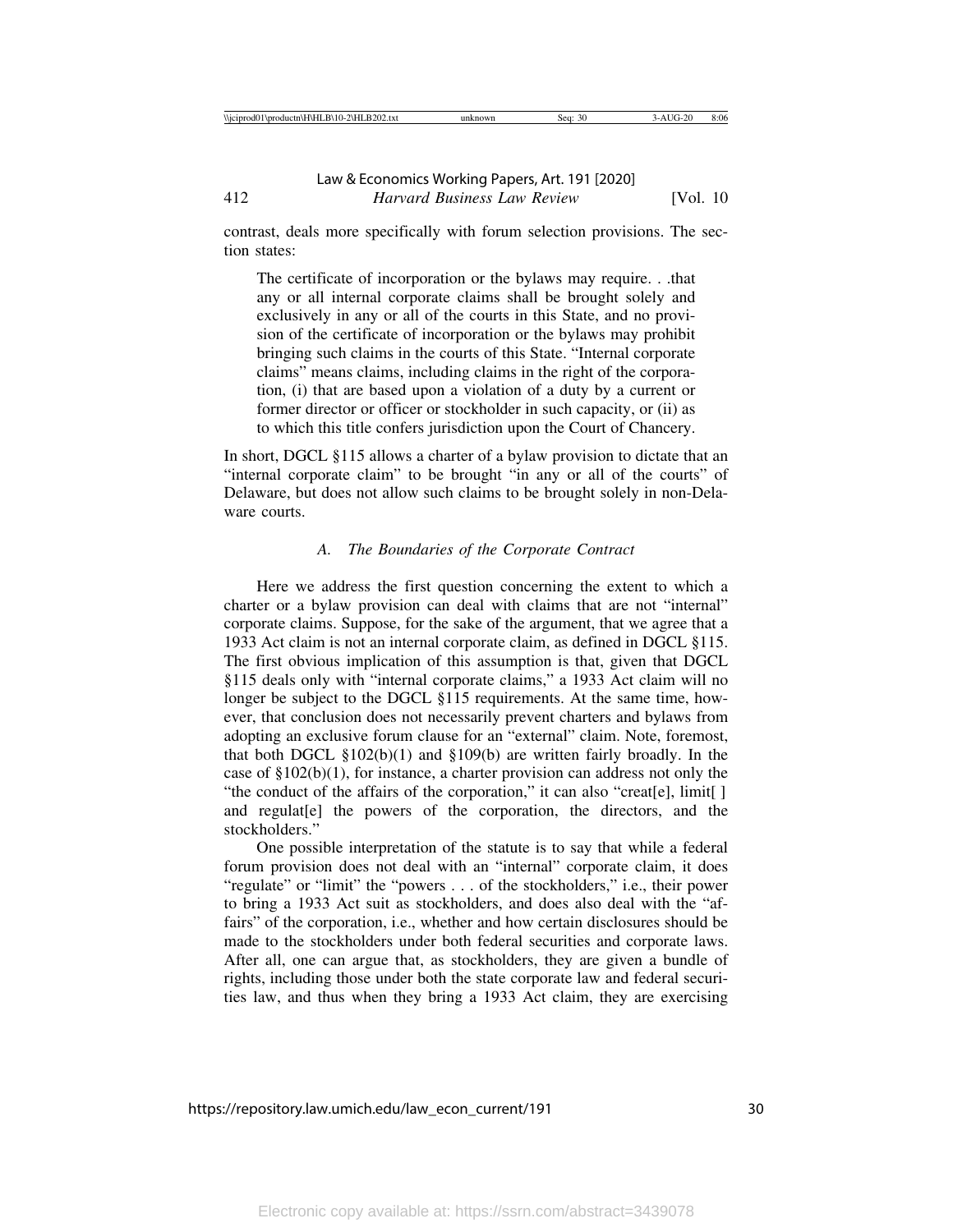2020] *Federal Forum Provisions and the Internal Affairs Doctrine* 413

their powers as stockholders (investors).118 What the federal forum provision does is then to "limit" or "regulate" their rights or powers (as stockholders) to bring a 1933 Act claim.

More fundamentally, this approach would expand the reach of the contractarian perception of charters and bylaws, the so-called "corporate contract."119 The idea that the charters and bylaws can be treated like a "contract" played an extremely important role in *Boilermakers*. For instance, the Chancery Court stated: "in an unbroken line of decisions dating back several generations, our Supreme Court has made clear that the [charters and] bylaws constitute a binding part of the contract between a Delaware corporation and its stockholders."<sup>120</sup>

The Chancery Court relied, in part, on Justice Strine's earlier articulation of Delaware corporate law more generally:

Delaware's corporation law is not what . . . might be called a broad-based company law. Aspects of company law like competition law, labor law, trade, and requirements for the filing of regular disclosure to public investors, are not part of Delaware's corporation law . . . *Delaware corporation law governs only the internal affairs of the corporation* (emphasis added)*.* In that sense, our law is a specialized form of contract law that governs the relationship between corporate managers—the directors and officers—of corporations, and the stockholders.<sup>121</sup>

Therefore, *Sciabacucchi* espouses a narrow view with respect to both corporate law and corporate contract. But, of course, this is not the only possible interpretation of corporate law and corporate contract. Other commentators have argued that, with respect to other issues, Delaware corporate law (and the corporate contract) already regulates matters that technically fall outside

 $118$  This argument is further buttressed by the fact that DGCL  $\S 102(b)$  uses the phrase "affairs of the corporation" and not "internal affairs of the corporation." Hence, under §102(b), "affairs of the corporation" also includes non-internal affairs, such as stockholders' rights under federal securities laws. Instead of using "external" versus "internal" distinction, some commentators have used the phrase "intra-corporate" claims to denote those that deal with the "affairs" of corporation. *See, e.g.*, Joseph A. Grundfest & Kristen A. Savelle, *The Brouhaha Over Intra-Corporate Forum Selection Provisions: A Legal, Economic, and Political Analysis*, 68 BUS. LAW. 325 (2013). Under this approach, one can argue that DGCL §102(b) allows corporations to put in provisions in their charters and bylaws so long as they deal with "intra-corporate" matters, even if, technically, the issue may fall outside of corporate

law.  $119$  For an overview of the development and the application of the "contractarian theory" of corporate charters and bylaws, see Choi & Min, *supra* note 4.

<sup>&</sup>lt;sup>120</sup> Boilermakers Local 154 Ret. Fund v. Chevron Corp., 73 A.3d 934, 955 (Del. Ch.

<sup>2013).</sup> <sup>121</sup> *Id.* (quoting Leo E. Strine, Jr., *The Delaware Way: How We Do Corporate Law and Some of the New Challenges We (and Europe) Face*, 30 DEL. J. CORP. L. 673, 674 (2005). The article is based on a speech given by then-Chancellor Strine to the European Policy Forum. In arguing that Delaware corporate law is meant to apply narrowly, however, there does not seem to be any citation to existing case law or other doctrines.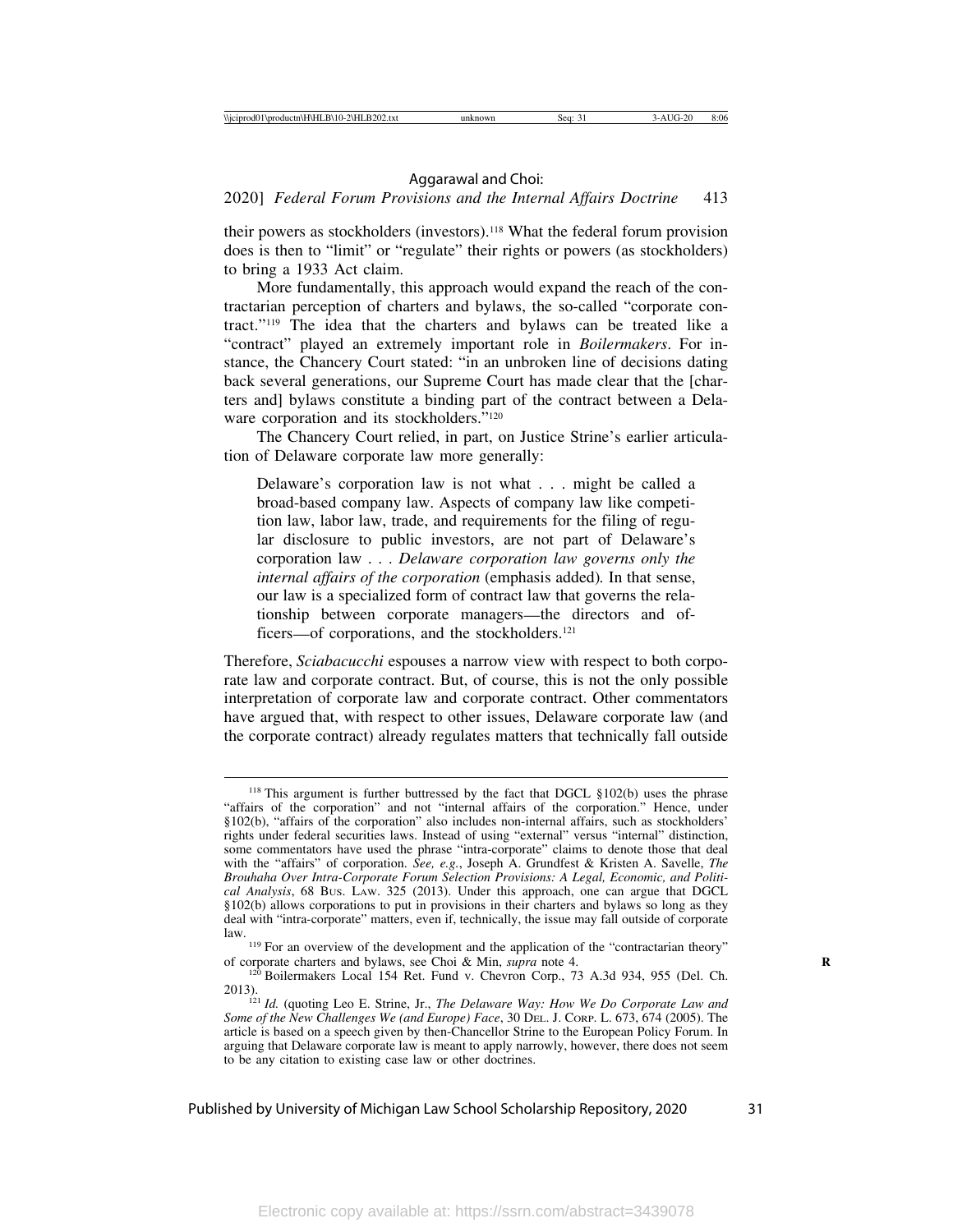a narrow understanding of corporate law, but are closely related to corporate law problems, such as stockholders' right to transfer or sell securities and debt-holders' and other non-corporate claimants' rights to bring claims against a liquidating corporation.122 As we demonstrate below, Delaware corporate law, in conjunction with the federal securities laws, also regulates the proxy process.<sup>123</sup>

In fact, this seems to be the reasoning adopted by the Delaware Supreme Court when it over-turned the Chancery Court's decision in *Salzberg v. Sciabacucchi*. 124 The Court focused heavily on the statutory language of DGCL §102(b) and contrasted that with the language in DGCL §115. In the process, the Court held that the matters that relate to stockholders' right to sue under the federal Securities Act, while not part of internal affairs, can be classified as "intra-corporate" affairs and, therefore, be regulated through charters and bylaws.125

If we were to adopt a more expansive notion of the corporate contract (and also the corporate law more generally), as the Court did in *Salzberg v. Sciabacucchi*, given that FFPs will no longer be subject to the restrictions in DGCL §§109 and 115, it follows fairly naturally that Delaware corporations may not be able to adopt other non-Delaware forums to resolve 1933 Act disputes. They may even attempt to adopt a mandatory, individual arbitration provision for 1933 Act claims. A fee-shifting provision (perhaps even similar to the version we saw in *ATP Tour Inc. v. Deutscher Tennis Bund*126) with

<sup>122</sup> *See* Grundfest, *supra* note 39, at 65 (arguing that DGCL §202(c)(5), for instance, allows charters to impose transfer restrictions and securities ownership). In the asset sale and liquidation provisions, DGCL §§271 to 285, Delaware corporate statute closely regulates the rights of various non-stockholders, such as debtholders, contract claimants, contingent claimants, etc., with respect to issues, such as whether and when they are entitled to receive notice, how they may be able to exercise their right against a dissolving and liquidating corporation, how much they would be entitled to receive, and whether they can impose liability on the directors or the shareholders that receive liquidating distribution.<br><sup>123</sup> See infra Part VI.2.<br><sup>124</sup> Salzberg v. Sciabacucchi, 2020 Del. LEXIS 100 (Del. 2020).<br><sup>125</sup> Id. at 28–35. As a matter of policy, the fact that both

regulate over a certain issue does not tell us what the proper division of labor should be. Perhaps with respect to certain issues (e.g., some issues closer to market regulation), federal securities law should take the lead (or perhaps be the sole authority), whereas with respect to certain other issues (e.g., those that are just outside the boundary of internal affairs), the regulatory power should belong to the state corporate law. This is an important policy issue that is beyond the scope of this paper.<br><sup>126</sup> 91 A.3d 552 (Del. 2014). In that case, plaintiffs brought both corporate and antitrust

claims against the defendant non-profit corporation and the Delaware Supreme Court upheld the facial validity of the defendant's fee-shifting provision (seemingly) against both types of claims. This opened the door for the possible interpretation that the charter and bylaws can also regulate non-corporate (in this case, antitrust) claims, the view that the Delaware Supreme Court relied on in Salzberg v. Sciabacucchi, 2020 Del. LEXIS 100, 23–28 (Del. 2020). *See generally* Albert H. Choi, *Fee-Shifting and Shareholder Litigation*, 104 VA. L. REV. 59 (2018) (discussing why *ATP Tour*'s heavily one-sided fee-shifting is undesirable and arguing for more balanced fee-shifting).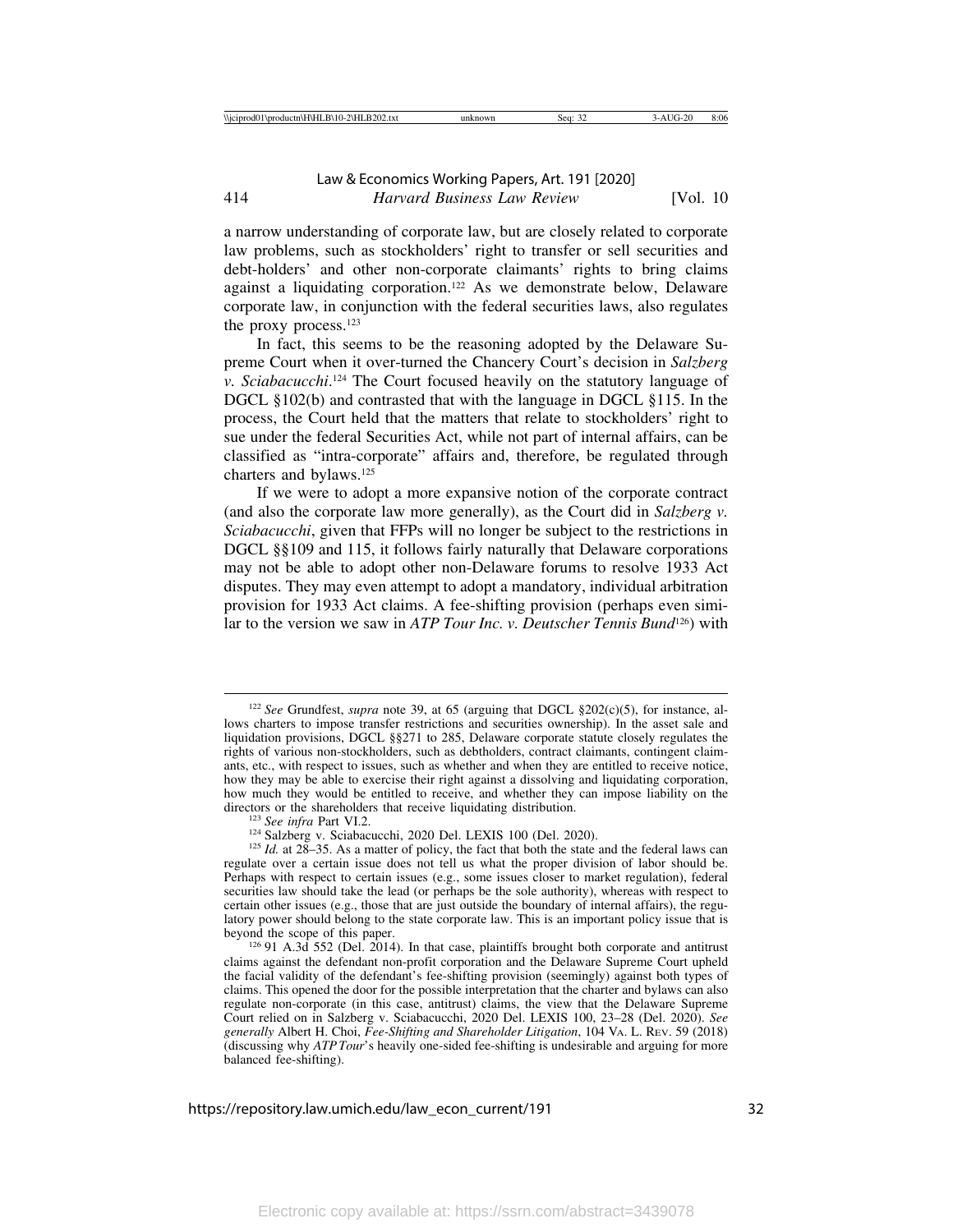### 2020] *Federal Forum Provisions and the Internal Affairs Doctrine* 415

respect to 1933 Act claims is also a possibility.127 Some may argue that this is an unattractive byproduct of an expansive notion of corporate contract. We do not take a view in this Article on mandatory arbitration provisions, in large part because it is impossible to empirically evaluate their use and efficacy. However, we do emphasize that, at least as a matter of policy, it does not follow that validating FFPs should also lead to validating mandatory arbitration provisions that can preclude shareholders from filing lawsuits altogether. After all, even if FFPs are upheld, shareholders are free to bring their 1933 Act claims in federal court, either individually or as a class action.

A mandatory individual arbitration provision, on the other hand, not only denies the shareholders' right to bring a claim in (any) court, but may also vitiate their right to bring a class action claim. While charters and bylaws are not formal "contracts," even under the Federal Arbitration Act, mandatory arbitration provisions may be unenforceable when there are grounds in equity for the revocation of such agreements.128 It is possible that such provisions in the corporate law context will be viewed as unconscionable, for example, because shareholders do not typically have the opportunity to assent to provisions in the charter or bylaws.129 It may be argued that

<sup>129</sup> *See, e.g.*, Fisch, *infra* note 136, at 377 ("courts should engage in greater scrutiny of board-adopted bylaws because shareholders may be unable to remove those bylaws themselves"); Hershkoff & Kahan, *infra* note 136 (arguing that forum selection clauses that lack any shareholder consent, or even *meaningful* consent, should not be enforced). If the directors were to adopt a mandatory arbitration provision without specific approval from the shareholders, the claim of unconscionability or even "bad faith" modification of bylaws becomes stronger. *See, e.g.*, Choi & Min, *supra* note 4(discussing how unilateral adoption of bylaw **R**

<sup>&</sup>lt;sup>127</sup> One may go even further. For instance, while the federal courts have the exclusive jurisdiction with respect to claims arising under the 1934 Exchange Act (claims, for instance, alleging material misstatement or misrepresentation in a company's periodic filings), under the *Salzberg* reasoning, such claims can be thought of as also belonging to the "intra-corporate affairs" and be regulated through charters and bylaws. For instance, a charter or a bylaw provision may dictate that such claims must be brought only in the federal district court of Delaware. They may also be inclined to include a fee-shifting provision. It is not entirely clear whether either of these will be in violation of PSLRA. Corporations may attempt to regulate other non-corporate and non-securities claims as well. For instance, in *ATP Tour*, the plaintiffs brought an antitrust claim against the defendant corporation. To the extent that such a claim relates to the matter between the corporation and its shareholders, one could conceive of a similar charter or a bylaw provision. Whether or not the law should allow corporations to dictate the forum (or impose fee-shifting) on issues that are not "internal" to the corporation raises more fundamental policy questions.

 $128$  Section 2 of the Federal Arbitration Act permits arbitration agreements to be declared unenforceable "upon such grounds as exist at law or in equity for the revocation of any contract." 9 U.S.C. § 2 (2018). This saving clause permits agreements to arbitrate to be invalidated by "generally applicable contract defenses, such as fraud, duress, or unconscionability." Doctor's Associates, Inc. v. Casarotto, 517 U. S. 681, 687 (1996); *see also* Perry v. Thomas, 482 U. S. 483, 492–93 n.9 (1987). An important point to note here is that it is not entirely clear that the Federal Arbitration Act will apply to charters and bylaws, since charters and bylaws are technically not "contracts" under the Act. Even in earlier cases, such as *Boilermakers* and *ATP Tour*, the Delaware courts did not hold that charters and bylaws are contracts. If charters and bylaws are construed as contracts, then even if a corporation were to adopt a mandatory arbitration provision in its organizational document, such a clause will be honored under the Federal Arbitration Act. *See* Ann Lipton, *Manufactured Consent: The Problem of Arbitration*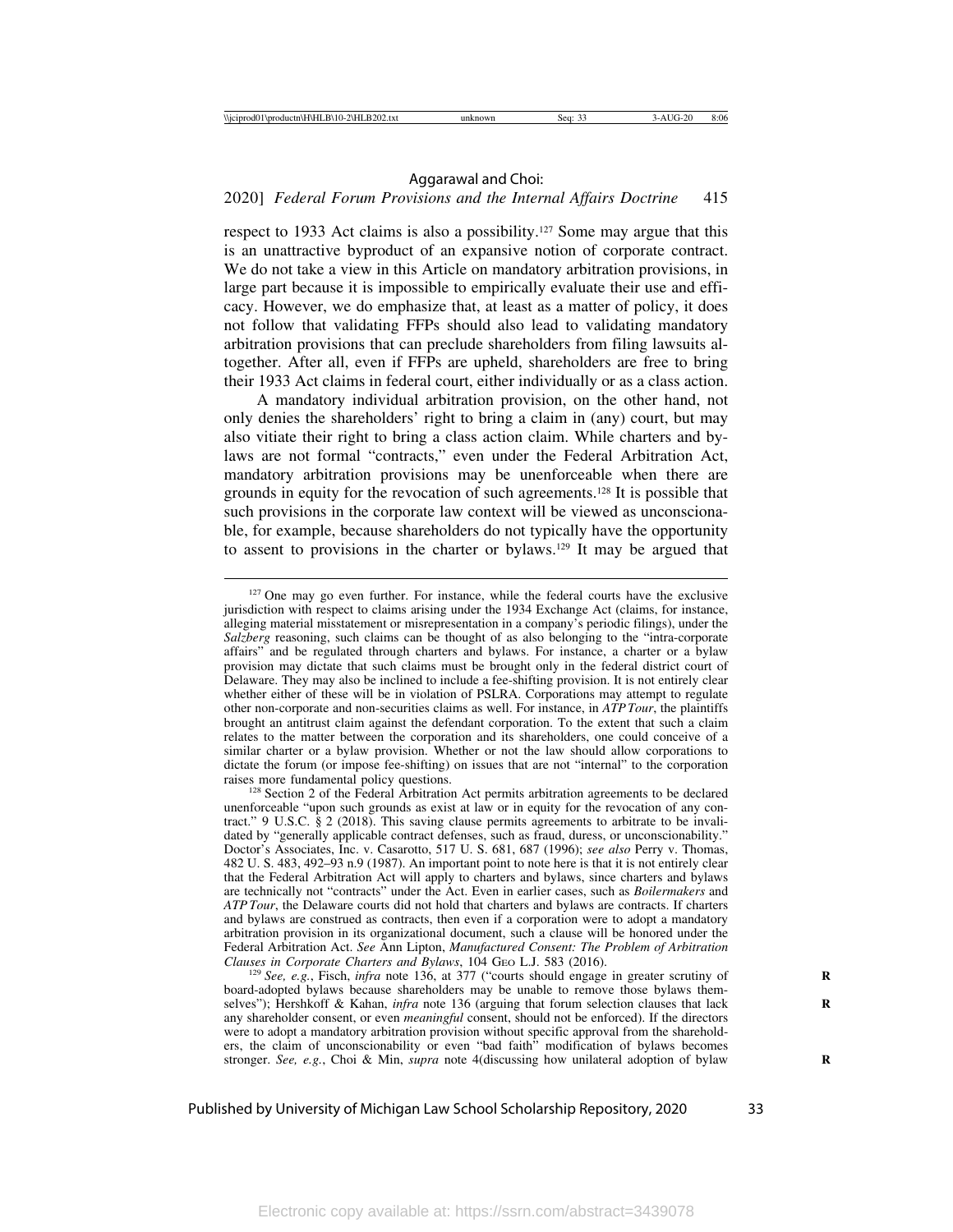relinquishing the right to sue altogether cannot be effected without express consent. Thus, the validity of mandatory arbitration provisions requires a separate analysis, and does not immediately follow from validating FFPs.

# *B. The Boundaries of Internal Affairs*

The second issue is whether a 1933 Act claim can be treated as an "internal" corporate claim. Under DGCL §115, "internal corporate claims" are claims "that are based upon a violation of a duty by a current or former director or officer or stockholder in such capacity. . . "<sup>130</sup> While the statutory provision offers a useful starting point in thinking about the boundaries of "internal corporate claims," it presumably does not override the existing case-law-based doctrine. As mentioned earlier, *Boilermakers* makes an important distinction between "internal" and "external" claims. However, the distinction made in *Boilermakers* was not so exact so as to exclude any claim under federal law. The main distinction relied on in *Boilermakers* was between the rights of stockholders, which are governed by the charter and bylaws, and the rights of third parties, which are not. As stated in *Boilermakers*:

the bylaws would be regulating external matters if the board adopted a bylaw that purported to bind a plaintiff, even a stockholder plaintiff, who sought to bring a tort claim against the company based on a personal injury she suffered that occurred on the company's premises or a contract claim based on a commercial contract with the corporation.<sup>131</sup>

The decision in *Sciabacucchi* applies this analysis to claims under the 1933 Act by stating:

For purposes of the analysis in *Boilermakers*, a 1933 Act claim resembles a tort or contract claim brought by a third-party plaintiff who was not a stockholder at the time the claim arose. At best for the defendants, a 1933 Act claim resembles a tort or contract claim brought by a plaintiff who happens also to be a stockholder, but

provisions can run afoul of the contract law requirement of good faith modification). We acknowledge however that in practice, federal courts tend to affirm arbitration provisions, and only rarely hold them to be unconscionable. *See* Diane P. Wood, *The Brave New World of*

<sup>&</sup>lt;sup>130</sup> One expansive notion of an "internal corporate claim" is to argue that, for instance, when directors or officers make material misrepresentation or material omission in the IPO documents and this allows stockholders to bring a 1933 Act claim, that claim is "based upon" the directors' or officers' violation of duty. *See* Grundfest, *supra* note 39, at 56–62 (arguing that because, among others, Section 11 claims "always implicate the care with which directors reviewed the allegedly defective registration statement," they are "internal" claims). <sup>131</sup> *See Boilermakers*, 73 A.3d at 952.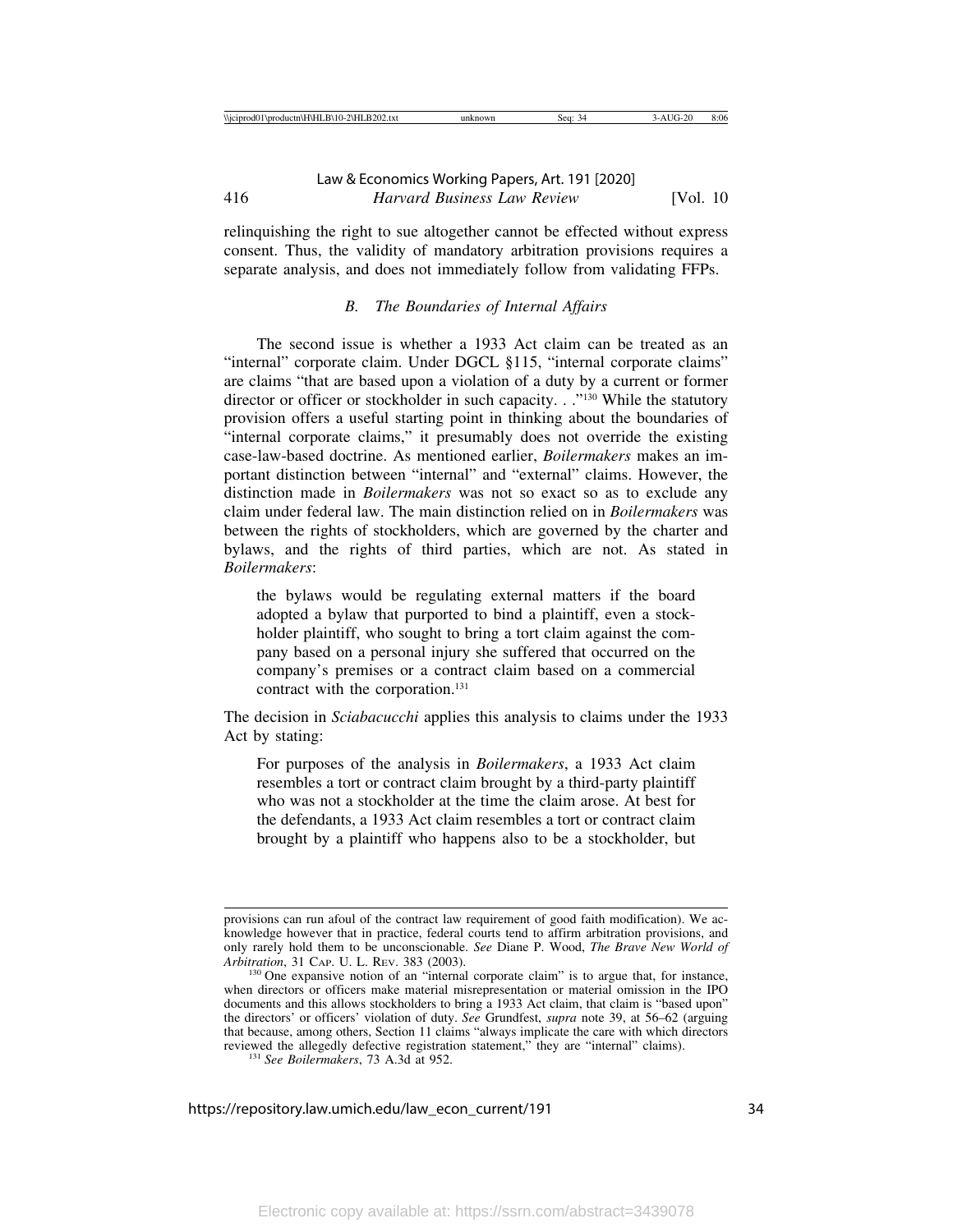2020] *Federal Forum Provisions and the Internal Affairs Doctrine* 417

under circumstances where stockholder status is incidental to the claim.132

That is, according to the court, a stockholder acts in two capacities: first, as a purchaser with respect to the initial purchase of its shares, and second, as a stockholder after that purchase.133 A claim under the 1933 Act relates to the first capacity only.

However, is a 1933 Act claim similar to a claim in tort or a claim in contract? It is true that at the time an investor purchases a share, the investor is not yet a stockowner. However, when the purchased security is a share, the right to sue under the 1933 Act relates directly to the investor's status as a stockholder.134 The claimant would not be able to sue at all if they did not become a shareholder, and the lawsuit will likely have a direct effect on the relationship between shareholders and the corporation.135 Consistent with this reasoning, a more flexible version of the internal affairs doctrine would govern the claims that are raised by shareholders (*qua* shareholders) against the corporation, regardless of whether the claim is based on federal or state law, so long as they deal with the "internal" relationship between the shareholders and the corporation. This is buttressed by the fact that the investors who buy shares in the corporation buy these shares subject to the terms specified in the charter and bylaws of the corporation, which are (as explained in *Boilermakers*) part of the corporate "contract" between the corporation and stockholders that regulates the "internal" relationship between the shareholders and the corporation.<sup>136</sup> By contrast, a consumer that buys a product

<sup>&</sup>lt;sup>132</sup> Sciabacucchi v. Salzberg, 2018 WL 6719718, at \*38 (Del. Ch. 2018).<br><sup>133</sup> *See James J. Park, Reassessing the Distinction Between Corporate and Securities Law*, 64 UCLA L. REV. 116 (2017) (asserting that federal securities law governs the purchase of stocks by investors, while state corporate law dictates the rights of shareholders as owners of the corporation). <sup>134</sup> *See, e.g.*, Alison Frankel, *Does Delaware Law Preclude Mandatory Arbitration of Fed-*

*eral Securities Claims?*, REUTERS (Nov. 26, 2018, 3:47 PM), https://www.reuters.com/article/ us-otc-shareholderarb/does-delaware-law-preclude-mandatory-arbitration-of-federal-securities-claims-idUSKCN1NV2JT (quoting Professor Pritchard as saying that "he disagrees with the . . . argument that federal securities fraud claims do not arise from shareholders' charter and

 $^{135}$  Hypothetically, if the 1933 Act did not exist, an investor who alleged misstatement in an IPO document could presumably only raise a common law fraud claim, rather than a corporate law claim. Nonetheless, a charter or bylaw provision that regulates this claim would be valid, because the claimant is a shareholder, and the claim relates closely to the rights of

<sup>&</sup>lt;sup>136</sup> See Boilermakers, 73 A.3d at 940. Shareholders are deemed to have inspected the charter and bylaws as to matters governed by the DGCL, even without contemporaneously assenting to them when buying shares. *See, e.g.*, Joseph A. Grundfest & Kristen A. Savelle, *The Brouhaha Over Intra-Corporate Forum Selection Provisions: A Legal, Economic, and Political Analysis*, 68 BUS. LAW. 325 (2013). Several scholars have contested the extension of the contract paradigm to the analysis of corporate charters and bylaws. *See, e.g.*, James D. Cox, *Corporate Law and the Limits of Private Ordering*, 93 WASH. U. L. REV. 257 (2015); Jill E. Fisch, *Governance by Contract: The Implications for Corporate Bylaws*, 106 CALIF. L. REV. 372 (2018); Helen Hershkoff & Marcel Kahan, *Forum-Selection Provisions in Corporate "Contracts"*, 93 WASH. L. REV. 265 (2018).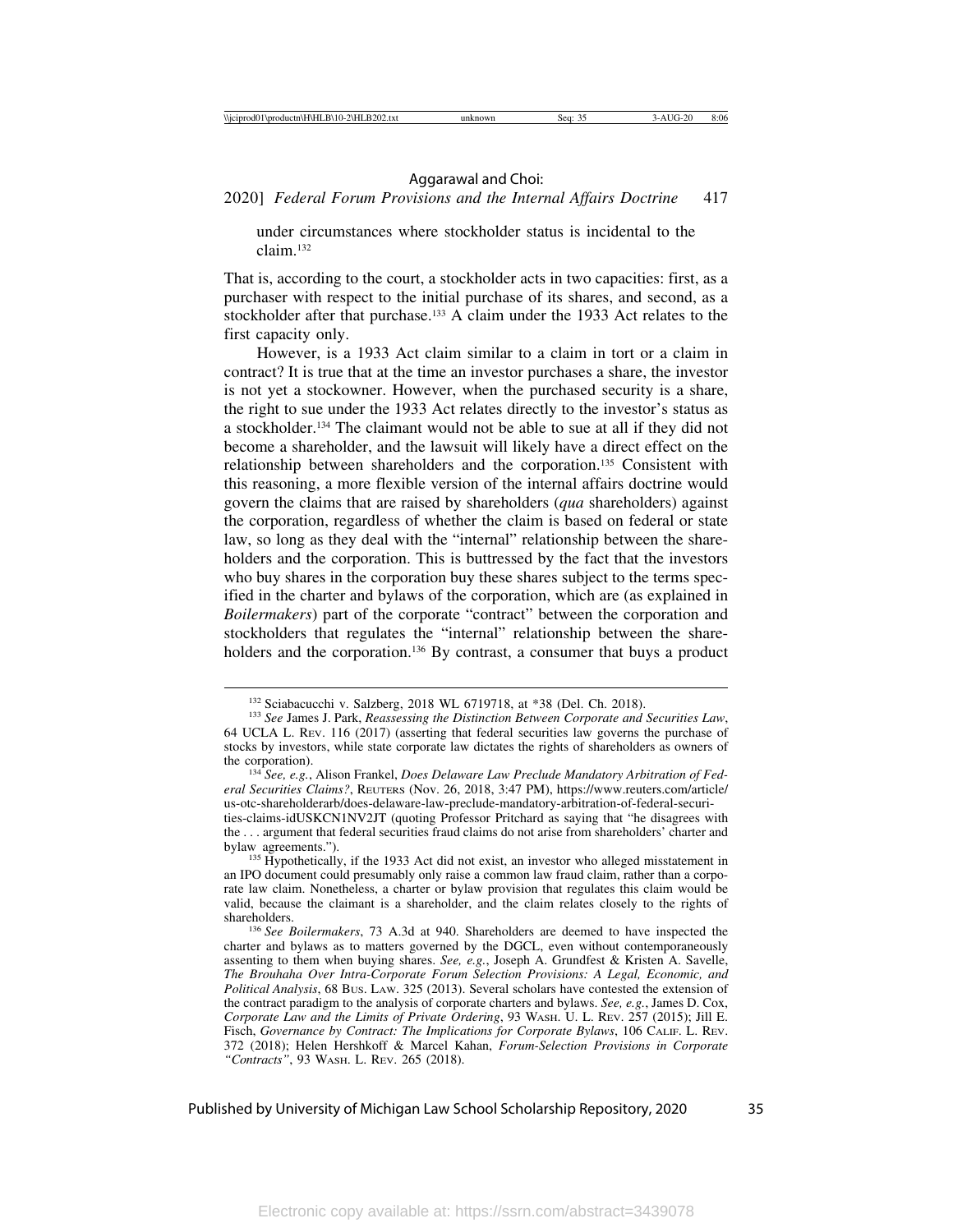from a corporation or a tort victim of the corporation presumably is not bound by any of the provisions of the charter or bylaws,<sup>137</sup> and thus, such claims are truly "external" to the corporation.

Prior decisions from Delaware's corporate jurisprudence provide support for this flexible interpretation of the internal affairs doctrine. In VantagePoint Venture Partners 1996 v. Examen, Inc.,<sup>138</sup> the Delaware Supreme Court held that the internal affairs doctrine "applies to those matters that pertain to the relationships among or in between the corporation and its officers, directors, and shareholders."139 The court saw the internal affairs as "not . . . only a conflicts of law principle."<sup>140</sup> The court explained that the doctrine also served a valuable role by prospectively informing directors and officers about the law that will apply to their actions, and informing shareholders about the standards to which they can hold corporate executives.<sup>141</sup> FFPs similarly regulate the relationship between two parties "internal" to the corporation: the managers (directors and officers) making disclosure decisions, and the shareholders deciding where to bring a lawsuit based on the disclosure. The FFPs put both managers and shareholders on notice that a 1933 Act violation will be litigated in a federal district court.

The flexible internal affairs notion is also buttressed by the existing regulatory framework which already allows overlapping jurisdiction. We have noted earlier how Delaware corporate law regulates stockholders' right to purchase and sell securities and other non-corporate claimants' rights in liquidation proceedings. Another important area is with respect to proxy. The SEC's Rule 14a-8 (under the 1934 Act) allows companies to exclude shareholder proposals from their proxy materials if the proposals seek to influence the outcomes of director elections.142 Under federal law, therefore, companies can force shareholders wishing to nominate directors to circulate their own dissident proxy with their slate of candidates. However, in 2009, Delaware enacted §112 of the DGCL to permit (but not mandate) corporations to adopt bylaws that allow shareholders to access companies' proxies when nominating their own director candidates.<sup>143</sup> These bylaws, if adopted, would seem to modify the company's ability exclude shareholders' nominees from the proxy statement,<sup>144</sup> and some practitioners believe that  $§112$ "would appear to preclude an argument" that shareholders' attempts to influ-

<sup>137</sup> *See* Vincent S.J. Buccola, *Opportunism and Internal Affairs*, 93 TULANE L. REV. 339, 370 (2018) (explaining that tort victims and consumers are "external" to the corporation since they are unlikely to opportunistically move to another jurisdiction with more lenient product liability or tort laws).<br>
<sup>138</sup> 871 A.2d 1108 (Del. 2005).<br>
<sup>139</sup> Id. at 1113.<br>
<sup>140</sup> Id.<br>
<sup>141</sup> See id.<br>
<sup>142</sup> See 17 C.F.R. § 240.14a–8(i)(8) (2018).<br>
<sup>143</sup> See DEL. CODE ANN., tit. 8, § 112 (2018).<br>
<sup>143</sup> When the SEC

ials mandatory in 2010, it acknowledged that Section 112 "enable[d] companies to provide in their governing documents an ability for shareholders to include their director nominees in the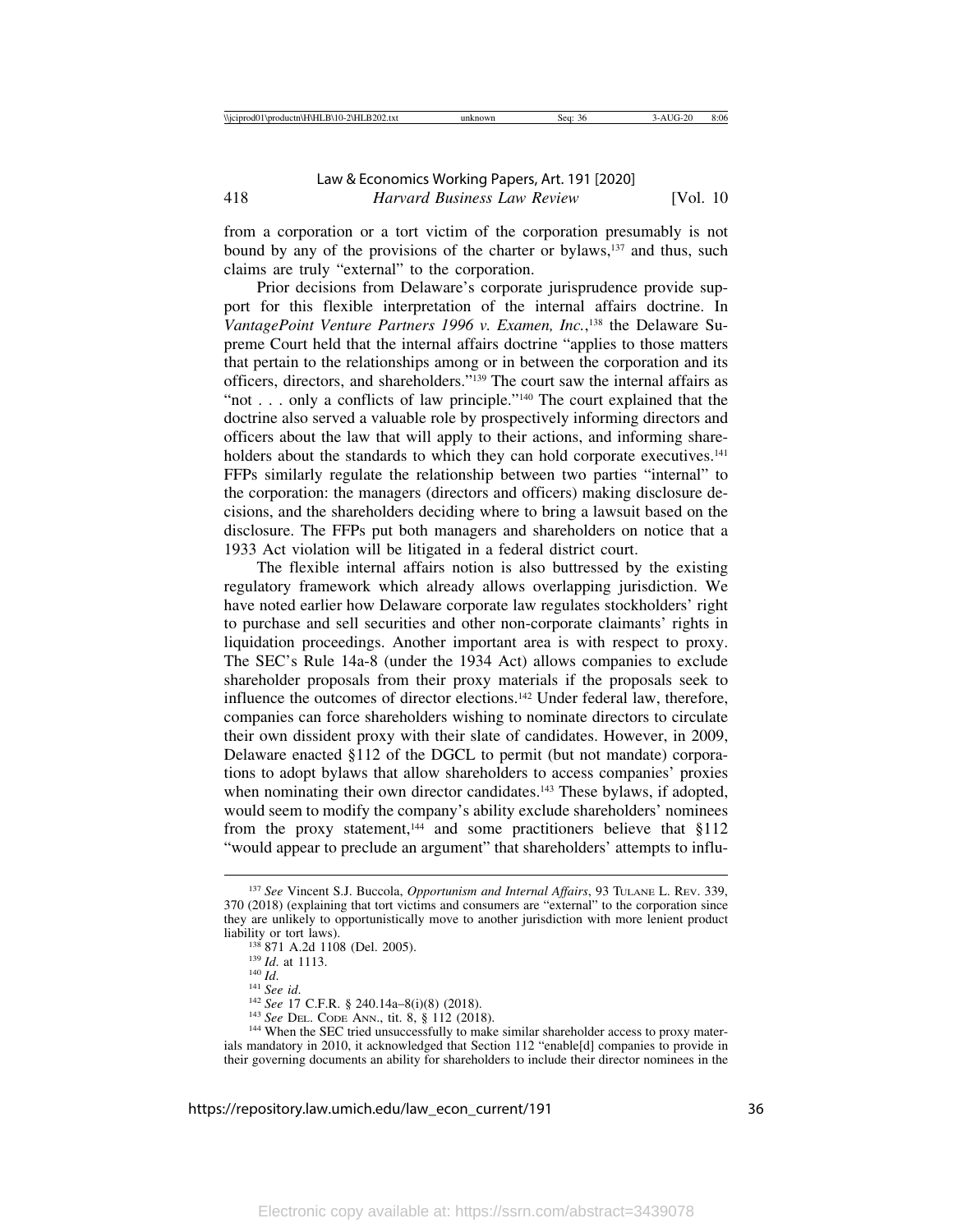### 2020] *Federal Forum Provisions and the Internal Affairs Doctrine* 419

ence director elections are excludable under Rule 14a-8.145 That is, Delaware's corporate law seems to facilitate bylaw provisions that modify the rights of the company under federal law. Extending this framework to the 1933 Act, Delaware courts can conceivably allow bylaw or charter provisions that modify shareholders' federal rights in bringing 1933 Act claims.

We also note that while it is true that the 1933 Act applies to any security—such as publicly-traded debt securities—and therefore the potential claimants may be bondholders,146 there is no compelling reason to invalidate FFPs as they apply to shareholders. Foremost, given that DGCL §§102(b) and 109(b) mention only the rights of the "stockholders," dictating the forum for other types of investors, such as debt-holders, through a charter or bylaws would be inconsistent with the statutory command.147 Furthermore, *Boilermakers* explicitly rejected the view that validating a provision implies that it has broad applicability irrespective of the circumstances, and explicitly advocated "judicial reticence to chill corporate freedom by condemning as invalid a bylaw that is consistent with the board's statutory and contractual authority, simply because it might be possible to imagine situations when the bylaw might operate unreasonably."<sup>148</sup> Consistent with this approach, even under the more "flexible" conception of internal affairs, it seems quite persuasive for courts to find that FFPs to apply to shareholders only.149

<sup>146</sup> See 15 U.S.C. § 77b (2018) (defining a "security" in expansive terms); *see also* Reves v. Ernst & Young, 494 U.S. 56, 67 (1990) (stating that [a] note is presumed to be a "security"); *Sciabacucchi*, 2018 WL 6719718, at \*17 ("Shares are just one of . . . many types of securities.").

<sup>147</sup> There is some statutory ambiguity under DGCL §115, however. The section defines "internal corporate claims" to mean "claims. . .that are based upon a violation of a duty by a current or former director or officer or stockholder in such capacity. . ." With respect to debtholders, one could plausibly argue that the directors and officers (and possibly also the stockholders) have a contractual "duty" (as opposed to fiduciary duty) to them and, hence, when debt-holders bring a breach of contract (indenture or credit agreement) claim against them, this can qualify as an "internal corporate claim."

<sup>148</sup> *Boilermakers*, 73 A.3d at 949 n.62. <sup>149</sup> h.62. <sup>149</sup> This approach is consistent with a broader understanding of the internal affairs doctrine as being closely intertwined with the shareholder primacy norm that characterizes American corporate law. *See* Jill E. Fisch & Steven Davidoff Solomon, Centros, *California's "Women on Boards" Statute and the Scope of Regulatory Competition*, EUR. BUS. L. REV. (forthcoming) (manuscript at 10). The paradigm is based on the idea that firms, through their managers, will choose the laws and provisions that maximize the value of these firms because efficient markets will price these governance structures, and managers have the legal duty to maximize firm value. *See* ROBERTA ROMANO, THE GENIUS OF AMERICAN CORPORATE LAW (1993). Thus, rules designed to address issues of general social welfare and the rights of stakeholders fall outside the internal affairs doctrine. On the other hand, rules that facilitate shareholder wealth may be viewed as related to the internal affairs of the corporation. *See* Fisch & Davidoff, *"Women on Boards,"* at 11. To the extent that it suggests that FFPs enhance shareholder value, the empirical analysis is consistent with the internal affairs doctrine permitting such provisions.

company's proxy materials," and that such statutes proved that "private ordering is an alternative to our new rules." 75 Fed. Reg. 56,668, 56,774–75 (Sept. 6, 2010).

<sup>145</sup> Robert K. Morris, *Reacting to Shareholder Proxy Access Proposals*, HARV. L. SCH. F. ON CORP. GOVERNANCE & FIN. REG. (Nov. 5, 2011), https://corpgov.law.harvard.edu/2011/11/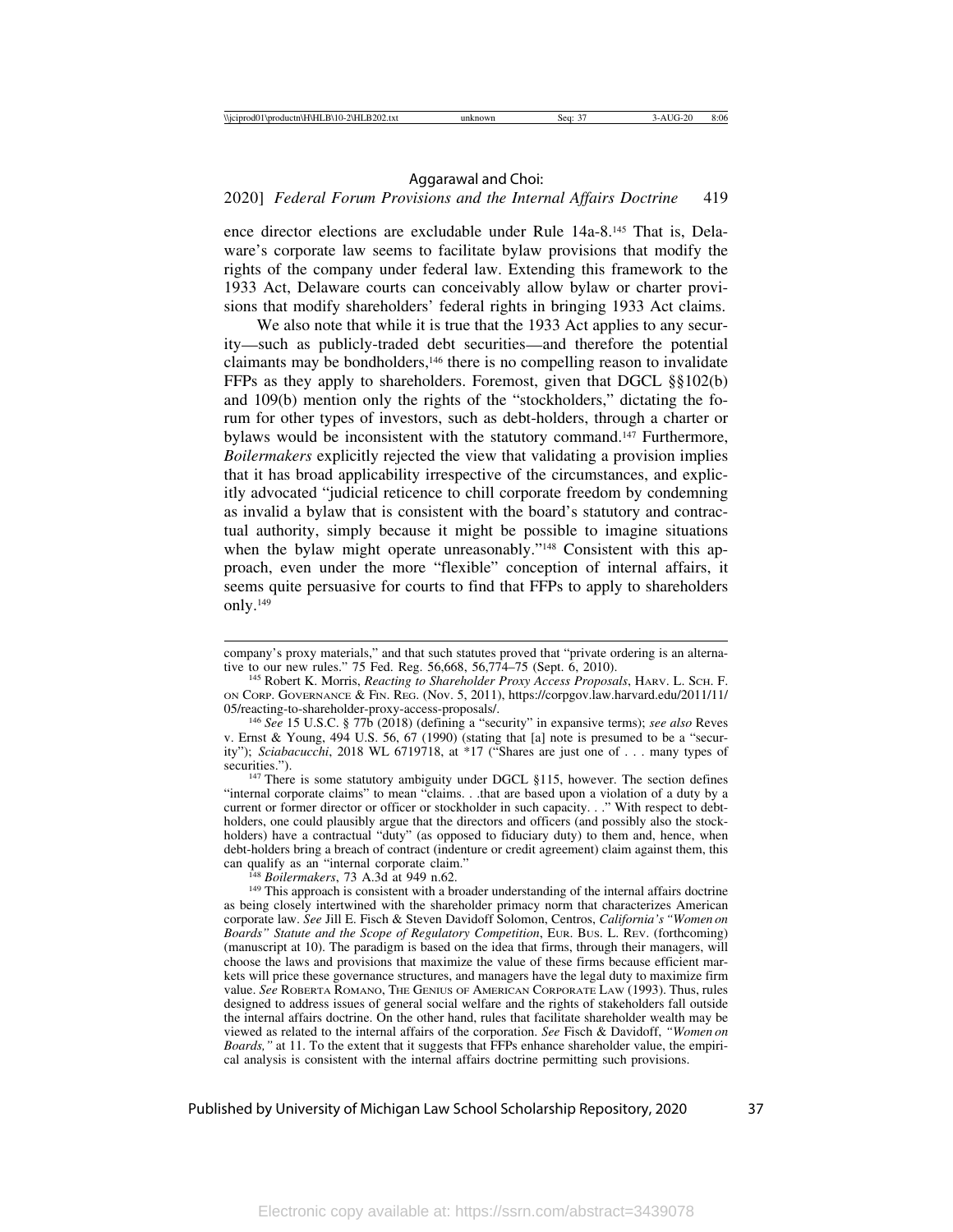We acknowledge that the internal affairs doctrine is constrained by federal laws that preempt state laws.150 At the same time, however, validating FFPs in charters and bylaws is consistent with federal courts' broad deference to "contractual" provisions that regulate the resolution of legal disputes. In *Bremen v. Zapata Off-Shore Co.*, 151 the Supreme Court held that forum selection clauses in commercial agreements are valid, provided that they are "unaffected by fraud, undue influence, or overweening bargaining power,"152 and that the provisions "should be enforced unless enforcement is shown by the resisting party to be unreasonable."<sup>153</sup> There is little reason to believe that restricting claims under the 1933 Act to federal courts would be wrongful under the *Bremen* test. While charters and bylaws are technically not "contracts," when validating exclusive forum bylaws with respect to breach of fiduciary duty claims, the *Boilermakers* court heavily relied on the Supreme Court's reasoning in *Bremen*.<sup>154</sup> Furthermore, the Supreme Court has taken a deferential approach to forum selection, even in the context of the 1933 Act. In *Rodriguez de Quijas v. Shearson/American Express, Inc*.,155 the Court held that brokerage firms can, through a mandatory arbitration clause in a customer agreement, compel investors to arbitrate 1933 Act claims under the Federal Arbitration Act. The *Rodriguez* opinion further stated that "the right to select the judicial forum and the wider choice of courts are not . . . essential features of [the 1933 Act]."156 Unlike arbitration

<sup>&</sup>lt;sup>150</sup> There is dictum in *Sciabacucchi* that suggests that FFPs are preempted by federal law. *See* Sciabacucchi v. Salzberg, 2018 WL 6719718, at \*23 (Del. Ch. 2018) ("[B]ecause the Federal Forum Provisions conflict with the forum alternatives that the 1933 Act permits, the provisions could be preempted."). However, Delaware courts have interpreted Supreme Court precedent to conclude that applications of the internal affairs doctrine are not preempted by federal law so long as Delaware is simply regulating the affairs of corporations incorporated in the state. *See* McDermott Inc. v. Lewis, 531 A.2d 206, 217 n.12 (Del. 1987) (stating "a state does not violate the commerce clause, *notwithstanding heavy burdens imposed upon interstate commerce*, if a state is merely regulating the internal affairs of its own corporations") (citing CTS Corp. v. Dynamics Corp. of America, 481 U.S. 69 (1987)) (emphasis added). Therefore, even if the companies using FFPs are headquartered in California and other states, so long as they are incorporated in Delaware, the flexible approach to the internal affairs doctrine suggests that Delaware corporate law can regulate these clauses.

<sup>&</sup>lt;sup>151</sup> 407 U.S. 1 (1972).<br><sup>152</sup> *Id.* at 12.<br><sup>153</sup> *Id.* at 10. The Delaware Supreme Court has also closely conformed to the *Bremen* decision, holding that "where contracting parties have expressly agreed upon a legally enforceable forum selection clause, a court should honor the parties' contract and enforce the clause." Ingres Corp. v. CA, Inc., 8 A.3d 1143, 1145 (Del. 2010).<br><sup>154</sup> See *Boilermakers*, 73 A.3d at 957–58.<br><sup>155</sup> 490 U.S. 477 (1989).<br><sup>156</sup> *Id.* at 481. Specifically, the court held that an arbitration agreement does

vene Section 14 of the 1933 Act, which forbids any agreements "to waive compliance with any provision" of the Act (15 U.S.C. § 77n (2018)). The Supreme Court has taken an equally deferential approach with respect to agreements to arbitrate claims individually in other contexts, such as claims for breach of consumer contracts, AT&T Mobility LLC v. Concepcion, 563 U.S. 333 (2011), and even violating anti-trust laws, American Express Co. v. Italian Colors Rest., 570 U.S. 228 (2013). Note that in considering arbitration agreements, the court applies the Federal Arbitration Act of 1925, Pub. L. No. 68-401, 43 Stat. 883 (1925) (codified as amended in 9 U.S.C.), which established a "liberal federal policy favoring arbitration agree-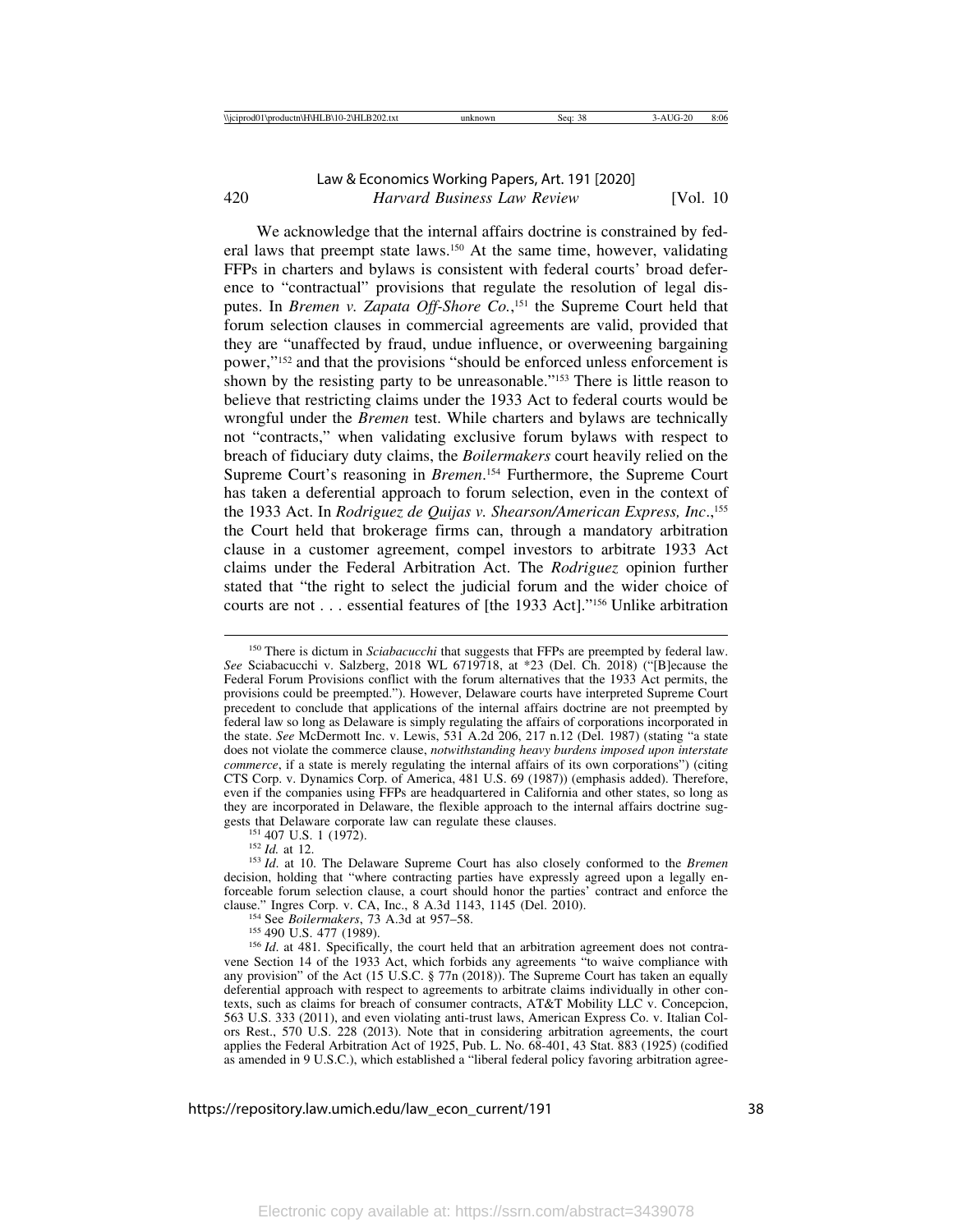### 2020] *Federal Forum Provisions and the Internal Affairs Doctrine* 421

agreements, FFPs do not deny claimants the right to sue in court, and thus as long as the adoption of an FFP is not the result of fraud or overweening bargaining power, it is likely to be viewed favorably by federal courts. Furthermore, at least under the Delaware jurisprudence, charters and bylaws are not formally considered as "contracts," thereby putting them potentially out of the reach of the Federal Arbitration Act.157

Before we conclude, one implication of adopting a more flexible conception of "internal affairs" is that FFPs that are contained in charters and bylaws will now be subject to DGCL §115, which states, in relevant part: "[t]he certificate of incorporation or the bylaws may require . . . that any or all internal corporate claims shall be brought solely and exclusively in any or all of the courts in this State, and no provision of the certificate of incorporation or the bylaws may prohibit bringing such claims in the courts of this State." While it is not entirely clear what the phrase "the courts of this State" means, one can make a fairly persuasive argument that the phrase likely includes both the federal and state courts of Delaware.158 If an FFP were to dictate a federal forum that resides outside of Delaware, for instance, one can argue that such an FFP would be inconsistent with the statute. A more consistent approach, on the other hand, would allow a plaintiff to bring (or at least not prohibit a plaintiff from bringing) a 1933 Act claim in a Delaware federal district court.159 Furthermore, unlike the previous, more expansive construction of DGCL §102(b), under the more flexible internal affairs doctrine, a forum provision for 1933 Act claims that dictates any non-Delaware (either federal or state) forum, including mandatory arbitration provisions, would be invalid. A fee-shifting provision also will not be allowed under DGCL §§102(f) and 109(b). To the extent that the Delaware legislature deemed disallowing non-Delaware forum or fee-shifting provisions important, the flexible internal affairs approach may be more consistent with that legislative intent.

#### **CONCLUSION**

Federal forum provisions constitute a unique legal device at the intersection of corporate and federal securities laws. These provisions have attracted criticism from both academics and practitioners, in large part because

ments, notwithstanding any state substantive or procedural policies to the contrary." Moses H. Cone Mem'l Hosp. v. Mercury Constr. Corp., 460 U.S. 1, 24 (1983).

<sup>&</sup>lt;sup>157</sup> See *supra* note 128 for a more detailed discussion.<br><sup>158</sup> See Grundfest, *supra* note 39, at 70–72 (parsing the statutory language of DGCL §115 and arguing that "in the courts of this State" includes federal distri

<sup>&</sup>lt;sup>159</sup> In Sciabacucchi, the defendant companies, Roku, Stitch Fix, and Blue Apron, adopted charter provisions which stated, in relevant part: "the federal district courts of the United States of America shall be the exclusive forum for the resolution of any complaint asserting a cause of action arising under the Securities Act of 1933." *See Sciabacucchi* at 13–14. Since such charter (or bylaw) provision does not "prohibit" plaintiffs from bringing a 1933 Act claim in the Delaware federal district court, assuming that the phrase "the courts of this State" includes the Delaware federal district court, the provision will be consistent with DGCL §115.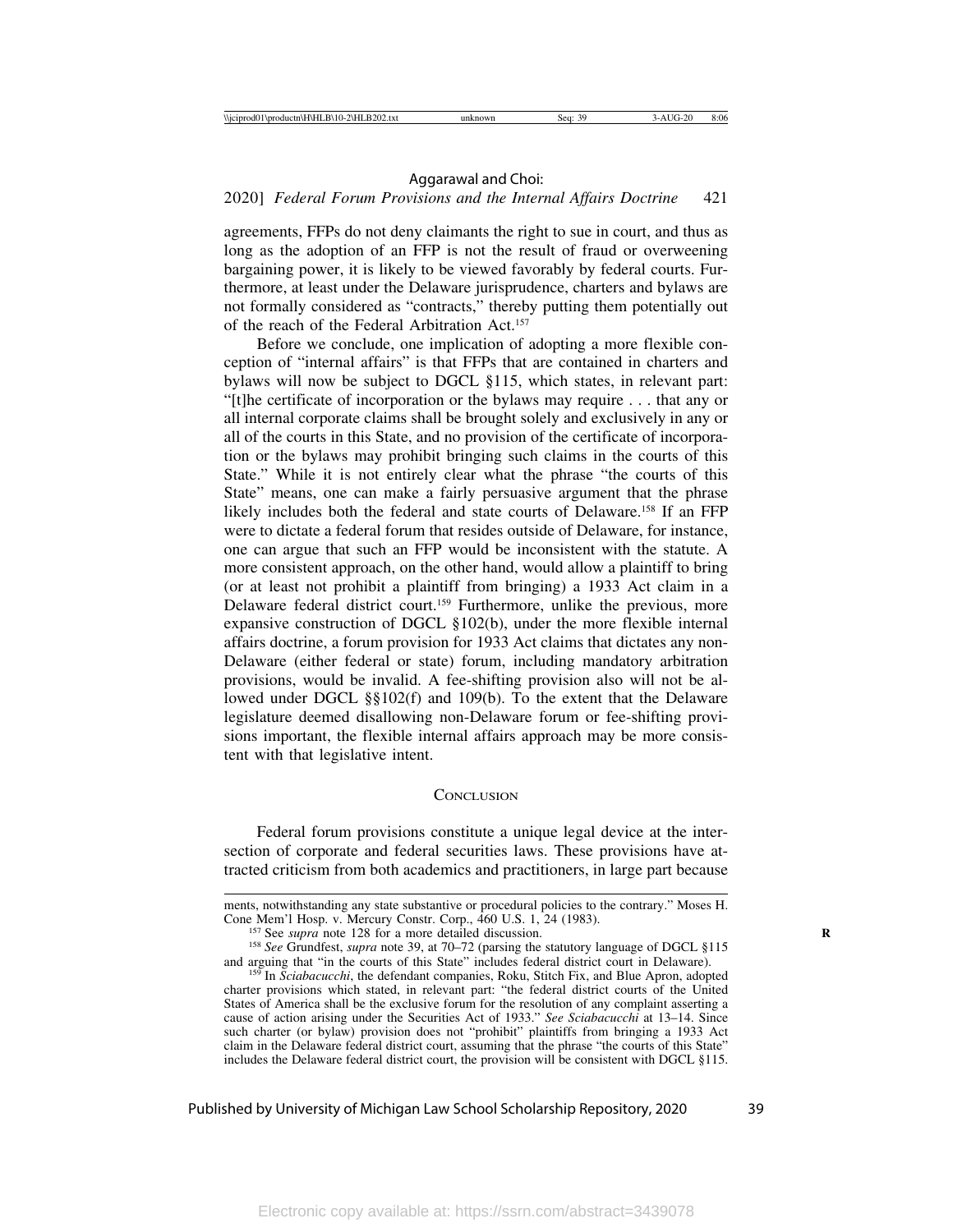they constitute a private ordering device that customizes (and restricts) rights conferred on shareholders by Congress and interpreted by the Supreme Court in *Cyan*. On the other side of the spectrum, proponents of federal forum provisions have argued that they may serve a useful role in curbing excessive litigation and may direct litigation to its most natural forum, federal courts, where the cases will be subject to the various procedural and substantive rules under the PSLRA and SLUSA that Congress thought desirable for federal securities litigation.

The Article has attempted to shed some light on this issue through empirical analysis. Our findings, while not conclusive, are consistent with the more benign and positive view of FFPs. The analysis has shown that the firms that adopt them tend to be firms that are often the target of shareholder lawsuits, but they do not appear to be the firms that are susceptible to high agency costs. Moreover, the *Sciabacucchi* decision that validated these provisions is associated with a large negative stock price effect on the firms that had previously adopted FFPs. This analysis thus suggests that there may be good policy-based reasons to support the Delaware Supreme Court's reversal of *Sciabacucchi*, or for Congress to create exclusive federal jurisdiction for 1933 Act claims.

Finally, we argue that validating FFPs does not necessarily interfere with the existing corporate law doctrines (especially the internal affairs doctrine) and Delaware corporate law, and also is broadly consistent with the approach that federal courts have taken with respect to forum selection clauses. The question of whether to allow FFPs in corporate charters and bylaws raises two important issues in corporate law: to what extent we can treat charters and bylaws as a "contract" between corporations and shareholders, and the boundaries of the internal affairs doctrine. We have suggested two alternative approaches to allowing FFPs in charters and bylaws: either by expanding the set of subject matters that can be dealt with in charters and bylaws (the approach taken by the Delaware Supreme Court in *Salzberg v. Sciabacucchi*), or adopting a more "flexible" conception of the internal affairs doctrine. We have suggested how the latter approach can potentially better serve shareholders' interests and may be better in line with the broader framework of U.S. corporate law.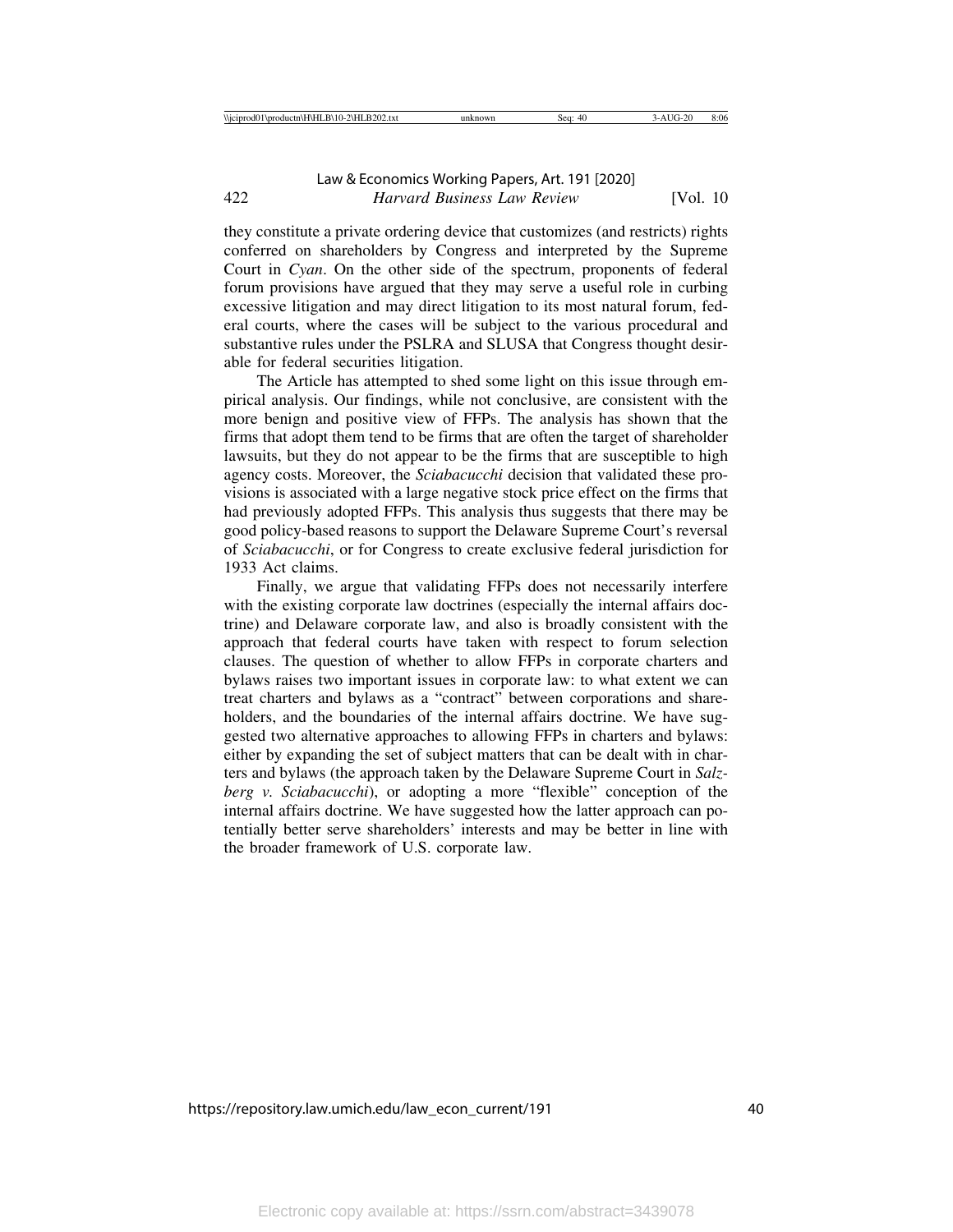# APPENDIX A: FIGURES





FIGURE 2: STOCK RETURNS AROUND THE SCIABACUCCHI DECISION

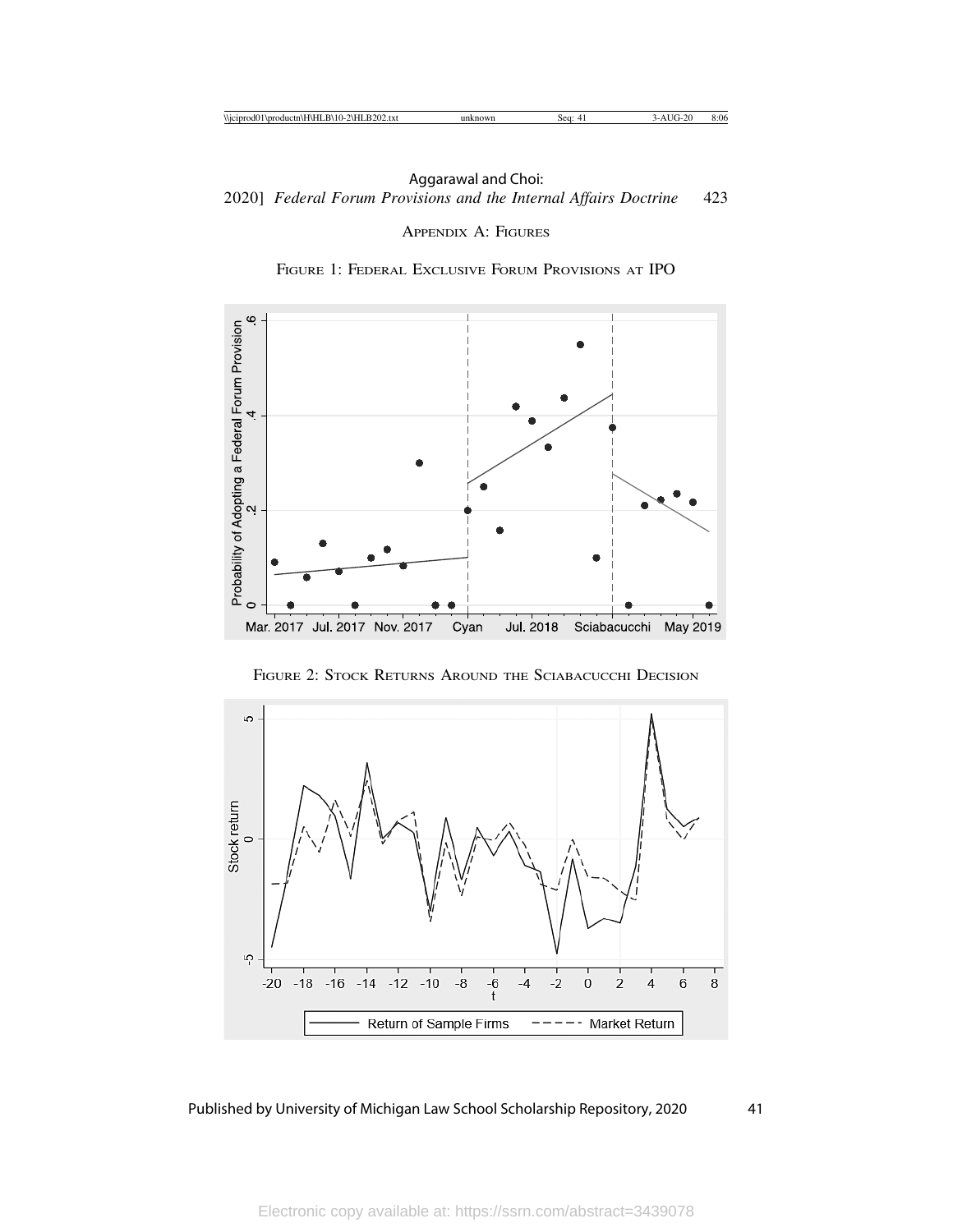

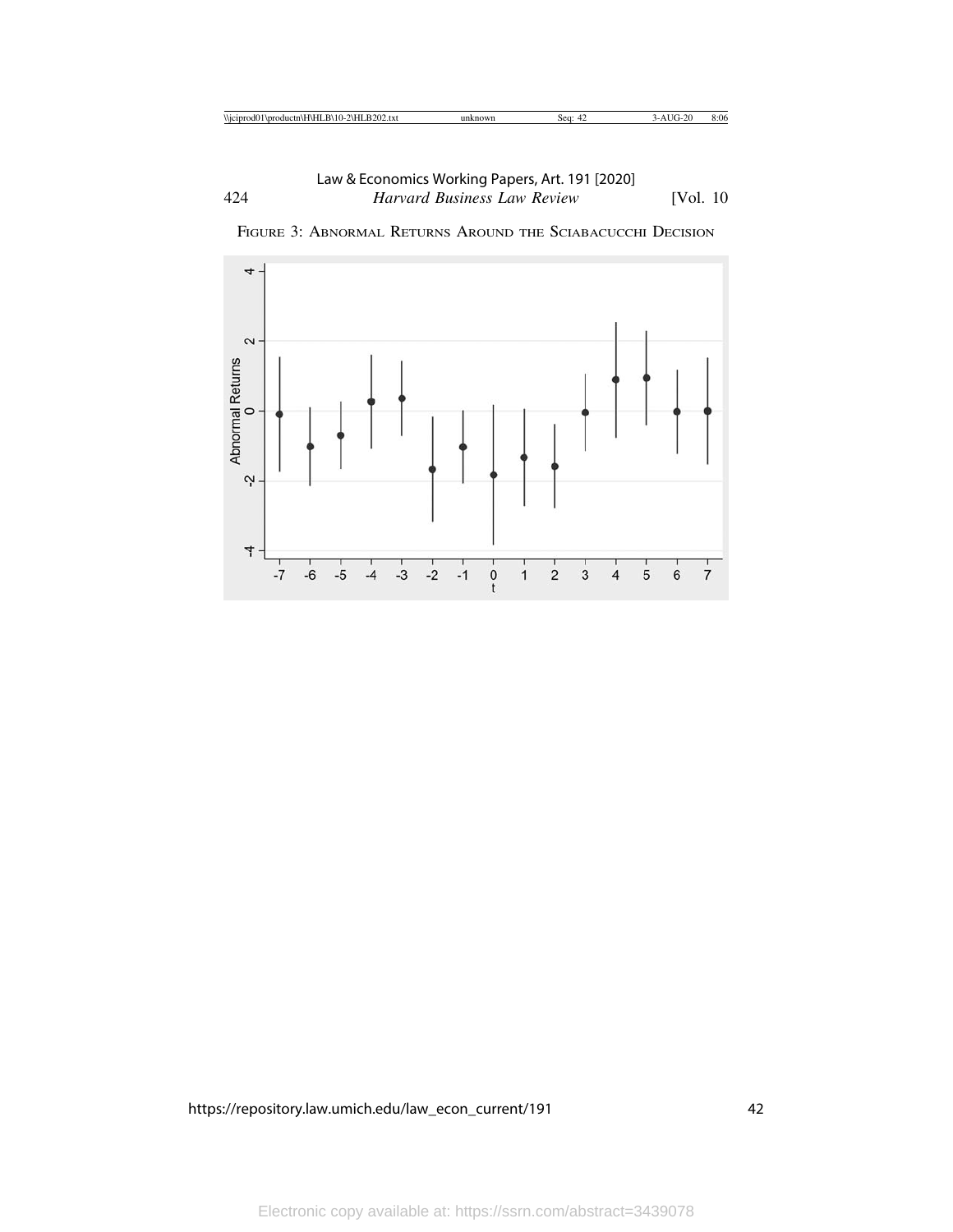# 2020] *Federal Forum Provisions and the Internal Affairs Doctrine* 425 Aggarawal and Choi:

### APPENDIX B: TABLES

|                                                                                                                 |         | <b>Adopting Firms</b> |              |      |         | <b>Non-Adopting Firms</b> |              |      |                      |
|-----------------------------------------------------------------------------------------------------------------|---------|-----------------------|--------------|------|---------|---------------------------|--------------|------|----------------------|
|                                                                                                                 | (1)     | (2)                   | (3)          | (4)  | (5)     | (6)                       | (7)          | (8)  | (9)                  |
|                                                                                                                 | Mean    | <b>Median</b>         | Std.<br>Dev. | Obs. | Mean    | <b>Median</b>             | Std.<br>Dev. | Obs. | t-stats<br>$(1)-(5)$ |
| <b>IPO Under-pricing</b>                                                                                        | 0.232   | 0.18                  | 0.268        | 70   | 0.106   | 0.017                     | 0.309        | 357  | 3.214                |
| Vulnerable Ind.                                                                                                 | 0.747   | 1                     | 0.437        | 91   | 0.408   | $\Omega$                  | 0.492        | 532  | 6.177                |
| <b>IPO Proceeds</b>                                                                                             | 330.626 | 126.7                 | 937.714      | 90   | 207.365 | 105                       | 321.495      | 501  | 2.292                |
| Post-Cyan Pre-Sciabacucchi                                                                                      | 0.637   | 1                     | 0.483        | 91   | 0.329   | $\Omega$                  | 0.47         | 532  | 5.758                |
| Post-Sciabacucchi                                                                                               | 0.176   | $\Omega$              | 0.383        | 91   | 0.199   | $\Omega$                  | 0.4          | 532  | $-0.520$             |
| <b>Negative Earning</b>                                                                                         | 0.857   | 1                     | 0.352        | 91   | 0.545   | 1                         | 0.498        | 532  | 5.731                |
| <b>Cash Ratio</b>                                                                                               | 0.43    | 0.341                 | 0.328        | 89   | 0.254   | 0.11                      | 0.302        | 511  | 5.029                |
| <b>VC/PE-Backed IPO</b>                                                                                         | 0.813   | 1                     | 0.392        | 91   | 0.32    | $\Omega$                  | 0.467        | 532  | 9.529                |
| <b>Dual-Class Stock</b>                                                                                         | 0.198   | $\Omega$              | 0.401        | 91   | 0.31    | $\Omega$                  | 0.463        | 532  | $-2.179$             |
| Delaware Inc.                                                                                                   | 0.956   | 1                     | 0.206        | 91   | 0.528   | 1                         | 0.5          | 532  | 8.047                |
| California Hdq.                                                                                                 | 0.516   | 1                     | 0.502        | 91   | 0.148   | $\Omega$                  | 0.356        | 532  | 8.521                |
| <b>Law Firm</b>                                                                                                 | 0.626   | 1                     | 0.486        | 91   | 0.094   | $\mathbf{0}$              | 0.292        | 532  | 14.33                |
| Age                                                                                                             | 10.625  | 9                     | 10.549       | 80   | 13.626  | 7                         | 22.076       | 356  | $-1.185$             |
| All variables are defined in Appendix C. Financial variables are recorded for the fiscal year prior to the IPO. |         |                       |              |      |         |                           |              |      |                      |

# TABLE 1: DESCRIPTIVE STATISTICS OF FIRMS THAT FILED A REGISTRATION STATEMENT - 2017-2019

|  | TABLE 2: DESCRIPTIVE STATISTICS OF IPO FIRMS 1996–2018 |  |  |  |  |  |
|--|--------------------------------------------------------|--|--|--|--|--|
|--|--------------------------------------------------------|--|--|--|--|--|

|                                                                                                                 |         |                   | <b>Firms Subject to s.11 Lawsuits</b> |      | <b>Firms Not Subject to s.11 Lawsuits</b> |               |              |       |                      |
|-----------------------------------------------------------------------------------------------------------------|---------|-------------------|---------------------------------------|------|-------------------------------------------|---------------|--------------|-------|----------------------|
|                                                                                                                 | (1)     | (4)<br>(2)<br>(3) |                                       |      |                                           | (6)           | (7)          | (8)   | (9)                  |
|                                                                                                                 | Mean    | <b>Median</b>     | Std.<br>Dev.                          | Obs. | Mean                                      | <b>Median</b> | Std.<br>Dev. | Obs.  | t-stats<br>$(1)-(5)$ |
| Vulnerable Ind.                                                                                                 | 0.598   | 1                 | .491                                  | 518  | 0.454                                     | $\Omega$      | 0.498        | 4,174 | 6.216                |
| <b>IPO Proceeds</b>                                                                                             | 277.266 | 83.05             | 1128.871                              | 518  | 147.894                                   | 68.4          | 446.757      | 4.174 | 4.924                |
| <b>Negative Earnings</b>                                                                                        | 0.66    | 1                 | 0.474                                 | 518  | 0.483                                     | $\Omega$      | 0.5          | 4.174 | 7.655                |
| <b>Cash Ratio</b>                                                                                               | 0.27    | 0.196             | 0.255                                 | 516  | 0.223                                     | 0.109         | 0.259        | 4.101 | 3.908                |
| <b>VC/PE-Backed IPO</b>                                                                                         | 0.757   | 1                 | 0.429                                 | 518  | 0.585                                     |               | 0.493        | 4,174 | 7.601                |
| <b>IPO Under-pricing</b>                                                                                        | 0.735   | 0.374             | 0.992                                 | 516  | 0.17                                      | 0.083         | 0.326        | 4,084 | 26.73                |
| Delaware Inc.                                                                                                   | 0.78    | 1                 | 0.415                                 | 518  | 0.663                                     |               | 0.473        | 4.174 | 5.382                |
| California Hdq.                                                                                                 | 0.324   | $\Omega$          | 0.469                                 | 518  | 0.225                                     | $\Omega$      | 0.418        | 4,174 | 5.009                |
| Age                                                                                                             | 12.763  | 6                 | 21.076                                | 514  | 17.195                                    | 9             | 23.171       | 3,845 | $-4.115$             |
| All variables are defined in Appendix C. Financial variables are recorded for the fiscal year prior to the IPO. |         |                   |                                       |      |                                           |               |              |       |                      |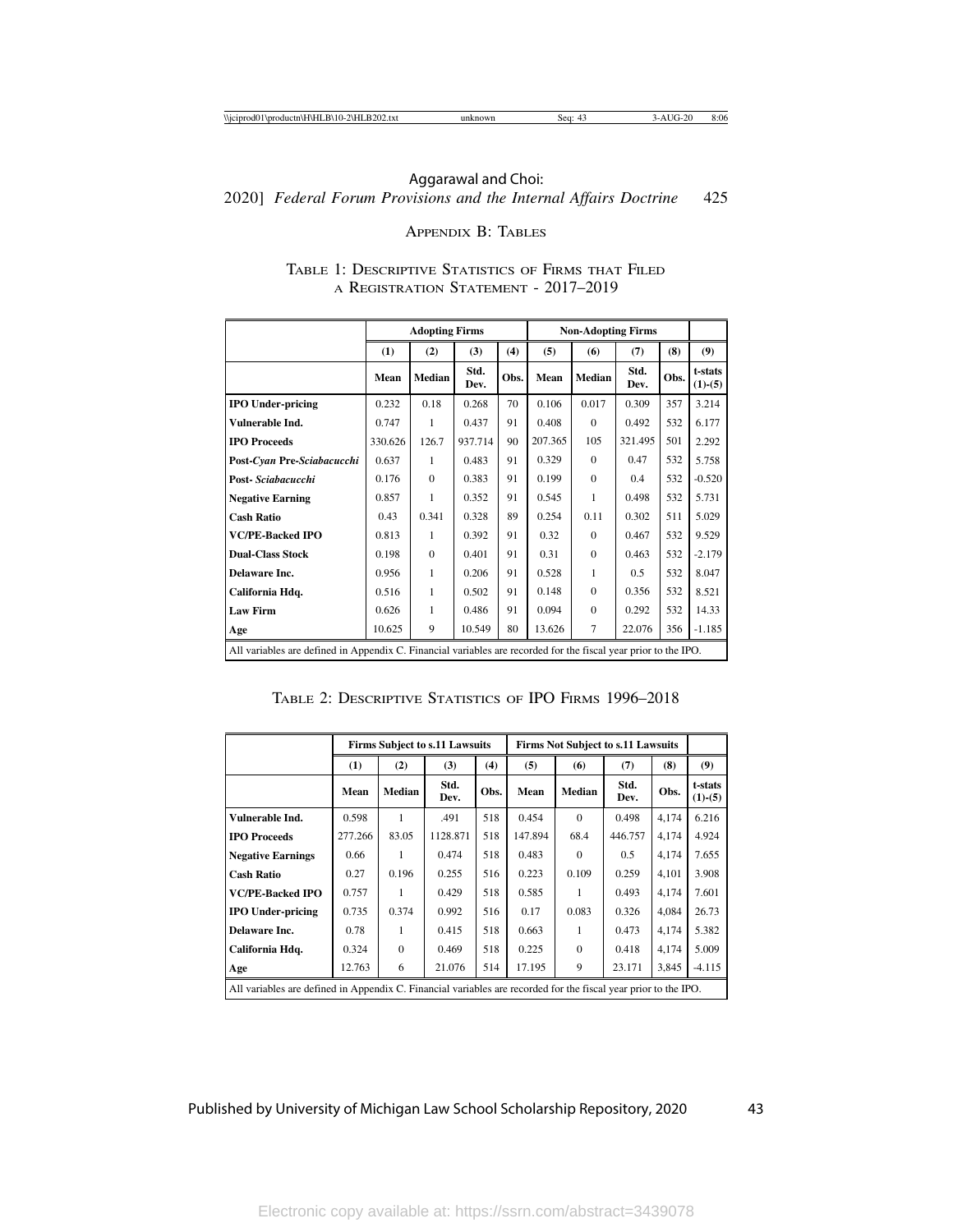|                                                                                                                                                                            | (1)         | (2)         | (3)         | (4)              | (5)              |
|----------------------------------------------------------------------------------------------------------------------------------------------------------------------------|-------------|-------------|-------------|------------------|------------------|
| Vulnerable Ind.                                                                                                                                                            | $0.512***$  | $0.407***$  | 0.188       | 0.184            | 0.142            |
|                                                                                                                                                                            | (4.79)      | (3.55)      | (1.55)      | (1.52)           | (1.17)           |
| - Marginal effect                                                                                                                                                          | $0.0443***$ | $0.0355***$ | 0.0152      | 0.0150           | 0.0120           |
|                                                                                                                                                                            | (4.84)      | (3.56)      | (1.55)      | (1.52)           | (1.17)           |
| Log (IPO                                                                                                                                                                   | $0.396***$  | $0.426***$  | $0.374***$  | $0.375***$       | $0.445***$       |
| Proceeds)                                                                                                                                                                  | (8.32)      | (8.56)      | (6.88)      | (6.86)           | (7.63)           |
| - Marginal effect                                                                                                                                                          | $0.0343***$ | $0.0371***$ | $0.0304***$ | $0.0304***$      | $0.0376***$      |
|                                                                                                                                                                            | (8.38)      | (8.68)      | (6.89)      | (6.88)           | (7.67)           |
| <b>Negative</b>                                                                                                                                                            |             | $0.338***$  | $0.203*$    | 0.190            | 0.186            |
| <b>Earnings</b>                                                                                                                                                            |             | (2.91)      | (1.65)      | (1.52)           | (1.46)           |
| - Marginal effect                                                                                                                                                          |             | $0.0295***$ | $0.0165*$   | 0.0154           | 0.0158           |
|                                                                                                                                                                            |             | (2.91)      | (1.65)      | (1.52)           | (1.46)           |
| <b>Cash Ratio</b>                                                                                                                                                          |             | 0.218       | $-0.266$    | $-0.274$         | $-0.310$         |
|                                                                                                                                                                            |             | (1.08)      | $(-1.18)$   | $(-1.21)$        | $(-1.35)$        |
| - Marginal effect                                                                                                                                                          |             | 0.0190      | $-0.0216$   | $-0.0222$        | $-0.0262$        |
|                                                                                                                                                                            |             | (1.08)      | $(-1.17)$   | $(-1.21)$        | $(-1.34)$        |
| <b>VC/PE-Backed</b>                                                                                                                                                        |             |             | $0.352***$  | $0.326**$        | 0.187            |
| <b>IPO</b>                                                                                                                                                                 |             |             | (2.63)      | (2.39)           | (1.38)           |
| - Marginal effect                                                                                                                                                          |             |             | $0.0286***$ | $0.0264**$       | 0.0158           |
|                                                                                                                                                                            |             |             | (2.63)      | (2.39)           | (1.38)           |
| <b>IPO Under-</b>                                                                                                                                                          |             |             | $1.097***$  | 1.089***         | 1.091***         |
| pricing                                                                                                                                                                    |             |             | (9.81)      | (9.72)           | (9.94)           |
| - Marginal effect                                                                                                                                                          |             |             | $0.0891***$ | $0.0884***$      | $0.0922***$      |
|                                                                                                                                                                            |             |             | (10.34)     | (10.23)          | (10.46)          |
| Delaware Inc.                                                                                                                                                              |             |             |             | 0.0972           | 0.00148          |
|                                                                                                                                                                            |             |             |             | (0.75)           | (0.01)           |
| - Marginal effect                                                                                                                                                          |             |             |             | 0.00789          | 0.000125         |
|                                                                                                                                                                            |             |             |             | (0.75)           | (0.01)           |
| California Hdq.                                                                                                                                                            |             |             |             | 0.0574<br>(0.48) | 0.0435<br>(0.36) |
|                                                                                                                                                                            |             |             |             | 0.00466          | 0.00368          |
| - Marginal effect                                                                                                                                                          |             |             |             | (0.48)           | (0.36)           |
|                                                                                                                                                                            |             |             |             |                  | $-0.00735**$     |
| Age                                                                                                                                                                        |             |             |             |                  | $(-2.15)$        |
| - Marginal effect                                                                                                                                                          |             |             |             |                  | $-0.000621**$    |
|                                                                                                                                                                            |             |             |             |                  | $(-2.15)$        |
| Pseudo R-                                                                                                                                                                  | 0.140       | 0.142       | 0.193       | 0.193            | 0.193            |
| square                                                                                                                                                                     |             |             |             |                  |                  |
| <b>Observations</b>                                                                                                                                                        | 4,692       | 4,617       | 4,530       | 4,530            | 4,279            |
|                                                                                                                                                                            |             |             |             |                  |                  |
| The dependent variable is an indicator equal to 1 if a firm is subject to a section 11<br>lawsuit and zero otherwise t-statistics in parentheses $* n < 0.10$ $* n < 0.05$ |             |             |             |                  |                  |

| TABLE 3: PROBABILITY OF SECTION 11 LAWSUITS |
|---------------------------------------------|
|---------------------------------------------|

lawsuit, and zero otherwise. t statistics in parentheses. \*  $p<0.10$ , \*\*  $p<0.05$ , \*\*\* p<0.01. All variables are defined in Appendix C. Financial variables are recorded for the fiscal year prior to the IPO.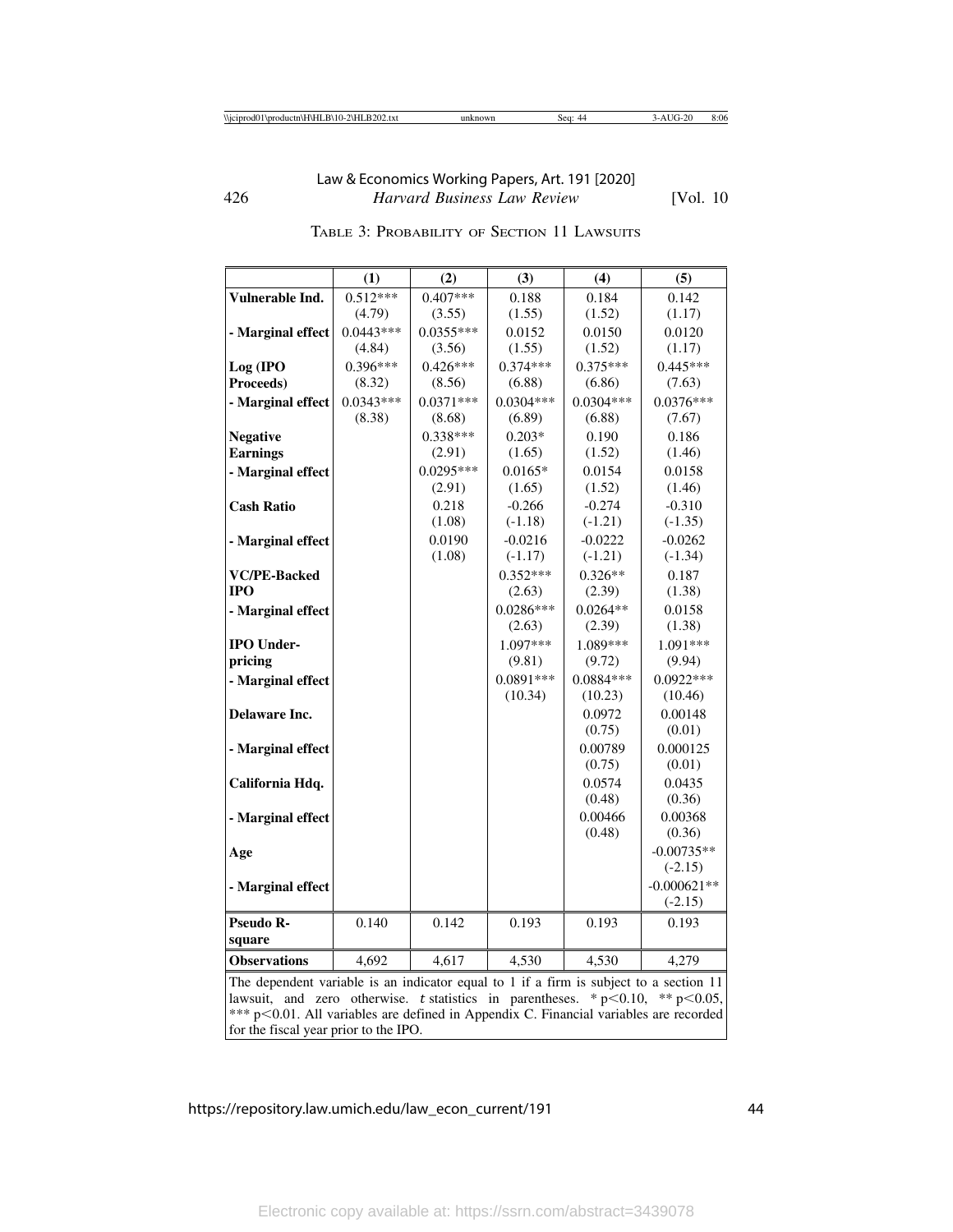2020] *Federal Forum Provisions and the Internal Affairs Doctrine* 427 Aggarawal and Choi:

|                                                                                                                                                                                                  | (1)         | (2)         | (3)                                                                                                 | (4)                                                                                                                                                                                                                   | (5)                                                                                                                                                                                                                 |
|--------------------------------------------------------------------------------------------------------------------------------------------------------------------------------------------------|-------------|-------------|-----------------------------------------------------------------------------------------------------|-----------------------------------------------------------------------------------------------------------------------------------------------------------------------------------------------------------------------|---------------------------------------------------------------------------------------------------------------------------------------------------------------------------------------------------------------------|
| Vulnerable Ind.                                                                                                                                                                                  | 1.452***    | $0.811**$   | 0.504                                                                                               | $-0.153$                                                                                                                                                                                                              | $-0.0814$                                                                                                                                                                                                           |
|                                                                                                                                                                                                  | (5.24)      | (2.26)      | (1.39)                                                                                              | $(-0.34)$                                                                                                                                                                                                             | $(-0.15)$                                                                                                                                                                                                           |
| - Marginal effect                                                                                                                                                                                | $0.161***$  | $0.0878**$  | 0.0504                                                                                              | $-0.0110$                                                                                                                                                                                                             | $-0.00644$                                                                                                                                                                                                          |
|                                                                                                                                                                                                  | (5.47)      | (2.26)      | (1.39)                                                                                              | $(-0.34)$                                                                                                                                                                                                             | $(-0.15)$                                                                                                                                                                                                           |
| Log (IPO                                                                                                                                                                                         | $0.370***$  | $0.441***$  | $0.394***$                                                                                          | $0.343***$                                                                                                                                                                                                            | $0.297*$                                                                                                                                                                                                            |
| Proceeds)                                                                                                                                                                                        | (3.81)      | (4.36)      | (3.54)                                                                                              | (2.65)                                                                                                                                                                                                                | (1.92)                                                                                                                                                                                                              |
| - Marginal effect                                                                                                                                                                                | $0.0409***$ | $0.0477***$ | $0.0394***$                                                                                         | $0.0246***$                                                                                                                                                                                                           | $0.0235*$                                                                                                                                                                                                           |
|                                                                                                                                                                                                  | (3.80)      | (4.37)      | (3.51)                                                                                              | (2.58)                                                                                                                                                                                                                | (1.90)                                                                                                                                                                                                              |
| Post-Cyan Pre-                                                                                                                                                                                   | 1.483***    | 1.425***    | 1.586***                                                                                            | 1.936***                                                                                                                                                                                                              | $2.024***$                                                                                                                                                                                                          |
| <b>Sciabacucchi</b>                                                                                                                                                                              | (4.88)      | (4.54)      | (4.76)                                                                                              | (5.05)                                                                                                                                                                                                                | (4.75)                                                                                                                                                                                                              |
| - Marginal effect                                                                                                                                                                                | $0.164***$  | $0.154***$  | $0.159***$                                                                                          | $0.139***$                                                                                                                                                                                                            | $0.160***$                                                                                                                                                                                                          |
|                                                                                                                                                                                                  | (5.04)      | (4.87)      | (5.28)                                                                                              | (5.89)                                                                                                                                                                                                                | (6.02)                                                                                                                                                                                                              |
| Post-                                                                                                                                                                                            | $0.696*$    | 0.648       | $0.729*$                                                                                            | 0.286                                                                                                                                                                                                                 | 0.561                                                                                                                                                                                                               |
| <b>Sciabacucchi</b>                                                                                                                                                                              | (1.80)      | (1.62)      | (1.75)                                                                                              | (0.54)                                                                                                                                                                                                                | (0.85)                                                                                                                                                                                                              |
| - Marginal effect                                                                                                                                                                                | $0.0771*$   | 0.0702      | $0.0728*$                                                                                           | 0.0205                                                                                                                                                                                                                | 0.0444                                                                                                                                                                                                              |
|                                                                                                                                                                                                  | (1.79)      | (1.62)      | (1.77)                                                                                              | (0.54)                                                                                                                                                                                                                | (0.86)                                                                                                                                                                                                              |
| <b>Negative Earning</b>                                                                                                                                                                          |             | 1.092***    | 0.659                                                                                               | 0.220                                                                                                                                                                                                                 | 0.281                                                                                                                                                                                                               |
|                                                                                                                                                                                                  |             | (2.76)      | (1.56)                                                                                              | (0.43)                                                                                                                                                                                                                | (0.44)                                                                                                                                                                                                              |
| - Marginal effect                                                                                                                                                                                |             | $0.118***$  | 0.0659                                                                                              | 0.0158                                                                                                                                                                                                                | 0.0222                                                                                                                                                                                                              |
|                                                                                                                                                                                                  |             | (2.79)      | (1.57)                                                                                              | (0.44)                                                                                                                                                                                                                | (0.44)                                                                                                                                                                                                              |
| <b>Cash Ratio</b>                                                                                                                                                                                |             | $0.962**$   | 0.452                                                                                               | 0.181                                                                                                                                                                                                                 | 0.247                                                                                                                                                                                                               |
|                                                                                                                                                                                                  |             | (2.23)      | (0.98)                                                                                              | (0.34)                                                                                                                                                                                                                | (0.43)                                                                                                                                                                                                              |
| - Marginal effect                                                                                                                                                                                |             | $0.104**$   | 0.0452                                                                                              | 0.0130                                                                                                                                                                                                                | 0.0196                                                                                                                                                                                                              |
|                                                                                                                                                                                                  |             | (2.26)      | (0.99)                                                                                              | (0.34)                                                                                                                                                                                                                | (0.43)                                                                                                                                                                                                              |
|                                                                                                                                                                                                  |             |             |                                                                                                     |                                                                                                                                                                                                                       |                                                                                                                                                                                                                     |
|                                                                                                                                                                                                  |             |             |                                                                                                     |                                                                                                                                                                                                                       |                                                                                                                                                                                                                     |
|                                                                                                                                                                                                  |             |             |                                                                                                     |                                                                                                                                                                                                                       |                                                                                                                                                                                                                     |
|                                                                                                                                                                                                  |             |             |                                                                                                     |                                                                                                                                                                                                                       |                                                                                                                                                                                                                     |
|                                                                                                                                                                                                  |             |             |                                                                                                     |                                                                                                                                                                                                                       |                                                                                                                                                                                                                     |
|                                                                                                                                                                                                  |             |             |                                                                                                     |                                                                                                                                                                                                                       |                                                                                                                                                                                                                     |
|                                                                                                                                                                                                  |             |             |                                                                                                     |                                                                                                                                                                                                                       |                                                                                                                                                                                                                     |
|                                                                                                                                                                                                  |             |             |                                                                                                     |                                                                                                                                                                                                                       |                                                                                                                                                                                                                     |
|                                                                                                                                                                                                  |             |             |                                                                                                     |                                                                                                                                                                                                                       |                                                                                                                                                                                                                     |
|                                                                                                                                                                                                  |             |             |                                                                                                     |                                                                                                                                                                                                                       |                                                                                                                                                                                                                     |
|                                                                                                                                                                                                  |             |             |                                                                                                     |                                                                                                                                                                                                                       |                                                                                                                                                                                                                     |
|                                                                                                                                                                                                  |             |             |                                                                                                     |                                                                                                                                                                                                                       |                                                                                                                                                                                                                     |
|                                                                                                                                                                                                  |             |             |                                                                                                     |                                                                                                                                                                                                                       |                                                                                                                                                                                                                     |
|                                                                                                                                                                                                  |             |             |                                                                                                     |                                                                                                                                                                                                                       |                                                                                                                                                                                                                     |
|                                                                                                                                                                                                  |             |             |                                                                                                     |                                                                                                                                                                                                                       |                                                                                                                                                                                                                     |
|                                                                                                                                                                                                  |             |             |                                                                                                     |                                                                                                                                                                                                                       |                                                                                                                                                                                                                     |
|                                                                                                                                                                                                  |             |             |                                                                                                     |                                                                                                                                                                                                                       |                                                                                                                                                                                                                     |
| <b>VC/PE-Backed</b><br><b>IPO</b><br>- Marginal effect<br><b>Dual-Class Stock</b><br>- Marginal effect<br>Delaware Inc.<br>- Marginal effect<br>California Hdq.<br>- Marginal effect<br>Law firm |             |             | $1.435***$<br>(4.26)<br>$0.144***$<br>(4.39)<br>$-0.867**$<br>$(-2.52)$<br>$-0.0867**$<br>$(-2.57)$ | $0.943**$<br>(2.47)<br>$0.0676**$<br>(2.47)<br>$-0.531$<br>$(-1.31)$<br>$-0.0381$<br>$(-1.27)$<br>$2.545***$<br>(3.77)<br>$0.182***$<br>(4.09)<br>$1.145***$<br>(3.01)<br>$0.0821***$<br>(3.04)<br>2.146***<br>(5.85) | $0.910**$<br>(1.98)<br>$0.0720**$<br>(1.99)<br>$-0.470$<br>$(-1.01)$<br>$-0.0372$<br>$(-0.99)$<br>2.483***<br>(3.19)<br>$0.197***$<br>(3.67)<br>$1.143***$<br>(2.68)<br>$0.0905***$<br>(2.68)<br>2.292***<br>(5.82) |

TABLE 4: PROBABILITY OF ADOPTING AN EXCLUSIVE FEDERAL FORUM PROVISION - 2017–2019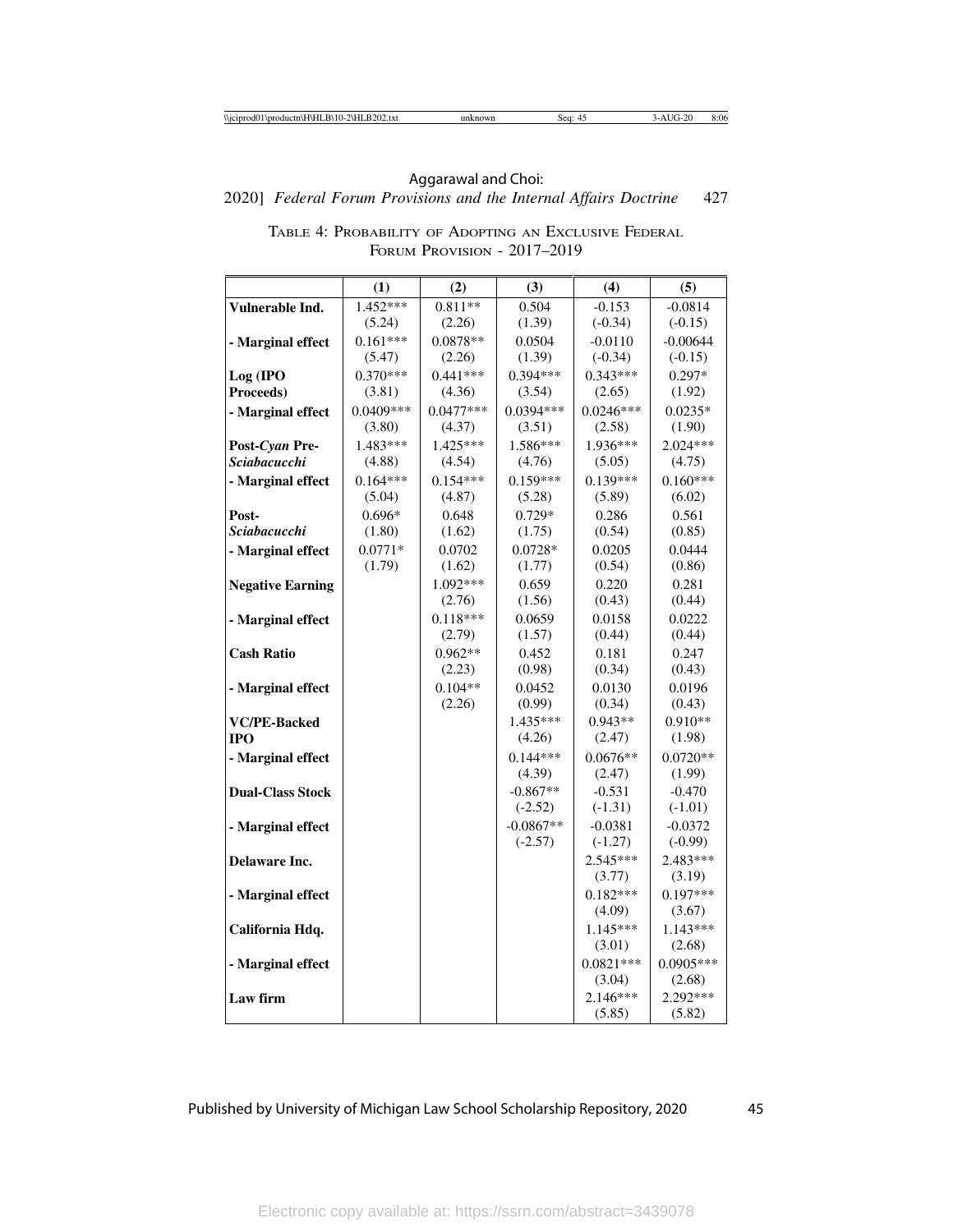|                        | (1)                  | (2)   | (3)                            | (4)                         | (5)                     |
|------------------------|----------------------|-------|--------------------------------|-----------------------------|-------------------------|
| <b>Marginal Effect</b> |                      |       |                                | $0.154***$<br>(7.48)        | $0.181***$<br>(8.02)    |
| Age                    |                      |       |                                |                             | $-0.124$<br>$(-0.65)$   |
| - Marginal effect      |                      |       |                                |                             | $-0.00982$<br>$(-0.66)$ |
| <b>Pseudo R-square</b> | 0.156                | 0.188 | 0.248                          | 0.452                       | 0.461                   |
| <b>Observations</b>    | 591                  | 570   | 570                            | 570                         | 420                     |
| $-1$                   | .<br>$\cdot$ $\cdot$ |       | $\sim$ $\sim$ $\sim$<br>$\sim$ | $\sim$ $\sim$ $\sim$ $\sim$ |                         |

The dependent variable is an indicator equal to 1 if a firm adopted a federal exclusive forum provision, and zero otherwise. t statistics in parentheses. \*  $p<0.10$ , \*\*  $p<0.05$ , \*\*\* p<0.01. All variables are defined in Appendix C. Financial variables are recorded for the fiscal year prior to the IPO.

### TABLE 5: PROBABILITY OF ADOPTING AN EXCLUSIVE FEDERAL FORUM PROVISION AND LITIGATION PROBABILITY - 2018–2019

|                               | (1)        | (2)         | (3)         |
|-------------------------------|------------|-------------|-------------|
| <b>Litigation Probability</b> | $10.14***$ | 13.76***    | 11.24***    |
|                               | (3.56)     | (4.11)      | (3.05)      |
| - Marginal effect             | $1.516***$ | 1.948***    | 1.201***    |
|                               | (3.65)     | (4.30)      | (3.04)      |
| Post-Cyan Pre- Sciabacucchi   | $2.339***$ | $2.714***$  | 2.499***    |
|                               | (5.54)     | (5.45)      | (4.70)      |
| - Marginal effect             | $0.350***$ | $0.384***$  | $0.267***$  |
|                               | (6.38)     | (6.63)      | (5.32)      |
| <b>Dual-Class Stock</b>       |            | $-1.320***$ | $-0.927**$  |
|                               |            | $(-3.15)$   | $(-2.10)$   |
| - Marginal effect             |            | $-0.187***$ | $-0.0991**$ |
|                               |            | $(-3.46)$   | $(-2.10)$   |
| <b>Law Firm</b>               |            |             | $2.503***$  |
|                               |            |             | (6.43)      |
| - Marginal effect             |            |             | $0.267***$  |
|                               |            |             | (9.64)      |
| <b>Pseudo R-square</b>        | 0.123      | 0.166       | 0.326       |
| <b>Observations</b>           | 302        | 302         | 302         |

The dependent variable is an indicator equal to 1 if a firm adopted a federal exclusive forum provision, and zero otherwise. t statistics based on bootstrap standard errors in parentheses. \*  $p<0.10$ , \*\*  $p<0.05$ , \*\*\*  $p<0.01$ . All variables are defined in Appendix C.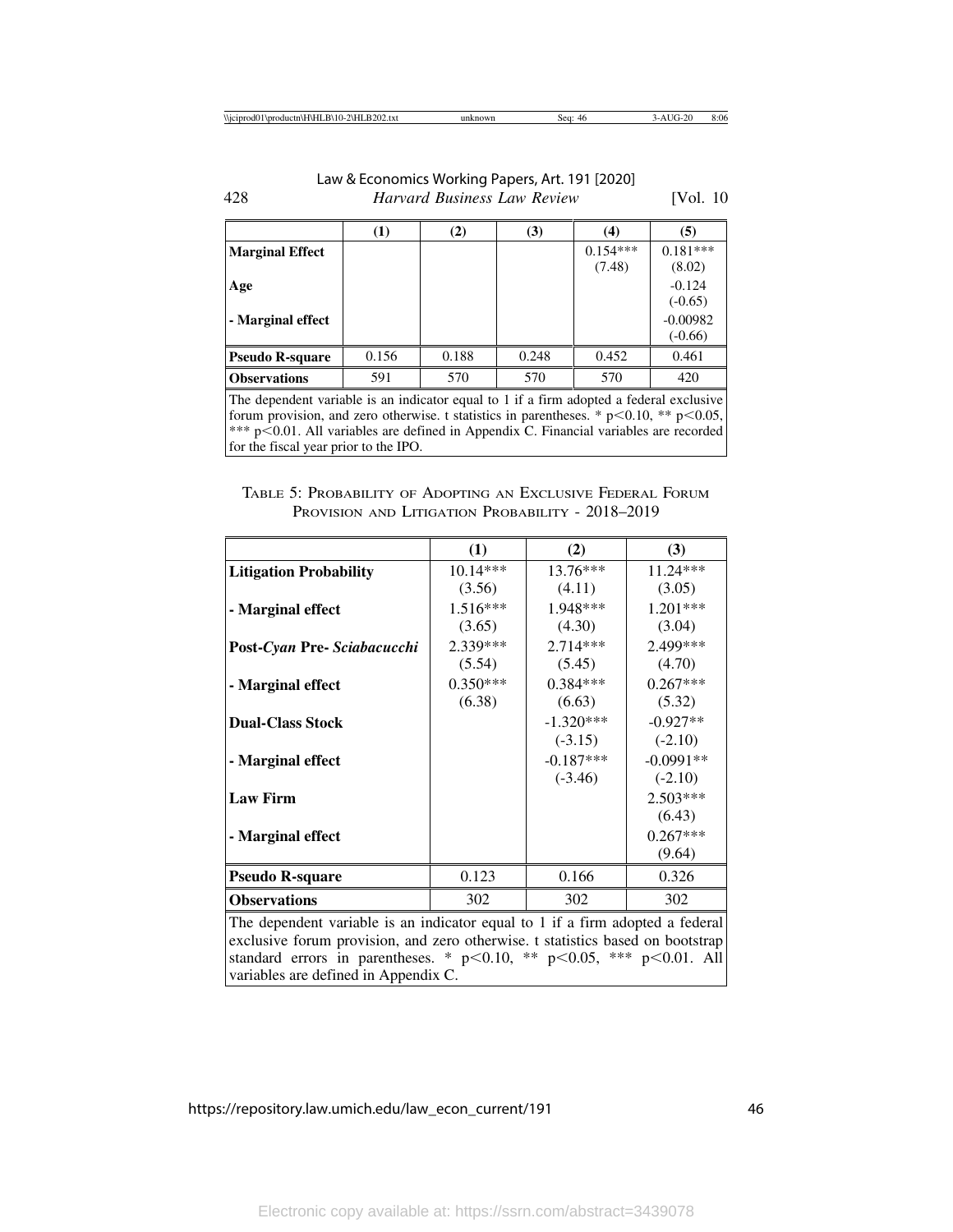| $\bf(1)$<br>(2)<br>(3)<br>(7)<br>(4)<br>(5)<br>(6)                                                           |                                                                               |  |  |  |  |  |  |  |  |  |
|--------------------------------------------------------------------------------------------------------------|-------------------------------------------------------------------------------|--|--|--|--|--|--|--|--|--|
| <b>CAR</b><br>AR<br><b>CAR</b><br><b>CAR</b><br><b>CAR</b><br><b>CAR</b><br><b>CAR</b>                       |                                                                               |  |  |  |  |  |  |  |  |  |
| $(+3, +7)$<br>$(0, +1)$<br>$(-1,+1)$<br>$(-2,+2)$<br>$\boldsymbol{\left(0\right)}$<br>$(0, +2)$<br>$(-7,-3)$ |                                                                               |  |  |  |  |  |  |  |  |  |
| $-1.823*$                                                                                                    | $-3.150***$<br>$-4.731***$<br>$-4.181***$<br>$-7.426***$<br>1.781<br>$-1.171$ |  |  |  |  |  |  |  |  |  |
| $(-1.81)$<br>$(-2.68)$<br>$(-3.82)$<br>$(-2.89)$<br>$(-0.91)$<br>(1.15)<br>$(-3.23)$                         |                                                                               |  |  |  |  |  |  |  |  |  |
|                                                                                                              | N=65. t statistics in parentheses. * $p<0.10$ , ** $p<0.05$ , *** $p<0.01$ .  |  |  |  |  |  |  |  |  |  |

TABLE 6: THE STOCK PRICE EFFECT OF <sup>S</sup>CIABACUCCHI

# TABLE 7: THE STOCK PRICE EFFECT OF <sup>S</sup>CIABACUCCHI USING PORTFOLIO ANALYSIS

|                                                                              | (1)        | (2)         | (3)         | (4)         | (5)         | (6)         |  |  |  |
|------------------------------------------------------------------------------|------------|-------------|-------------|-------------|-------------|-------------|--|--|--|
|                                                                              | Event      | Event       | Event       | Event       | Event       | Event       |  |  |  |
|                                                                              | Window     | Window      | Window      | Window      | Window      | Window      |  |  |  |
|                                                                              | $\theta$   | $(0, +1)$   | $(0, +2)$   | $(-1,+1)$   | $(-2,+2)$   | $(-2,+2)$   |  |  |  |
| AR                                                                           | $-1.829**$ | $-1.570***$ | $-1.572***$ | $-1.385***$ | $-1.468***$ | $-1.451***$ |  |  |  |
|                                                                              | $(-2.41)$  | $(-2.91)$   | $(-3.46)$   | $(-3.17)$   | $(-4.21)$   | $(-4.27)$   |  |  |  |
| $AR$ $(-3,-7)$                                                               |            |             |             |             |             | $-0.243$    |  |  |  |
|                                                                              | $(-0.73)$  |             |             |             |             |             |  |  |  |
| $AR (+3, +7)$                                                                |            |             |             |             |             | 0.333       |  |  |  |
|                                                                              |            |             |             |             |             | (1.01)      |  |  |  |
| <b>CAR</b>                                                                   | $-1.829**$ | $-3.14***$  | $-4.716***$ | $-4.155***$ | $-7.34***$  | $-7.255***$ |  |  |  |
|                                                                              | $(-2.41)$  | $(-4.12)$   | $(-5.99)$   | $(-5.49)$   | $(-9.41)$   | $(-9.55)$   |  |  |  |
| <b>Observations</b>                                                          | 121        | 122         | 123         | 123         | 125         | 135         |  |  |  |
| N=65. t statistics in parentheses. * $p<0.10$ , ** $p<0.05$ , *** $p<0.01$ . |            |             |             |             |             |             |  |  |  |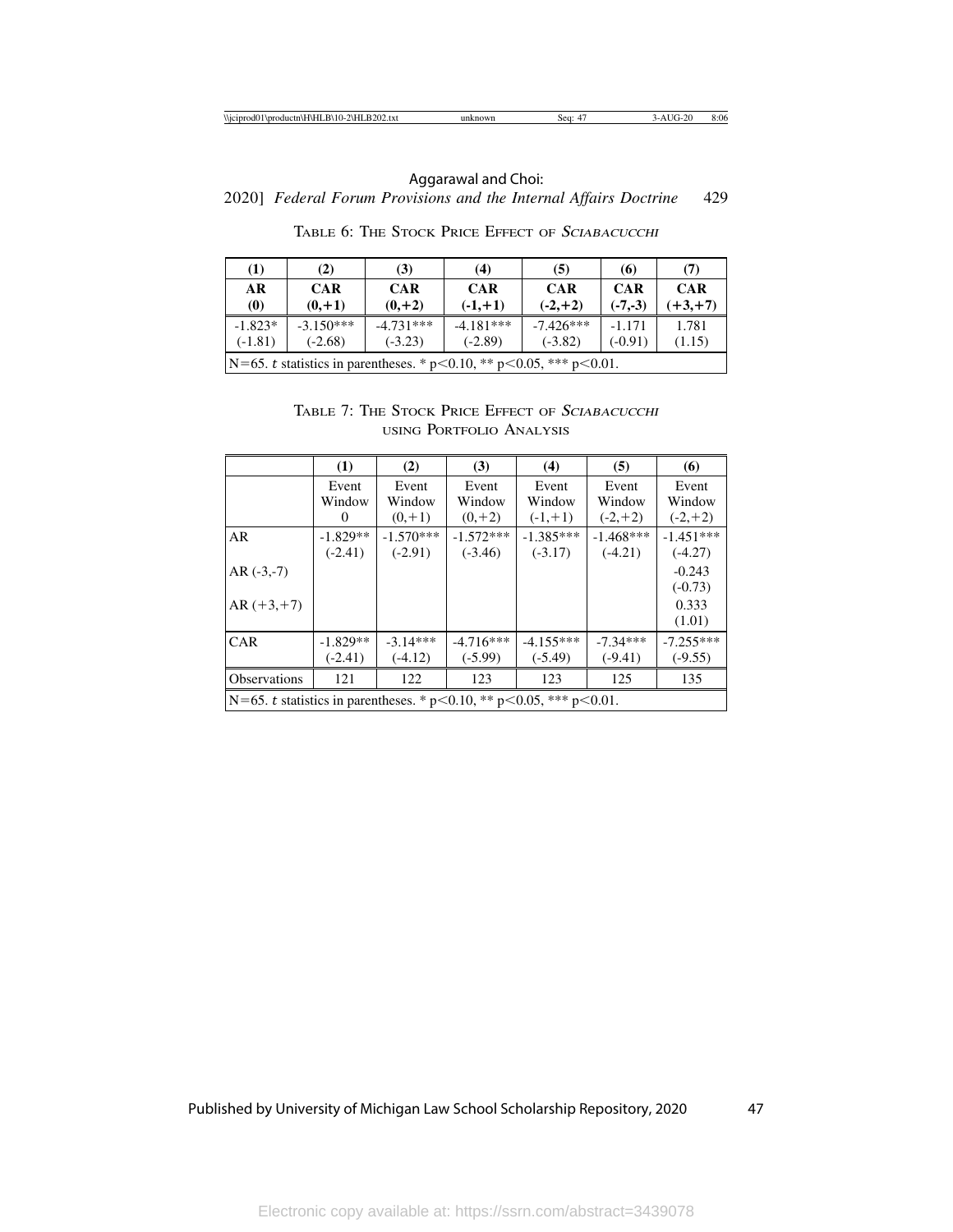| (1)                                                                             | (2)                           | (3)                                                                     | (4)                   | (5)         | (6)        | (7)        |  |  |  |  |
|---------------------------------------------------------------------------------|-------------------------------|-------------------------------------------------------------------------|-----------------------|-------------|------------|------------|--|--|--|--|
| AR                                                                              | <b>CAR</b>                    | CAR                                                                     | <b>CAR</b>            | <b>CAR</b>  | <b>CAR</b> | <b>CAR</b> |  |  |  |  |
| $\boldsymbol{\left( 0\right) }$                                                 | $(0, +1)$                     | $(0, +2)$                                                               | $(-1,+1)$             | $(-2,+2)$   | $(-7,-3)$  | $(+3, +7)$ |  |  |  |  |
| Panel A: Firms from Industries that are Prone to Litigation $(N = 47)$          |                               |                                                                         |                       |             |            |            |  |  |  |  |
| $-2.412*$                                                                       | $-3.686***$                   | $-5.255***$                                                             | $-4.877***$           | $-9.085***$ | $-0.811$   | 1.589      |  |  |  |  |
| $(-2.00)$                                                                       | $(-2.97)$                     | $(-3.32)$                                                               | $(-3.06)$             | $(-4.51)$   | $(-0.49)$  | (0.78)     |  |  |  |  |
|                                                                                 |                               | Panel B: Federal Forum Provision in the Charter $(N = 42)$              |                       |             |            |            |  |  |  |  |
| $-1.371$                                                                        | $-2.381*$                     | $-4.482***$                                                             | $-2.897*$             | $-6.113***$ | $-2.732$   | 0.871      |  |  |  |  |
| $(-1.40)$                                                                       | $(-1.84)$                     | $(-2.74)$                                                               | $(-1.74)$             | $(-2.72)$   | $(-1.61)$  | (0.40)     |  |  |  |  |
|                                                                                 | Panel C: IPO Firms $(N = 54)$ |                                                                         |                       |             |            |            |  |  |  |  |
| $-2.652**$                                                                      | $-3.947***$                   | $-5.875***$                                                             | $-4.870***$           | $-8.404***$ | $-2.262$   | 1.233      |  |  |  |  |
| $(-2.31)$                                                                       |                               | $(-2.94)$ $(-3.54)$                                                     | $(-2.93)$             | $(-3.80)$   | $(-1.63)$  | (0.74)     |  |  |  |  |
|                                                                                 |                               | Panel D: Excluding Firms with Dual-Class Stock post IPO $(N = 41)$      |                       |             |            |            |  |  |  |  |
| $-2.999**$                                                                      | $-4.555**$                    | $-6.009***$                                                             | $-6.126***$           | $-8.528***$ | $-1.534$   | 0.506      |  |  |  |  |
| $(-2.05)$                                                                       | $(-2.70)$                     | $\vert$ (-2.89)                                                         | $\left( -3.16\right)$ | $(-3.14)$   | $(-1.12)$  | (0.30)     |  |  |  |  |
|                                                                                 |                               | Panel E: Firms that Under-priced their Securities at the IPO $(N = 46)$ |                       |             |            |            |  |  |  |  |
| $-1.541*$                                                                       | $-2.874**$                    | $-5.243***$                                                             | $-3.615**$            | $-7.567***$ | $-2.797*$  | 2.012      |  |  |  |  |
| $(-1.75)$                                                                       | $(-2.31)$                     | $(-3.28)$                                                               | $(-2.20)$             | $(-3.34)$   | $(-1.97)$  | (1.19)     |  |  |  |  |
| Panel F: Firms with a Share Price Higher than the IPO Price before Sciabacucchi |                               |                                                                         |                       |             |            |            |  |  |  |  |
| $(N = 28)$                                                                      |                               |                                                                         |                       |             |            |            |  |  |  |  |
| $-2.384**$                                                                      | $-2.968**$                    | $-5.256***$                                                             | $-3.133*$             | $-9.019***$ | $-1.907$   | 0.793      |  |  |  |  |
| $(-2.34)$                                                                       | $(-2.23)$                     | $(-3.11)$                                                               | $(-1.72)$             | $(-4.11)$   | $(-0.91)$  | (0.53)     |  |  |  |  |
|                                                                                 |                               | t statistics in parentheses. * p<0.10, ** p<0.05, *** p<0.01.           |                       |             |            |            |  |  |  |  |

TABLE 8: THE STOCK PRICE EFFECT OF <sup>S</sup>CIABACUCCHI BY FIRM TYPE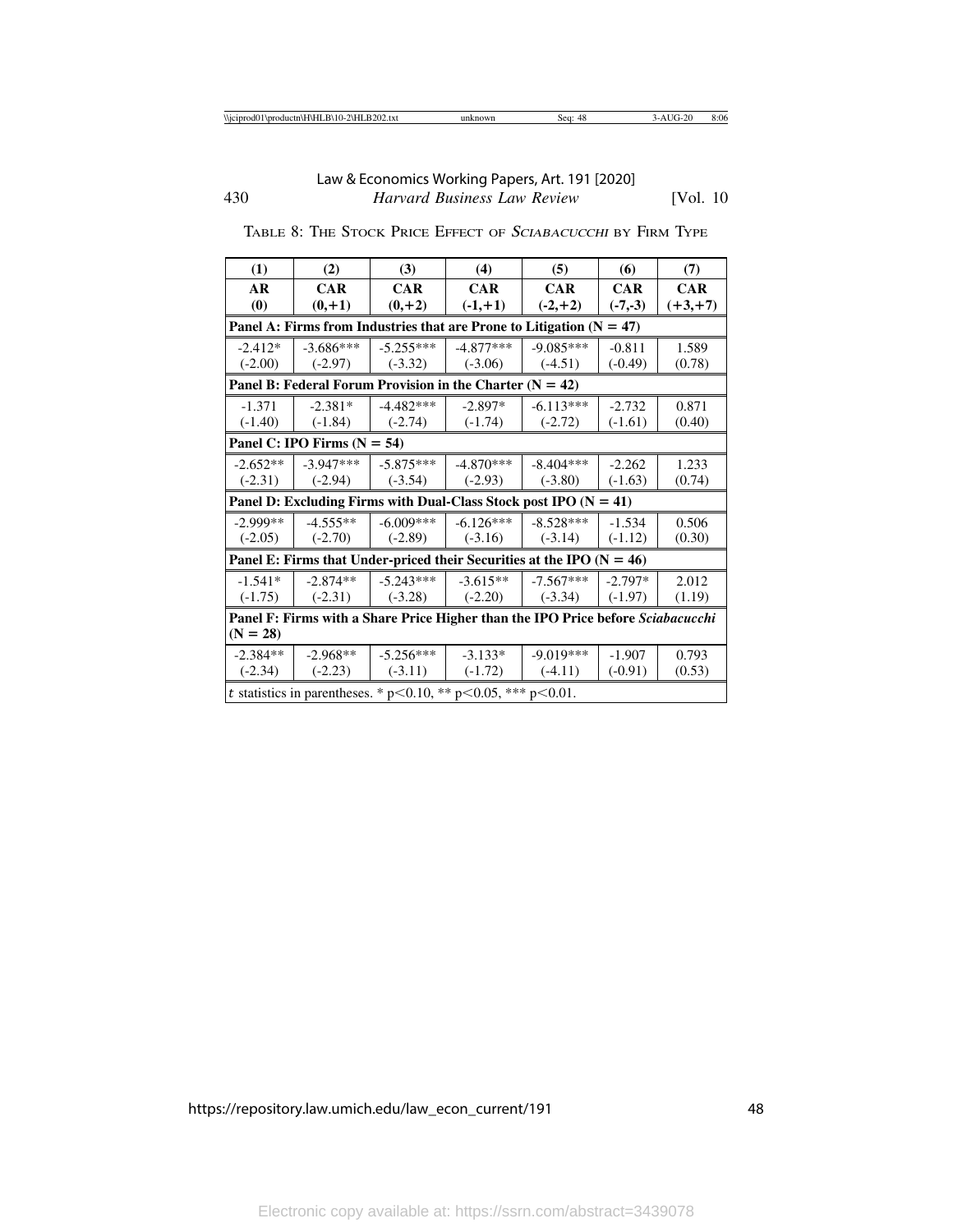# 2020] *Federal Forum Provisions and the Internal Affairs Doctrine* 431 Aggarawal and Choi:

| TABLE 9: THE STOCK PRICE EFFECT OF SCIABACUCCHI USING |
|-------------------------------------------------------|
| PORTFOLIO ANALYSIS BY FIRM TYPE                       |

| Panel A: Firms from Industries that are Prone to Litigation $(N = 47)$ |                                 |                              |                              |                              |                              |                              |
|------------------------------------------------------------------------|---------------------------------|------------------------------|------------------------------|------------------------------|------------------------------|------------------------------|
|                                                                        | (1)                             | (2)                          | (3)                          | (4)                          | (5)                          | (6)                          |
|                                                                        | Event<br>Window<br>$\mathbf{0}$ | Event<br>Window<br>$(0, +1)$ | Event<br>Window<br>$(0, +2)$ | Event<br>Window<br>$(-1,+1)$ | Event<br>Window<br>$(-2,+2)$ | Event<br>Window<br>$(-2,+2)$ |
| AR                                                                     | $-2.405**$<br>$(-2.56)$         | $-1.823***$<br>$(-2.74)$     | $-1.732***$<br>$(-3.08)$     | $-1.600***$<br>$(-2.96)$     | $-1.790***$<br>$(-4.13)$     | $-1.753***$<br>$(-4.15)$     |
| $AR$ $(-3,-7)$                                                         |                                 |                              |                              |                              |                              | $-0.160$<br>$(-0.39)$        |
| $AR (+3, +7)$                                                          |                                 |                              |                              |                              |                              | 0.304<br>(0.74)              |
| CAR                                                                    | $-2.405**$<br>$(-2.56)$         | $-3.646***$<br>$(-3.875)$    | $-5.196***$<br>$(-5.335)$    | $-4.800***$<br>$(-5.127)$    | $-8.950***$<br>$(-9.235)$    | $-8.765***$<br>$(-9.280)$    |
| Panel B: Federal Forum Provision in the Charter $(N = 42)$             |                                 |                              |                              |                              |                              |                              |
|                                                                        | (1)                             | (2)                          | (3)                          | (4)                          | (5)                          | (6)                          |
|                                                                        | Event<br>Window<br>$\mathbf{0}$ | Event<br>Window<br>$(0, +1)$ | Event<br>Window<br>$(0, +2)$ | Event<br>Window<br>$(-1,+1)$ | Event<br>Window<br>$(-2,+2)$ | Event<br>Window<br>$(-2,+2)$ |
| AR                                                                     | $-1.391*$<br>$(-1.76)$          | $-1.183**$<br>$(-2.11)$      | $-1.476***$<br>$(-3.12)$     | $-0.957**$<br>$(-2.11)$      | $-1.180***$<br>$(-3.23)$     | $-1.182***$<br>$(-3.26)$     |
| $AR$ $(-3,-7)$                                                         |                                 |                              |                              |                              |                              | $-0.552$<br>$(-1.57)$        |
| $AR (+3, +7)$                                                          |                                 |                              |                              |                              |                              | 0.136<br>(0.39)              |
| CAR                                                                    | $-1.391*$<br>$(-1.76)$          | $-2.366***$<br>$(-2.98)$     | $-4.428***$<br>$(-5.40)$     | $-2.871***$<br>$(-3.66)$     | $-5.9***$<br>$(-7.22)$       | $-5.91***$<br>$(-7.29)$      |
| Panel C: IPO Firms $(N = 54)$                                          |                                 |                              |                              |                              |                              |                              |
|                                                                        | (1)                             | (2)                          | (3)                          | (4)                          | (5)                          | (6)                          |
|                                                                        | Event<br>Window<br>$\Omega$     | Event<br>Window<br>$(0, +1)$ | Event<br>Window<br>$(0, +2)$ | Event<br>Window<br>$(-1,+1)$ | Event<br>Window<br>$(-2,+2)$ | Event<br>Window<br>$(-2,+2)$ |
| <b>AR</b>                                                              | $-2.661***$<br>$(-3.05)$        | $-1.950***$<br>$(-3.14)$     | $-1.938***$<br>$(-3.71)$     | $-1.590***$<br>$(-3.15)$     | $-1.631***$<br>$(-4.05)$     | $-1.580***$<br>$(-4.03)$     |
| $AR$ (-3,-7)                                                           |                                 |                              |                              |                              |                              | $-0.421$<br>$(-1.10)$        |
| $AR (+3, +7)$                                                          |                                 |                              |                              |                              |                              | 0.199<br>(0.52)              |
| CAR                                                                    | $-2.661***$<br>$(-3.05)$        | $-3.9***$<br>$(-4.44)$       | $-5.814***$<br>$(-6.43)$     | $-4.77***$<br>$(-5.46)$      | $-8.155***$<br>$(-9.06)$     | $-7.9***$<br>$(-9.01)$       |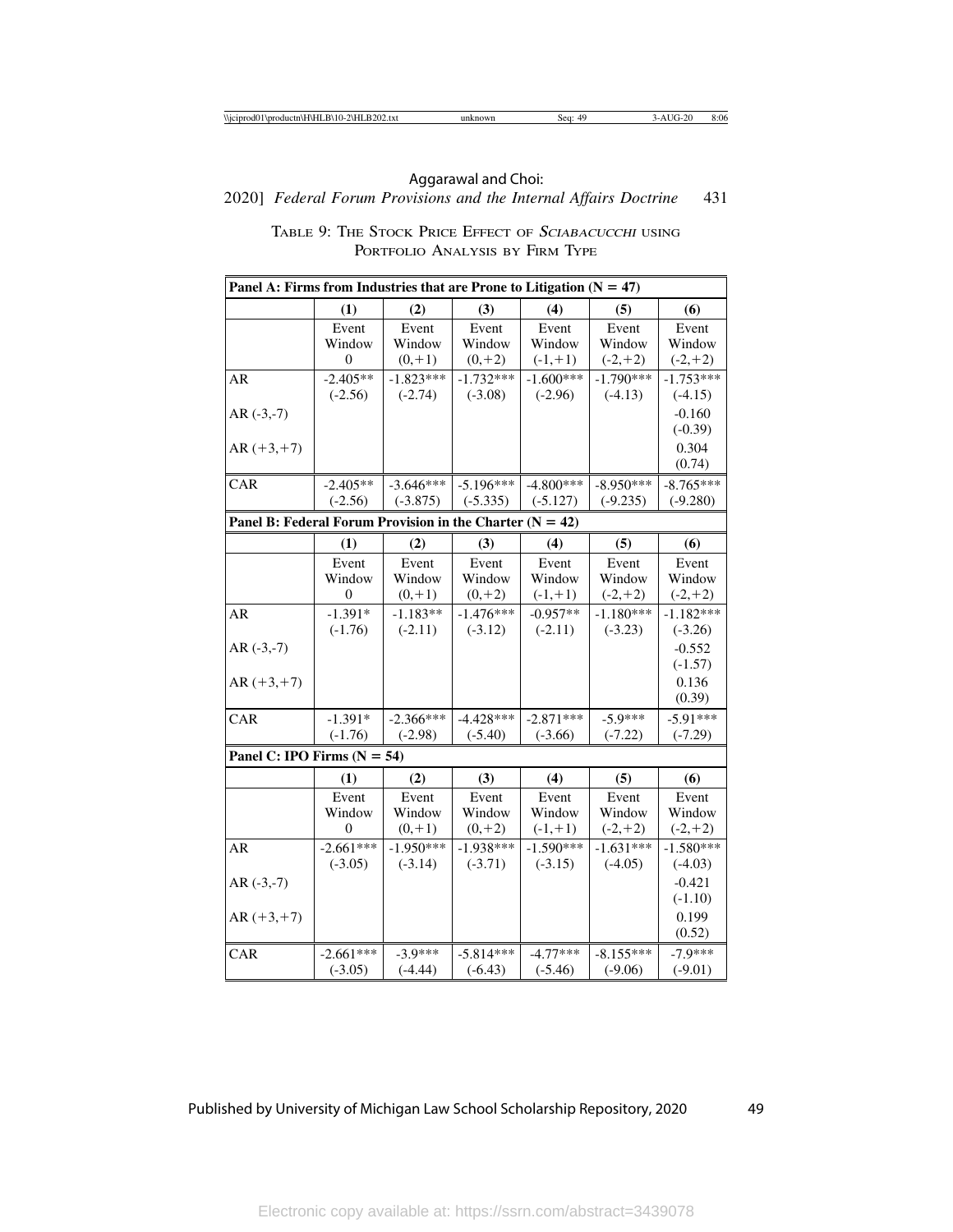432 *Harvard Business Law Review* [Vol. 10 Law & Economics Working Papers, Art. 191 [2020]

|                                                                                 | Panel D: Excluding Firms with Dual-Class Stock post IPO $(N = 41)$ |             |             |             |             |             |
|---------------------------------------------------------------------------------|--------------------------------------------------------------------|-------------|-------------|-------------|-------------|-------------|
|                                                                                 | (1)                                                                | (2)         | (3)         | (4)         | (5)         | (6)         |
|                                                                                 | Event                                                              | Event       | Event       | Event       | Event       | Event       |
|                                                                                 | Window                                                             | Window      | Window      | Window      | Window      | Window      |
|                                                                                 | 0                                                                  | $(0, +1)$   | $(0, +2)$   | $(-1,+1)$   | $(-2,+2)$   | $(-2,+2)$   |
| AR                                                                              | $-2.999***$                                                        | $-2.262***$ | $-2.004***$ | $-2.015***$ | $-1.687***$ | $-1.592***$ |
|                                                                                 | $(-3.36)$                                                          | $(-3.55)$   | $(-3.73)$   | $(-3.90)$   | $(-4.07)$   | $(-3.93)$   |
| $AR$ (-3,-7)                                                                    |                                                                    |             |             |             |             | $-0.266$    |
|                                                                                 |                                                                    |             |             |             |             | $(-0.68)$   |
| $AR (+3, +7)$                                                                   |                                                                    |             |             |             |             | 0.0395      |
|                                                                                 |                                                                    |             |             |             |             | (0.10)      |
| CAR                                                                             | $-2.999***$                                                        | $-4.524***$ | $-6.012***$ | $-6.045***$ | $-8.435***$ | $-7.96***$  |
|                                                                                 | $(-3.36)$                                                          | $(-5.020)$  | $(-6.461)$  | $(-6.755)$  | $(-9.101)$  | $(-8.788)$  |
| Panel E: Firms that Under-priced their Securities at the IPO $(N = 46)$         |                                                                    |             |             |             |             |             |
|                                                                                 | (1)                                                                | (2)         | (3)         | (4)         | (5)         | (6)         |
|                                                                                 | Event                                                              | Event       | Event       | Event       | Event       | Event       |
|                                                                                 | Window                                                             | Window      | Window      | Window      | Window      | Window      |
|                                                                                 | 0                                                                  | $(0, +1)$   | $(0, +2)$   | $(-1,+1)$   | $(-2,+2)$   | $(-2,+2)$   |
| AR                                                                              | $-1.556*$                                                          | $-1.423**$  | $-1.725***$ | $-1.185**$  | $-1.463***$ | $-1.366***$ |
|                                                                                 | $(-1.69)$                                                          | $(-2.18)$   | $(-3.12)$   | $(-2.24)$   | $(-3.44)$   | $(-3.25)$   |
| $AR$ (-3,-7)                                                                    |                                                                    |             |             |             |             | $-0.527$    |
|                                                                                 |                                                                    |             |             |             |             | $(-1.29)$   |
| $AR (+3, +7)$                                                                   |                                                                    |             |             |             |             | 0.339       |
|                                                                                 |                                                                    |             |             |             |             | (0.83)      |
| CAR                                                                             | $-1.556*$                                                          | $-2.846***$ | $-5.175***$ | $-3.555***$ | $-7.315***$ | $-6.830***$ |
|                                                                                 | $(-1.69)$                                                          | $(-3.083)$  | $(-5.404)$  | $(-3.880)$  | $(-7.692)$  | $(-7.267)$  |
| Panel F: Firms with a Share Price Higher than the IPO Price before Sciabacucchi |                                                                    |             |             |             |             |             |
| $(N = 28)$                                                                      |                                                                    |             |             |             |             |             |
|                                                                                 | (1)                                                                | (2)         | (3)         | (4)         | (5)         | (6)         |
|                                                                                 | Event                                                              | Event       | Event       | Event       | Event       | Event       |
|                                                                                 | Window                                                             | Window      | Window      | Window      | Window      | Window      |
|                                                                                 | 0                                                                  | $(0, +1)$   | $(0, +2)$   | $(-1,+1)$   | $(-2,+2)$   | $(-2,+2)$   |
| AR                                                                              | $-2.381**$                                                         | $-1.449*$   | $-1.713**$  | $-0.983$    | $-1.722***$ | $-1.723***$ |
|                                                                                 | $(-2.12)$                                                          | $(-1.81)$   | $(-2.54)$   | $(-1.51)$   | $(-3.26)$   | $(-3.33)$   |
| $AR$ (-3,-7)                                                                    |                                                                    |             |             |             |             | $-0.328$    |
|                                                                                 |                                                                    |             |             |             |             | $(-0.65)$   |
| $AR (+3, +7)$                                                                   |                                                                    |             |             |             |             | 0.177       |
|                                                                                 |                                                                    |             |             |             |             | (0.35)      |
| CAR                                                                             | $-2.381**$                                                         | $-2.898**$  | $-5.139***$ | $-2.949***$ | $-8.61***$  | $-8.615***$ |
|                                                                                 | $(-2.12)$                                                          | $(-2.560)$  | $(-4.399)$  | $(-2.615)$  | $(-7.290)$  | $(-7.446)$  |
| Observations                                                                    | 121                                                                | 122         | 123         | 123         | 125         | 135         |
|                                                                                 | t statistics in parentheses. * p<0.10, ** p<0.05, *** p<0.01.      |             |             |             |             |             |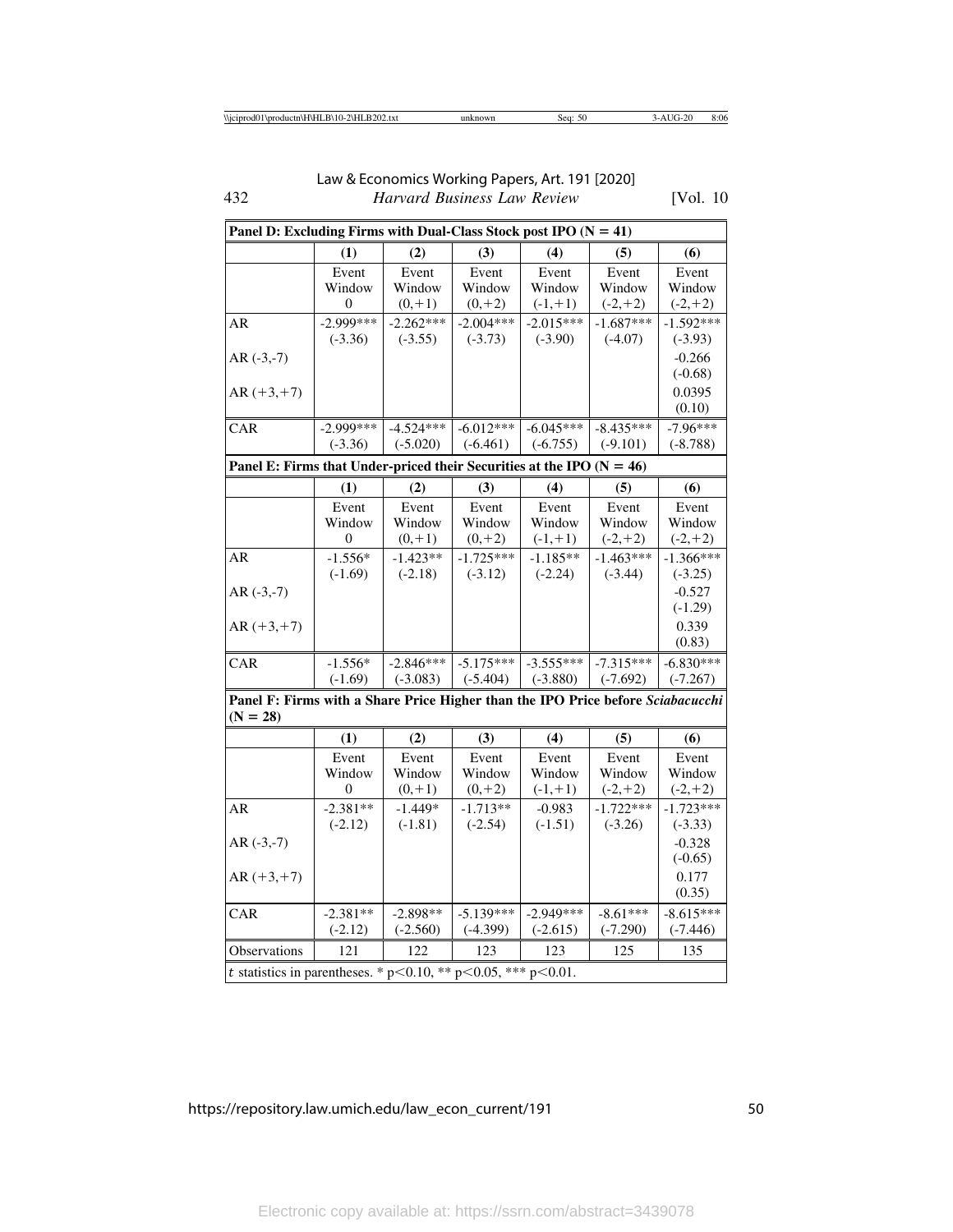# 2020] *Federal Forum Provisions and the Internal Affairs Doctrine* 433 Aggarawal and Choi:

| <b>Variable</b>                   | <b>Description</b>                                                                                                                                                                                                                                                                                                                                      | <b>Source</b>                          |
|-----------------------------------|---------------------------------------------------------------------------------------------------------------------------------------------------------------------------------------------------------------------------------------------------------------------------------------------------------------------------------------------------------|----------------------------------------|
| Age                               | Firm age                                                                                                                                                                                                                                                                                                                                                | <b>Jay Ritter</b><br>website           |
| Delaware<br>Incorporated          | An indicator equal to 1 if the firm is<br>incorporated in Delaware                                                                                                                                                                                                                                                                                      | Compustat,<br>Manual<br>checks         |
| California<br>Hdq.                | An indicator equal to 1 if the firm is<br>headquartered in California                                                                                                                                                                                                                                                                                   | Compustat,<br>Manual<br>checks         |
| Vulnerable<br>Industry            | An indicator equal to 1 if a firm's Standard<br>Industrial Classification (SIC) code is<br>between 2833–2836 (Biotechnology), 3570–<br>3577 (Computer Hardware), 3600-3674<br>(Electronics), 5200–5961 (Retail), and 7370–<br>7374 (Computer Software)                                                                                                  | Compustat                              |
| <b>IPO</b> Proceeds               | The proceeds of the IPO exclusive of<br>overallotment options                                                                                                                                                                                                                                                                                           | <b>SDC</b>                             |
| <b>IPO</b> Under-<br>pricing      | (Closing price on the first trading day of<br>IPO-offer price) / offer price.                                                                                                                                                                                                                                                                           | SDC, CRSP                              |
| Dual-Class<br><b>Stock</b>        | An indicator equal to 1 if the firm if<br>following the IPO the firm is a dual class<br>stock firm                                                                                                                                                                                                                                                      | <b>SEC</b> Edgar<br>(manual<br>checks) |
| <b>VC/PE</b><br><b>Backed IPO</b> | An indicator equal to 1 if the IPO is backed<br>by a venture capital investor or a private<br>equity firm                                                                                                                                                                                                                                               | <b>SDC</b>                             |
| Negative<br>Earning               | An indicator equal to 1 if the firms' EBITDA<br>or Net Income is smaller than zero. EBITDA<br>is the the sum of sales minus cost of goods<br>sold minus selling, general and<br>administrative expenses. Net income is the<br>fiscal year income or loss reported by a<br>company after subtracting expenses and<br>losses from all revenues and gains. | Compustat                              |
| Cash Ratio                        | The firm's level of cash in \$ millions at the<br>end of the fiscal year divided by book value<br>of assets.                                                                                                                                                                                                                                            | Compustat                              |

# APPENDIX C: VARIABLE DESCRIPTIONS